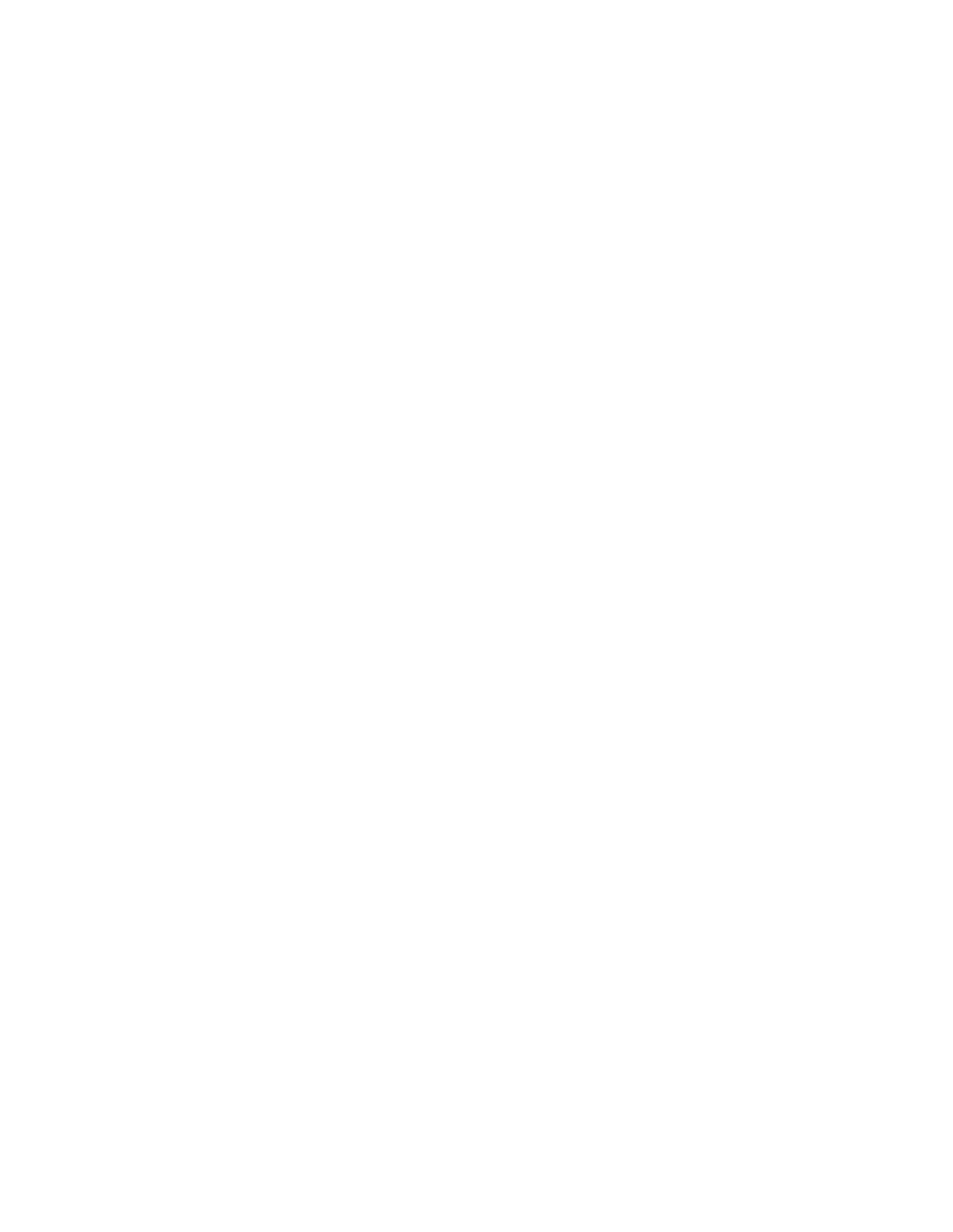# **AAON, INC.**

# **NOTICE OF 2022 ANNUAL MEETING OF STOCKHOLDERS May 12, 2022**

Notice is hereby given that the 2022 Annual Meeting of Stockholders (the "Annual Meeting") of AAON, Inc., a Nevada corporation (the "Company"), will be held on Tuesday, May 12, 2022 at 10:00 A.M. (Local Time), at 2440 South Yukon, Tulsa, Oklahoma, for the following purposes, as more fully described in the accompanying proxy statement ("Proxy Statement"):

- 1. To elect two Class I Directors for terms ending in 2025;
- 2. To approve (on a non-binding, advisory basis) the compensation of our named executive officers;
- 3. To ratify the selection of Grant Thornton LLP as our independent registered public accounting firm for 2022; and
- 4. To transact such other business as may properly come before the meeting or any adjournment thereof.

# **IMPORTANT NOTICE REGARDING THE AVAILABILITY OF PROXY MATERIALS FOR THE STOCKHOLDER MEETING TO BE HELD ON May 12, 2022.**

We have elected to take advantage of the Securities and Exchange Commission's rules that allow us to furnish our proxy materials to our stockholders over the Internet. We believe electronic delivery will expedite the receipt of materials and, by printing and mailing a smaller volume, will reduce the environmental impact of our annual meeting materials and help lower our costs. A Notice of Internet Availability of Proxy Materials (the "Notice of Internet Availability") is being mailed concurrently to our stockholders. The Notice contains instructions on how to access the Notice of Annual Meeting, Proxy Statement and Annual Report to Stockholders online. You will not receive a printed copy of these materials, unless you specifically request one. The Notice of Internet Availability contains instructions on how to receive a paper copy of the proxy materials.

It is important that your shares be represented and voted at the meeting. You may vote your shares in person at the meeting, by internet, by telephone or by completing, signing, dating and returning a proxy card which will be mailed to you if you request delivery of a full set of proxy materials.

# **Our Proxy Statement and Annual Report on Form 10-K, are available at www.proxyvote.com**

By Order of the Board of Directors

Luke A Bamos

Tulsa, Oklahoma **Luke A. Bomer** March 31, 2022 Secretary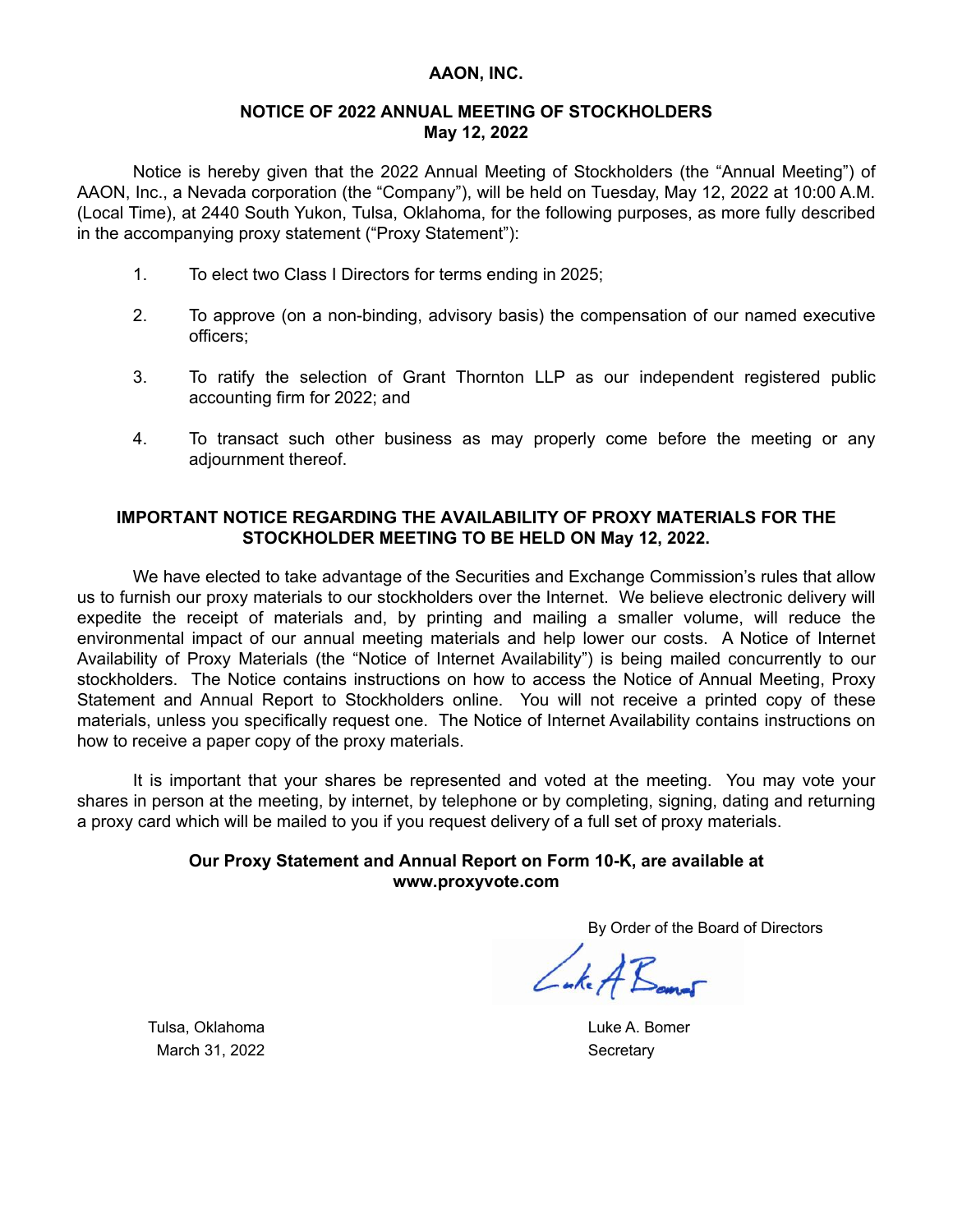# **AAON, INC.**

2425 South Yukon Tulsa, Oklahoma 74107

### **PROXY STATEMENT**

This statement is furnished in connection with the solicitation by the Board of Directors of AAON, Inc., for proxies to be used at our Annual Meeting of Stockholders (the "Annual Meeting") to be held on May 12, 2022, at the time and place set forth in the Notice of Annual Meeting accompanying this Proxy Statement. Unless the context otherwise requires, references herein to "AAON", "we", "us", "our" or "ours" refers to AAON, Inc., a Nevada corporation.

Pursuant to provisions of our Bylaws and action of our Board of Directors, the close of business on March 15, 2022, has been established as the time and record date for determining the stockholders entitled to notice of and to vote at this Annual Meeting. The stock transfer books will not be closed.

Stockholders of record on the record date are entitled to cast their votes at the Annual Meeting in person or by internet, telephone or properly executed proxy. The presence, by any of these means, of at least a majority of the Common Stock outstanding on the record date is necessary to constitute a quorum at the Annual Meeting. Abstentions and broker non-votes are counted as shares present in determining whether the quorum requirement is satisfied. If a quorum is not present at the time the Annual Meeting is convened, we may adjourn or postpone the meeting.

Determination of whether a proposal specified in the Notice of 2022 Annual Meeting of Stockholders has been approved will be determined, assuming a quorum is present either in person or by proxy, as follows:

- **Proposal No. 1**. A nominee for director will be elected if a majority of the stockholders voting on the nominee's election vote in favor such nominee's election. Accordingly, abstentions and broker non-votes will have no effect on the outcome of the vote on the director nominees.
- **Proposal No. 2**. The proposal to approve, on an advisory basis, the compensation of our named executive officers will require the affirmative vote of a majority of the voting shares that are present at the Annual Meeting in person or by proxy and entitled to vote on this proposal. An abstention will have the effect of a vote against this proposal. A broker non-vote will have no effect on the outcome of the vote on this proposal.
- **• Proposal No. 3**. The proposal to ratify Grant Thornton LLP as our independent registered public accounting firm for the year ending December 31, 2022 will require the affirmative vote of a majority of the shares of Common Stock present at the Annual Meeting in person or by proxy and entitled to vote on the proposal. An abstention will have the effect of a vote against this proposal. Brokers have discretionary authority and may vote on the proposal without having instructions from the beneficial owners or persons entitled to vote thereon.

You may vote in several different ways:

### *In person at the Annual Meeting*

You may vote in person at the Annual Meeting. You may also be represented by another person at the meeting by executing a proxy properly designating that person. If you are the beneficial owner of shares held in "street name," you must obtain a legal proxy from your broker, bank or other holder of record and present it to the inspectors of election with your ballot to be able to vote at the meeting.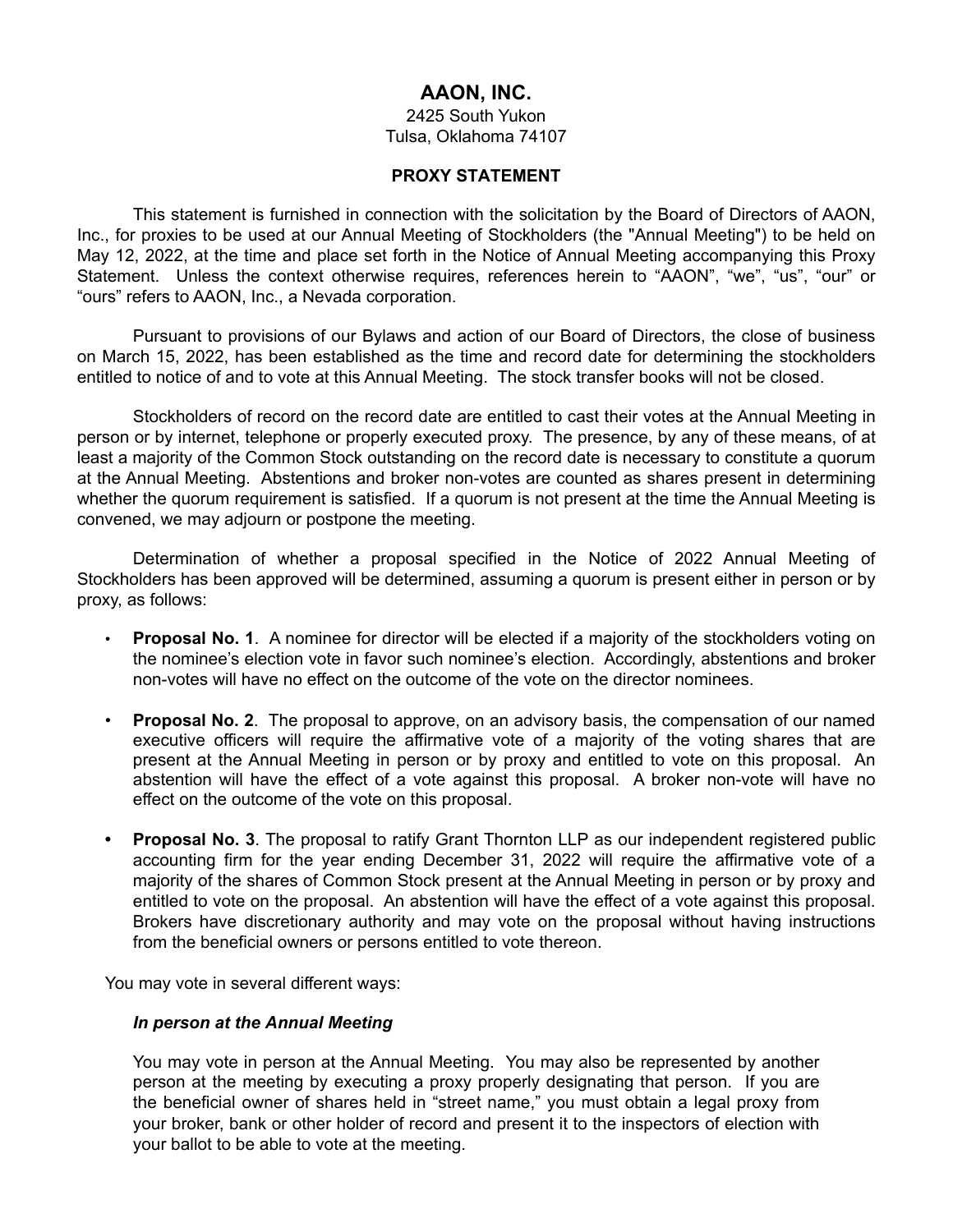# *By telephone*

You may vote by calling the toll-free telephone number indicated on the voting instructions you will receive. Easy-to-follow voice prompts allow you to vote your shares and confirm that your voting instructions have been properly recorded.

### *By Internet*

You may vote by going to the Internet web site indicated on the voting instructions you will receive. Confirmation that your voting instructions have been properly recorded will be provided.

# *By mail*

You may vote by completing, signing, dating and returning a proxy card which will be mailed to you if you request delivery of a full set of proxy materials. A postage-paid envelope will be provided along with the proxy card.

Telephone and Internet voting for stockholders of record will be available until 11:59 p.m. Central time on May 11, 2022. A mailed proxy card must be received by May 11, 2022, in order to be voted at the Annual Meeting. The availability of telephone and Internet voting for beneficial owners of other shares held in "street name" will depend on your broker, bank or other holder of record and we recommend that you follow the voting instructions on the Notice of Internet Availability that you receive from them.

If you are mailed a set of proxy materials and a proxy card or voting instruction card and you choose to vote by telephone or by Internet, you do not have to return your proxy card or voting instruction card. However, even if you plan to attend the Annual Meeting, we recommend that you vote your shares in advance so that your vote will be counted if you later decide not to attend the meeting.

Proxies received in advance of the meeting may be revoked at any time prior to the voting thereof, either by giving notice to the Secretary of AAON or by personal attendance at the meeting.

We have adopted a procedure approved by the SEC called "householding" pursuant to which stockholders of record who have the same address and last name and who request a written copy of our Annual Report and Proxy Statement will receive only one copy of such materials unless one or more of these stockholders notify us that they wish to receive individual copies. Stockholders who participate in householding will continue to receive separate proxy cards.

We will pay the costs of the solicitation of proxies. We may reimburse brokerage firms and other persons for expenses incurred in forwarding the proxy materials to their customers who are beneficial owners and obtaining their voting instructions. Stockholders electing to vote over the Internet should understand that there may be costs associated with electronic access (such as charges from their Internet access provider) and that these costs must be borne by the stockholder.

Stockholders currently receiving multiple copies of our Annual Report and Proxy Statement at their household can request householding by contacting our transfer agent at 1-801-277-1400 or writing to Issuer Direct Corporation, One Glenwood Avenue, Suite 1001, Raleigh, North Carolina 27603. Stockholders now participating in householding who wish to receive a separate document in the future may do so in the same manner. Those owning shares through a bank, broker or other nominee may request householding by contacting the nominee.

This Proxy Statement, the Notice of Annual Meeting and accompanying proxy card, as well as our 2021 Annual Report (which includes our Annual Report on Form 10-K for the year ended December 31,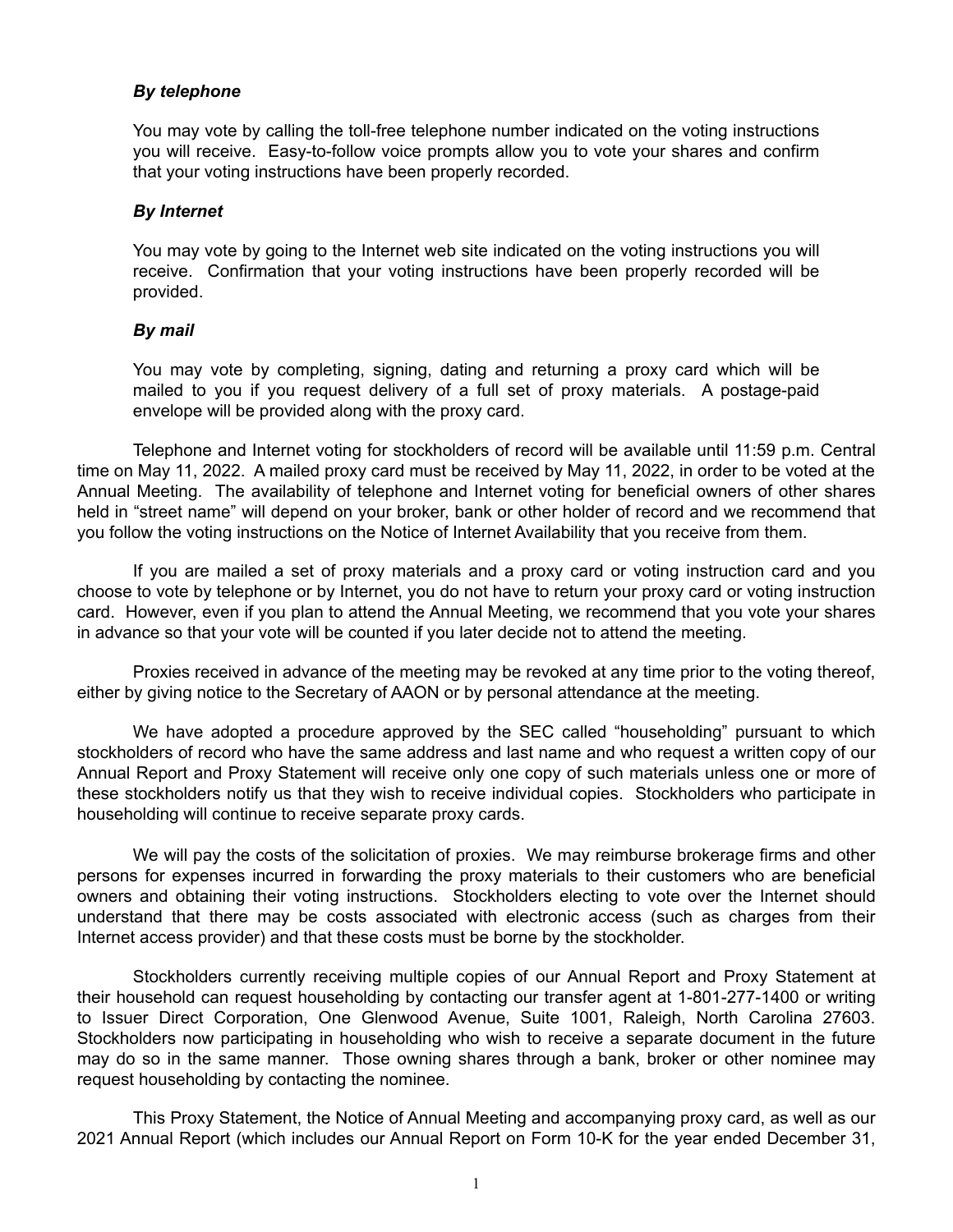2021), can also be found at our website (www.aaon.com). Copies of exhibits omitted from the Annual Report on Form 10-K are available without charge upon written request to Rebecca Thompson, 2425 S. Yukon, Tulsa, Oklahoma 74107, or may also be obtained at the Securities and Exchange Commission's website at www.sec.gov.

# **Important Notice Regarding COVID-19**

 We recognize the importance our stockholders place on the Annual Meeting and also appreciate the opportunity it affords for them to engage with senior management. We also understand that it provides a convenient forum for our stockholders to acquire first-hand exposure to, and ask questions of our management. In an attempt to preserve the benefits of the traditional meeting format, while also recognizing the complications associated with COVID-19, we suggest that our stockholders not able to attend in-person consider availing themselves of the following opportunities:

# • **Questions for Management?**

**◦** Stockholders are encouraged to submit questions for management without having to attend the Annual Meeting in person. To do so, questions may be submitted to annualmeeting@aaon.com. Appropriate questions will be presented for management to respond at the Annual Meeting. We retain discretion to reject questions that are improper, irrelevant, substantially similar to questions submitted by other stockholders or are otherwise derogatory or not in good taste.

# • **Recording of Management Presentation and Q&A Session.**

We plan to record the management presentation and question and answer portions of the Annual Meeting and make these recordings available on our website (www.aaon.com) promptly following the Annual Meeting.

We are sensitive to the fluid nature of COVID-19 developments and will promptly announce any such major updates.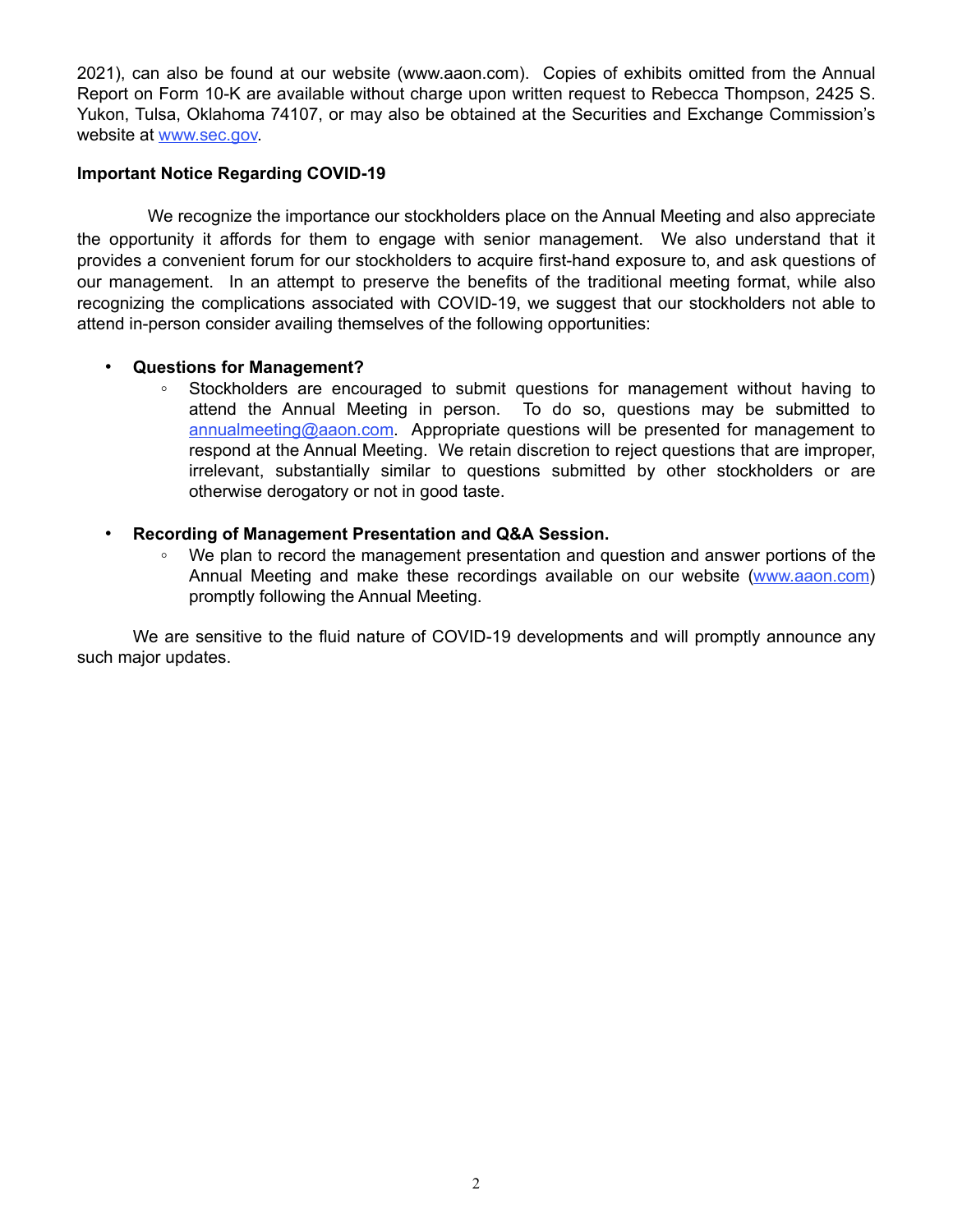#### **VOTING SECURITIES AND PRINCIPAL HOLDERS THEREOF**

As of March 15, 2022 (the record date), we had issued a total of 52,570,499 shares of \$.004 par value Common Stock, our only class of stock outstanding. Each share is entitled to one vote on all matters submitted to a vote by stockholders.

The following table sets forth as of March 15, 2022, the aggregate number of our shares of Common Stock owned by each person known by us to be the beneficial owner of more than 5% of our Common Stock:

| Name and address of beneficial owner                                                                                                                                                                                                     | Number of shares owned |     | <b>Percent of Class</b> |
|------------------------------------------------------------------------------------------------------------------------------------------------------------------------------------------------------------------------------------------|------------------------|-----|-------------------------|
| Norman H. Asbjornson<br>2425 South Yukon<br>Tulsa, OK 74107                                                                                                                                                                              | 9,596,213              | (1) | 18.25%                  |
| Blackrock, Inc.<br>55 East 52nd Street<br>New York, NY 10055                                                                                                                                                                             | 6,298,571              | (2) | 11.98%                  |
| Kayne Anderson Rudnick Investment<br>Management LLC, Virtus Investment Advisers,<br>Inc and Virtus Equity Trust, on behalf of Virtus<br><b>KAR Small Cap Growth Fund</b><br>1800 Avenue of the Stars, 2nd Floor<br>Los Angeles, CA 90067 | 4,383,475              | (3) | 8.34%                   |
| The Vanguard Group<br>100 Vanguard Blvd.<br>Malvern, PA 19355                                                                                                                                                                            | 4,432,454              | (4) | 8.43%                   |
| Neuberger Berman Group LLC & Neuberger<br>Berman Investment Advisers LLC<br>1290 Avenue of the Americas<br>New York, NY 10104                                                                                                            | $3,023,754$ (5)        |     | 5.75%                   |

(1) Includes 7,074 shares under AAON's 401(k) plan, 350,943 shares issuable upon exercise of stock options exercisable currently or within 60 days of the Annual Meeting, 994 shares of restricted stock that will vest within 60 days of the Annual Meeting, 154,000 shares owned by his foundation and 554,910 shares held as trustee of trusts for the benefit of his grandchildren. Mr. Asbjornson has sole voting and investment powers with respect to all shares beneficially owned by him.

(2) This share ownership information was provided in a Schedule 13G/A filed January 27, 2022, which discloses that BlackRock, Inc. possesses sole voting power of 6,251,490 shares and sole dispositive power of all of the reported shares.

(3) This share ownership information was provided in a Schedule 13G/A filed on February 14, 2022, which discloses that Kayne Anderson Rudnick Investment Management LLC possesses sole voting power of 845,178 shares and sole dispositive power of 957,875 shares, and with Virtus Investment Advisers, Inc. possesses shared voting power and shared dispositive power of 3,425,600 shares.

(4) This share ownership information was provided in a Schedule 13G/A filed on February 9, 2022, which discloses that The Vanguard Group possesses shared voting power of 79,502 shares, sole dispositive power of 4,315,790 shares and shared dispositive power of 116,664 shares.

(5) This share ownership information was provided in a Schedule 13G/A filed on February 11, 2022 which discloses that Neuberger Berman Group LLC and Neuberger Berman Investment Advisers LLC possess shared voting power of 2,987,791 and shared dispositive power of all the reported shares.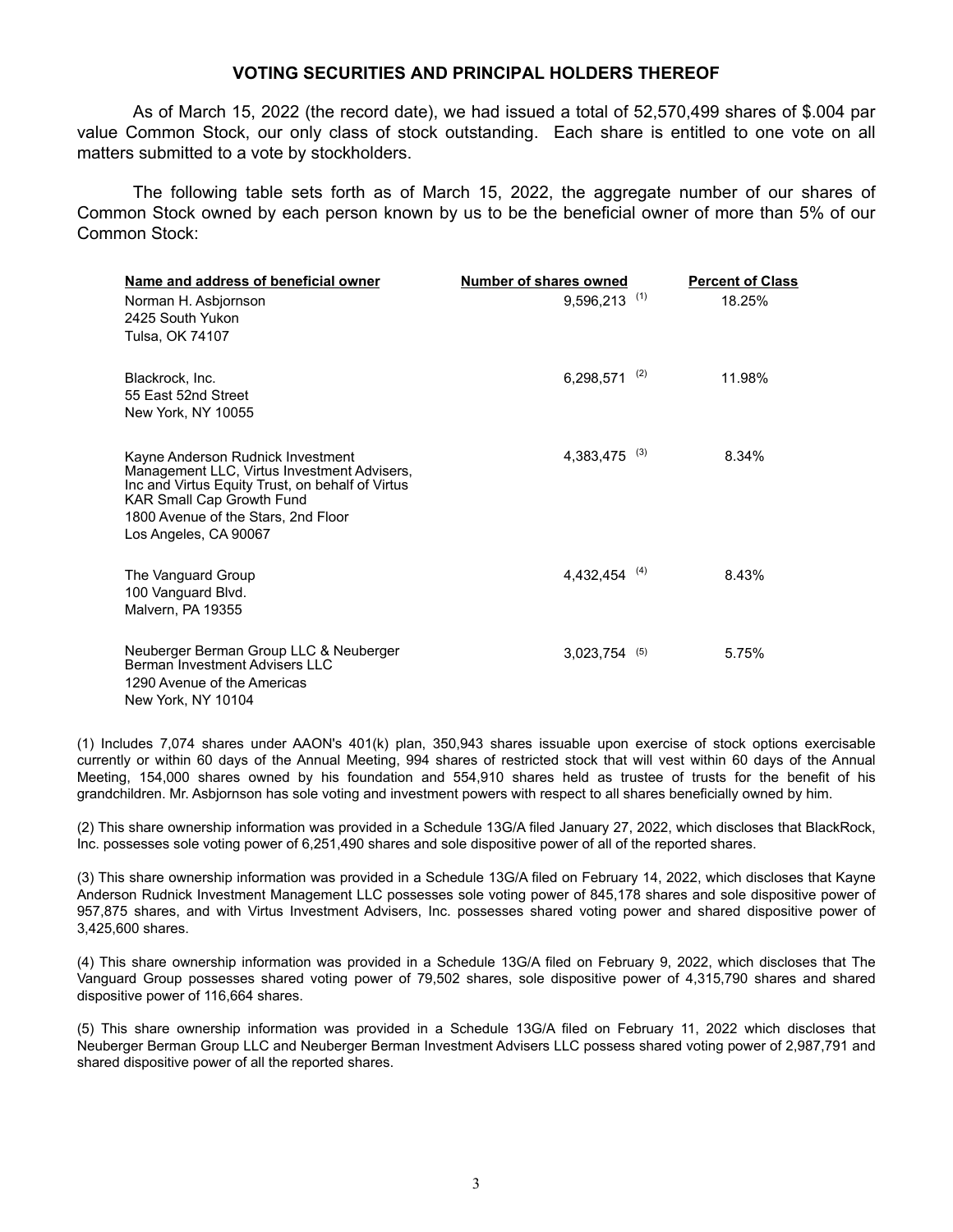The following table sets forth as of March 15, 2022, the aggregate number of shares of our Common Stock owned of record or beneficially by each current director, nominee for director, each person named in the Summary Compensation Table (herein, "Named Executive Officers") and all directors, nominees for director and Named Executive Officers as a group:

| Name and address of beneficial owner                                               | Number of shares owned (1) |      | <b>Percent of Class</b> |
|------------------------------------------------------------------------------------|----------------------------|------|-------------------------|
| Norman H. Asbjornson                                                               | $9,596,213$ <sup>(2)</sup> |      | 18.25 %                 |
| Scott M. Asbjornson                                                                | $1,427,659$ <sup>(3)</sup> |      | 2.72%                   |
| Gary D. Fields                                                                     | $131,523$ <sup>(4)</sup>   |      | $\star$                 |
| Angela E. Kouplen                                                                  | $19,413$ <sup>(5)</sup>    |      | $\star$                 |
| Paul K. Lackey, Jr.                                                                | 66,037 (6)                 |      | $^\star$                |
| Caron A. Lawhorn                                                                   | $5,354$ (7)                |      | $^\star$                |
| Stephen O. LeClair                                                                 | $13,948$ (8)               |      | $^\star$                |
| A. H. McElroy II                                                                   | $85,151$ <sup>(9)</sup>    |      | $\star$                 |
| David R. Stewart                                                                   | $1,000$ (10)               |      | $\star$                 |
| Larry G. Stewart                                                                   | $9,705$ (11)               |      | $\star$                 |
| Rebecca A. Thompson                                                                | 96,118 (12)                |      | $^\star$                |
| Stephen E. Wakefield                                                               | $103,603$ (13)             |      | $^\star$                |
| <b>Bruce Ware</b>                                                                  |                            |      | $^\star$                |
| Directors, nominees and Named Executive<br>Officers as a group (12 persons) $(14)$ | 10,128,065                 | (14) | 19.27 %                 |

(1) All shares are held beneficially and of record and the owner has sole voting and investment power with respect thereto, except as otherwise noted.

 $(2)$  Includes 7,074 shares under AAON's 401(k) plan, 350,943 shares issuable upon exercise of stock options exercisable currently or within 60 days of the Annual Meeting, 994 shares of restricted stock that will vest within 60 days of the Annual Meeting, 154,000 shares owned by his foundation and 554,910 shares held as trustee of trusts for the benefit of his grandchildren.

- (3) Mr. Scott M. Asbjornson retired from the Company prior to fiscal 2021 year-end. Mr. Asbjornson's shares are as of December 31, 2021, based on information provided to the Company by Mr. Asbjornson.
- (4) Includes 2,855 shares under AAON's 401(k) plan, 106,342 shares issuable upon exercise of stock options exercisable currently or within 60 days of the Annual Meeting, 724 shares of restricted stock that will vest within 60 days of the Annual Meeting and 1,500 shares held as trustee of trusts for the benefit of his grandchildren.
- $(5)$  Includes 469 shares of restricted stock that will vest within 60 days of the Annual Meeting.
- $(6)$  Includes 2,980 shares of restricted stock that will vest within 60 days of the Annual Meeting.
- $(7)$  Includes 1,851 shares of restricted stock that will vest within 60 days of the Annual Meeting.
- $(8)$  Includes 1,341 shares of restricted stock that will vest within 60 days of the Annual Meeting.
- (9) Includes 2,980 shares of restricted stock that will vest within 60 days of the Annual Meeting.
- (10) Includes 1,000 shares held by the beneficial owner's IRA.
- (11) Includes 910 shares under AAON's 401(k) plan, 8,228 shares issuable upon exercise of stock options exercisable currently or within 60 days of the Annual Meeting, and 194 shares of restricted stock that will vest within 60 days of the Annual Meeting.
- (12) Includes 1,287 shares under AAON's 401(k) plan and 89,220 shares issuable upon exercise of stock options exercisable currently or within 60 days of the Annual Meeting.
- (13) Includes 5,993 shares under AAON's 401(k) plan and 95,788 shares issuable upon exercise of stock options exercisable currently or within 60 days of the Annual Meeting.
- (14) Includes 650,521 shares issuable upon the exercise of stock options that are exercisable currently or within 60 days of the Annual Meeting and 11,533 shares of restricted stock that will vest within 60 days of the Annual Meeting by all directors and Named Executive Officers.

The number of shares and percentage of ownership for "All Directors, nominees and Name Executive Officers as group" does not include any shares beneficially owned by Scott M. Asbjornson, because he is not serving as an executive officer.

\* Less than 1%.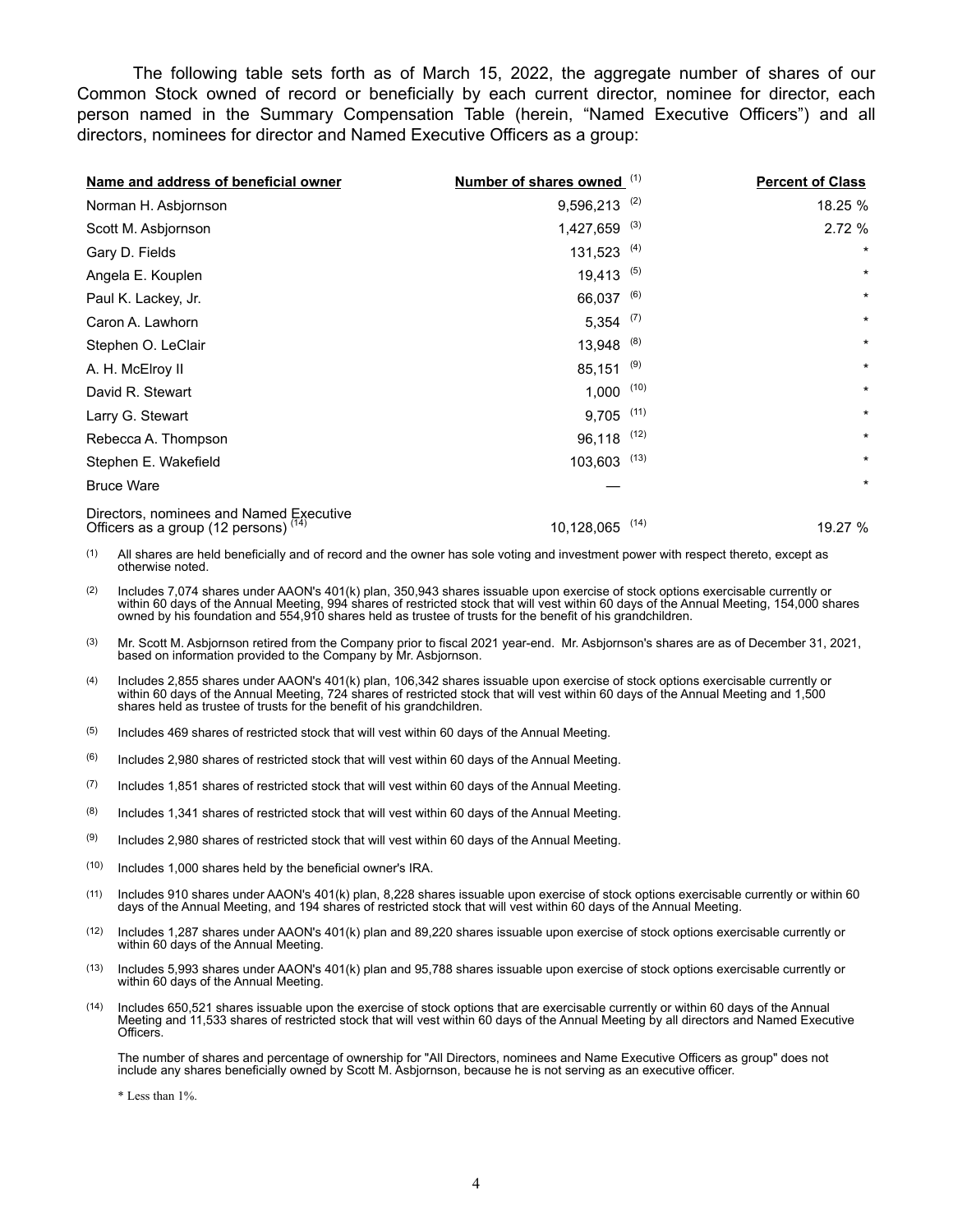# **DIRECTORS AND EXECUTIVE OFFICERS**

### **General**

Our Board of Directors is currently comprised of nine members. Our Bylaws (the "Bylaws") divide the Board of Directors into three classes having staggered terms of three years each, with Classes I, II and III having terms expiring at the Annual Meeting of Stockholders in 2022, 2023 and 2024, respectively. The Bylaws provide that a stockholder may nominate a director for election at an annual meeting if written notice is given to us not less than 90 and not more than 120 days in advance of the anniversary date of the immediately preceding annual meeting.

On the recommendation of our Governance Committee, the Board of Directors has nominated A.H. McElroy II and Bruce Ware, current members of the Class I Directors, whose terms expire at the 2022 Annual Meeting, for re-election to the Board. The persons named in the proxy will vote for the election of each of Mr. McElroy and Mr. Ware. Each of the above named nominees have consented to being named in this Proxy Statement and to serve if elected.

Paul K. Lackey, Jr., who has served as a member of the Class I Directors since 2007, will complete his term at the 2022 Annual Meeting and, as previously announced, not stand for re-election.

If any nominee becomes unavailable for any reason, the shares represented by the proxies will be voted for such other person, if any, as may be designated by the Board of Directors. However, the Board has no reason to believe that any nominee will be unavailable.

# *Nominees:*

| Class I - Terms Expire in 2022 |     |                         |                       |
|--------------------------------|-----|-------------------------|-----------------------|
| <b>Name</b>                    | Age | <b>Current Position</b> | <b>Director Since</b> |
| A.H. McElroy II                | 59  | Director                | 2007                  |
| <b>Bruce Ware</b>              | 46  | Director                | 2021                  |

# *Directors Continuing in Office:*

| Class II - Terms Expire in 2023 |            |                         |                       |
|---------------------------------|------------|-------------------------|-----------------------|
| <b>Name</b>                     | <u>Age</u> | <b>Current Position</b> | <b>Director Since</b> |
| Caron A. Lawhorn                | 61         | Director                | 2019                  |
| Stephen O. LeClair              | 53         | Director                | 2017                  |
| David R. Stewart                | 66         | Director                | 2021                  |

### **Class III - Terms Expire in 2024**

| <b>Name</b>          | <u>Age</u> | <b>Current Position</b>         | <b>Director Since</b> |
|----------------------|------------|---------------------------------|-----------------------|
| Norman H. Asbjornson | 86         | Director and Executive Chairman | 1988                  |
| Gary D. Fields       | 62         | Director, President and CEO     | 2015                  |
| Angela E. Kouplen    | 48         | Director                        | 2016                  |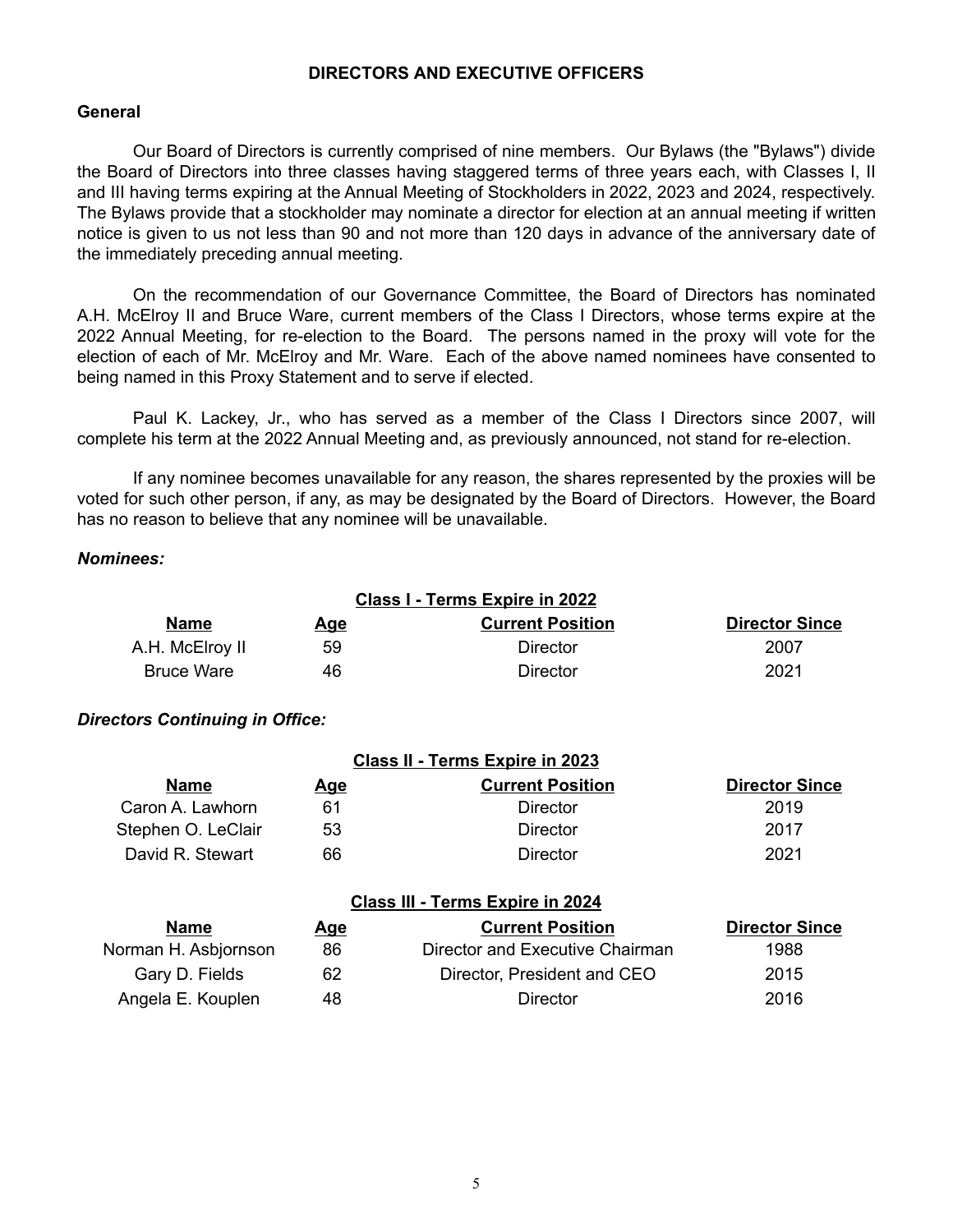# *Director Not Continuing in Office:*

| Class I - Terms Expire in 2022 |            |                         |                       |
|--------------------------------|------------|-------------------------|-----------------------|
| <b>Name</b>                    | <u>Age</u> | <b>Current Position</b> | <b>Director Since</b> |
| Paul K. Lackey, Jr.            | 78         | Director $(1)$          | 2007                  |

(1) Mr. Lackey will not seek re-election to the Board of Directors and will retire upon completion of his term expiring on May 12, 2022.

After the Annual Meeting, assuming the stockholders elect the two nominees of the Board of Directors as set forth above, the Board of Directors of the Company will be:

| <b>Name</b>          | <u>Age</u> | <b>Position</b>                                 |
|----------------------|------------|-------------------------------------------------|
| Norman H. Asbjornson | 86         | Director and Executive Chairman                 |
| Gary D. Fields       | 62         | Director, Chief Executive Officer and President |
| Angela E. Kouplen    | 48         | <b>Director</b>                                 |
| Caron A. Lawhorn     | 61         | Director                                        |
| Stephen O. LeClair   | 53         | <b>Director</b>                                 |
| A.H. McElroy II      | 59         | <b>Director</b>                                 |
| David R. Stewart     | 66         | <b>Director</b>                                 |
| <b>Bruce Ware</b>    | 46         | <b>Director</b>                                 |
|                      |            |                                                 |

#### **Biographical Information**

Set forth below is a description of the background of each of our continuing directors, nominees for director (**\* indicates nominees for director**) and executive officers. The term of office of each officer ends on the date of the Annual Meeting, subject to extension upon re-election.

### **Directors**

*Norman H. Asbjornson* served as Chief Executive Officer of AAON since its inception until May 2020, when he transitioned to his current position of Executive Chairman. He has served as a director of AAON since its inception, and currently serves in the class of directors whose terms will expire at the 2024 Annual Meeting. Mr. Asbjornson also served as President of AAON from its inception until November 2016, when the Board of Directors appointed Mr. Gary D. Fields as President. Mr. Asbjornson also serves as the Executive Chairman of the Board of AAON, Inc., an Oklahoma corporation ("AAON-Oklahoma") and Chairman of AAON Coil Products, Inc., both our wholly-owned subsidiaries.

Mr. Asbjornson is the founder of the Company, and his intimate knowledge of the HVAC industry, both from a technical and a business perspective, brings to the Board a unique insight into the Company's operations in particular, as well as the environment in which the Company operates.

*Gary D. Fields* has served as President of AAON since November 2016 and Chief Executive Officer since May 2020. He was elected as a director of AAON in 2015, and currently serves in the class of directors whose terms will expire at the 2024 Annual Meeting. Mr. Fields has been involved in the HVAC industry for more than 35 years. From 1983 to 2012, Mr. Fields was an HVAC equipment sales representative at (and, from 2002 to 2012, a member of the ownership group of) Texas AirSystems, the largest independent HVAC equipment and solutions provider in the state of Texas, with locations in Dallas, Fort Worth, Houston, Austin and San Antonio. Mr. Fields has been significantly involved with the Fort Worth, Texas Chapter of ASHRAE (the American Society of Heating, Refrigerating and Air-Conditioning Engineers), having served as Chairman of various ASHRAE committees and ultimately serving as President of the Society. Mr. Fields is currently an owner and President of GKR Partners LTD, an HVAC business development consulting firm, which provided business development advice and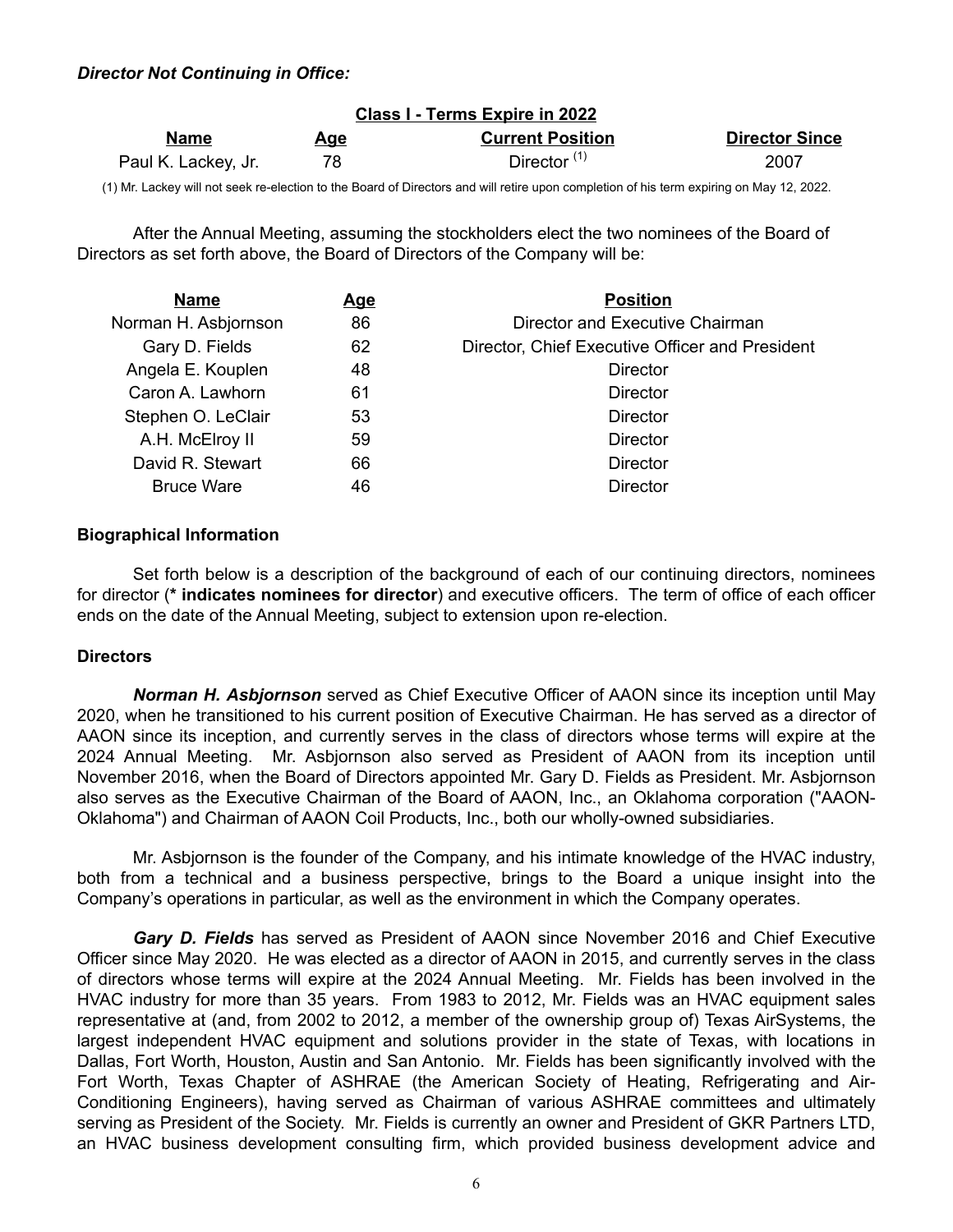consultation to the Company and its sales representatives from 2013 to 2016. Mr. Fields also serves as the President and Chief Executive Officer of AAON-Oklahoma, Chief Executive Officer of AAON Coil Products, Inc. and Chief Executive Officer of BasX, Inc.

Mr. Fields' extensive experience in the HVAC industry provides the Board with valuable insight and knowledge on HVAC markets, including market trends. Mr. Fields' lengthy experience at a large independent HVAC equipment provider also allows him to provide the Board guidance on the Company's sales and marketing activities. In addition, Mr. Fields' detailed knowledge of the Company's product lines (as well as the product lines of the Company's competitors) enables him to provide the Board with unique insight into the Company's strengths and strategic opportunities to improve its position in the marketplace.

*Angela E. Kouplen* was elected for an initial two-year term as a director of AAON in 2016, and currently serves in the class of directors whose terms will expire at the 2024 Annual Meeting of stockholders. She serves as a member of our Audit Committee and our Compensation Committee. Ms. Kouplen has over 20 years of experience at multiple energy companies, with an emphasis on information technology ("IT"), contract management, sourcing/vendor relations, human resource management, strategy and governance. From 1997 through 2007, Ms. Kouplen worked at CITGO Petroleum, a petroleum refining, marketing and transportation company, in various IT related positions, including Manager - E-Business Strategy and Alliance, as well as Manager - Third Party Applications and Applications Development. From 2007 through 2010, Ms. Kouplen served Williams Companies, a Tulsa based publicly traded energy company, in the position of Manager - Sourcing Management Office. From 2010 through 2011, Ms. Kouplen served Williams Companies as Manager - IT Strategy and Governance.

In 2012, Ms. Kouplen transitioned from Williams Companies to WPX Energy, a Tulsa based standalone publicly traded energy company previously part of the Williams Companies. Following the move to WPX Energy, from 2012 through 2014, Ms. Kouplen served as Director - Talent Acquisition and Leadership, from 2015 to 2016 she served as Vice President - Information Technology, from 2016 to November 2018, she served as Vice President of Administration and Chief Information Officer and from November 2018 to March 2021 served as Senior Vice President of Administration and Chief Information Officer. Since August 2021, Ms. Kouplen has served as the Interim Chief Information Officer at the University of Tulsa. Ms. Kouplen holds a bachelor's degree in Management from Oklahoma State University and an M.B.A from the University of Tulsa.

Ms. Kouplen's extensive experience in IT related positions provides the Board with valuable insight and enhanced knowledge on IT matters, which are increasingly vital to the Company's operations and success. Additionally, Ms. Kouplen brings to the board experience in sourcing/vendor relations and human resources; two areas which the Board views as vital to the future growth and profitability of the Company. Ms. Kouplen's diverse and lengthy experience in senior management and executive level positions at large publicly traded companies allows her to provide the Board guidance on the Company's IT practices, human resources programs and sourcing/vendor relations activities, while also giving her the ability to compare such practices against those of other publicly traded companies, all of which strengthen the effectiveness and broaden the skill set of our Board.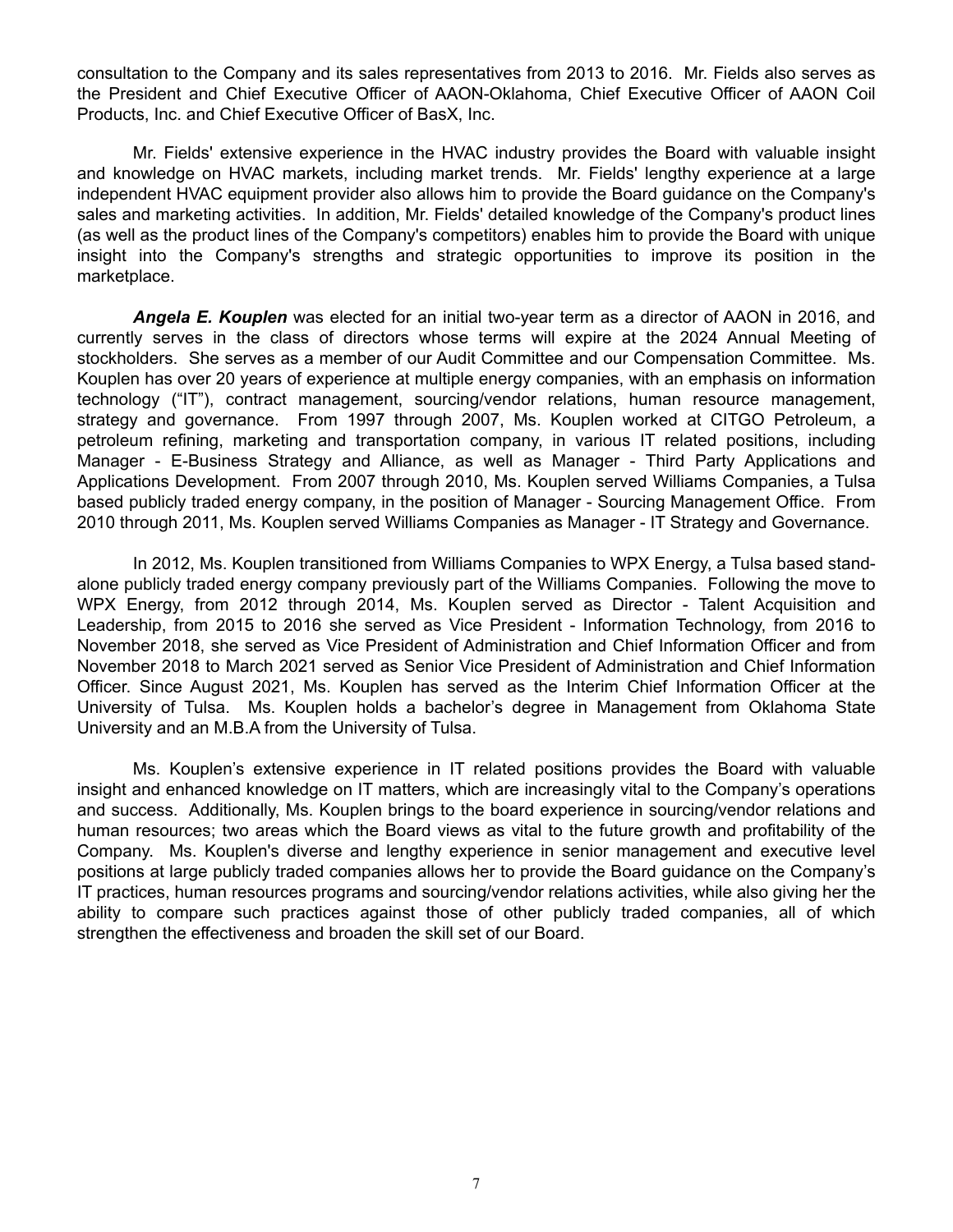*Caron A. Lawhorn* was elected as a director of AAON in January 2019, and currently serves in the class of directors whose terms will expire at the 2023 Annual Meeting. She is a certified public accountant and serves as Chair of our Audit Committee and a member of our Governance Committee. Ms. Lawhorn has over 35 years of experience in various accounting, finance, operational and executive positions. Ms. Lawhorn currently serves as Senior Vice President and Chief Financial Officer of ONE Gas, Inc. (a position she has held since March 1, 2019), and in such role is responsible for finance, accounting, treasury functions, investor relations, and environmental, social, and governance ("ESG") reporting. Prior to her current role, she served as Senior Vice President, Commercial, a position she held from ONE Gas's separation from ONEOK, Inc. in January, 2014. Prior to ONE Gas's separation from ONEOK, Ms. Lawhorn served in the same role at ONEOK. Prior to assuming the role of Senior Vice President, Commercial for ONEOK, Ms. Lawhorn was the President of ONEOK's natural gas distribution segment. From July 2009 to March 2011, she served as Senior Vice President, Corporate Planning and Development of ONEOK and ONEOK Partners, responsible for business development, strategic and long-range planning and capital investment. Ms. Lawhorn became Senior Vice President and Chief Accounting Officer of ONEOK in 2007, adding responsibility for ONEOK Partners in 2008. Prior to that, she was Senior Vice President of Financial Services and Treasurer of ONEOK. Ms. Lawhorn joined ONEOK in 1998, after serving as a Senior Manager at KPMG and Chief Financial Officer of Emergency Medical Services Authority in Tulsa.

Ms. Lawhorn's extensive background in various accounting, finance, operational and executive positions provides the Board with significant accounting and financial expertise and assists the Board's ongoing efforts to advance the Company's accounting and corporate governance practices. Ms. Lawhorn's public company experience also allows her to compare our practices against those of other public companies and provide input and guidance on strengthening our practices and procedures.

*Stephen O. ("Steve") LeClair* was elected as a director of AAON in 2017 and currently serves in the class of directors whose terms will expire at the 2023 Annual Meeting. He is a member of our Compensation Committee and Governance Committee. Mr. LeClair has over 25 years of experience in various executive, manufacturing, finance, sales and operational positions. Mr. LeClair currently serves as Chief Executive Officer of Core & Main, Inc. (NYSE: CNM) (a position he has held since August 2017), and in such role is responsible for leading the nation's largest distributor of water, sewer, storm and fire protection products. Prior to his current role, he served as President of HD Supply Waterworks from December 2011 to August 2017, Chief Operating Officer from 2008 to 2011, and President of Lumber and Building Materials from April 2007 until its divestiture to ProBuild Holdings in 2008. Mr. LeClair joined Core & Main in 2006 as Senior Director of Operations. Prior to joining Core & Main, Mr. LeClair was a Senior Vice President at General Electric (GE) Capital Equipment Services from 2002 to 2005, and from 1992 to 2002 held various roles at GE Appliances and Power Generation in distribution, manufacturing and sales. Mr. LeClair is a graduate of GE Power Generation's Manufacturing Management Program. He was previously a member of the Saint Louis University's International Business School Advisory Board. Mr. LeClair holds a bachelor's degree in Mechanical Engineering from Union College and an M.B.A. degree from the University of Louisville.

Mr. LeClair's extensive experience in operations, distribution, manufacturing and sales at two large public companies brings to the Board strategic and operational expertise that provides valuable insight to the Board across several phases of AAON's business. Mr. LeClair's public company experience also allows him to compare and assess the differences in our operations and functions against other publicly traded companies, which enables him to provide input and guidance on strengthening the practices of AAON.

*\*A.H. ("Chip") McElroy II* was elected as a director of AAON in 2007, and currently serves in the class of directors whose terms will expire at the 2022 annual meeting of stockholders. He is Chair of our Compensation Committee and serves as a member of our Governance Committee. Since 1997 Mr. McElroy has served as President, CEO and Chairman of McElroy Manufacturing, Inc., a privately held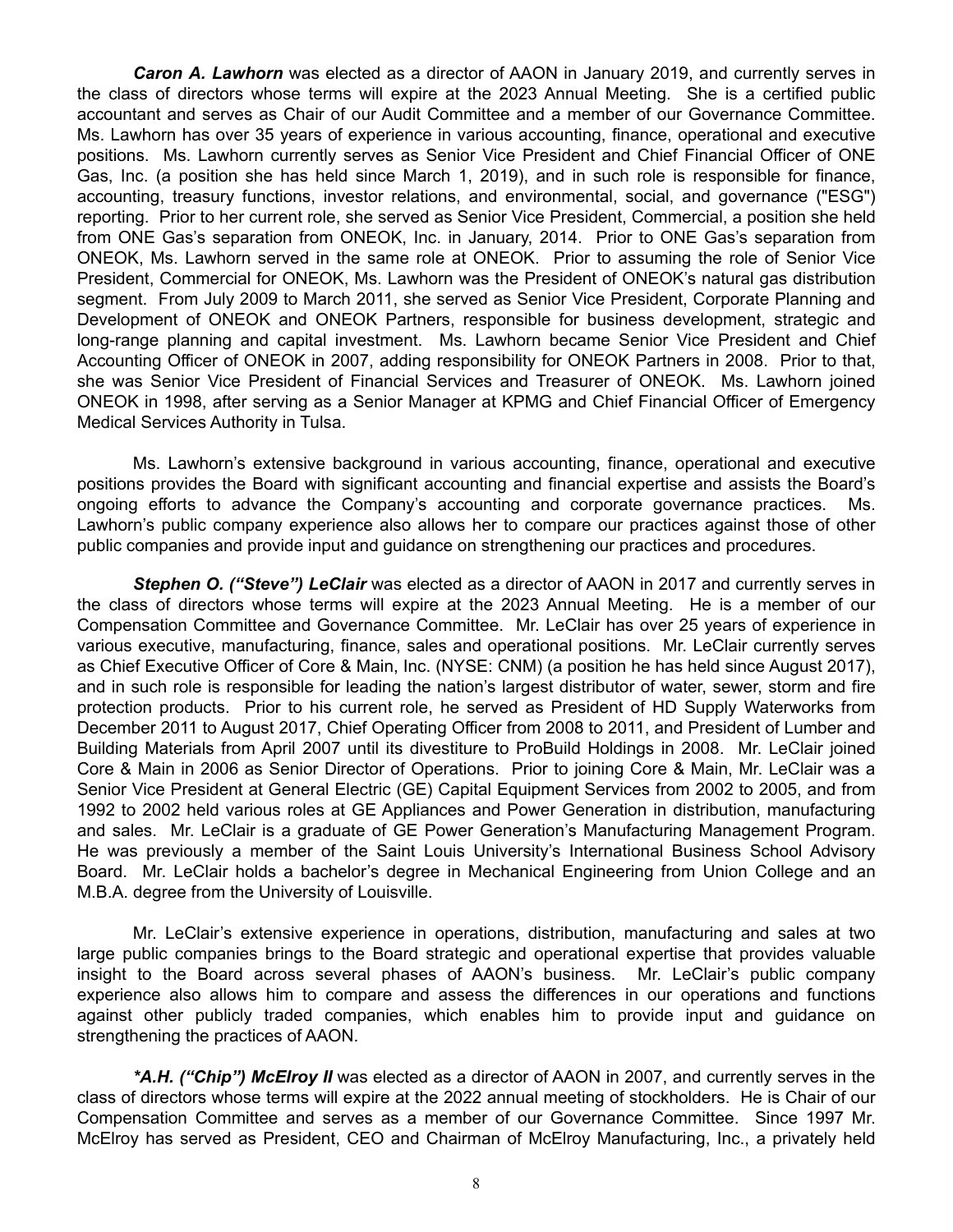manufacturing company based in Tulsa, Oklahoma. Since 2002, Mr. McElroy has also served as Chairman of Southern Specialties Co., a privately held specialty sheet metal manufacturer. Since 2016, Mr. McElroy has served on the board of directors of Pryer Aerospace, a privately held Tulsa, Oklahoma based aerospace structural component and sheet metal manufacturer, and from 2016 to June 2019, served on the Advisory Board of HydroHoist Marine Group, a privately held Claremore, Oklahoma based boat lift manufacturer. Since 2017, Mr. McElroy has served as a member on the local advisory board of directors of Ascension St. John Health System, a healthcare system in northeastern Oklahoma and Southern Kansas.

Mr. McElroy's extensive experience in managing a privately held manufacturing company brings to the Board substantial knowledge of operational and budgetary efficiencies, as well as technologyrelated applications which benefit the Company's general manufacturing processes.

*David R. Stewart* was elected as a director of AAON in October 2021, and currently serves in the class of directors whose terms will expire at the 2023 Annual Meeting. Mr. Stewart brings over 40 years of professional experience to the Board. Mr. Stewart currently serves as Chief Administrative Officer and Trustee of the Oklahoma Ordnance Works Authority located in Pryor, Oklahoma, an industrial public trust that owns and operates MidAmerica Industrial Park. Mr. Stewart was appointed to his current position in December 2012 by the former Governor of Oklahoma, Mary Fallin. MidAmerica Industrial Park consists of 9,000 acres and is home to over 80 companies in diverse industries (including Google, DuPont and Chevron Phillips), employing approximately 4,500 people. MidAmerica Industrial Park is one of the largest industrial parks in the U.S. and top ten in the world with on-site rail, water and electric power. Prior to his current position, Mr. Stewart served as Chief Executive Officer of Cherokee Nation Businesses, LLC. During his tenure as CEO of Cherokee Nation Businesses, LLC, Mr. Stewart, also a member of the Cherokee Nation, helped negotiate the State-Tribal Gaming Compact in 2004, and also led the Cherokee Nation's efforts to successfully diversify its business portfolio to include a wide range of non-gaming enterprises employing over 3,500 people.

Mr. Stewart earned his Master of Science and Bachelor of Science degrees from Oklahoma State University and is a certified public accountant. Mr. Stewart was appointed by Governor Kevin Stitt to (and currently serves on) the Oklahoma State Board of Career and Technology Education, which provides oversight of the career technical training system in the state of Oklahoma. He also serves on the Board of Directors of the State Chamber of Oklahoma and the Tulsa Regional Chamber, where he also serves on the Executive Committee as Vice-Chair for Government Affairs. Additionally, Mr. Stewart serves on the Advisory Board of Equity Bank, a wholly-owned subsidiary of Equity Bancshares, Inc., a publicly traded bank holding company headquartered in Wichita, Kansas operating more than 50 full-service branches in Arkansas, Kansas, Missouri and Oklahoma, and recently served on the Advisory Council to the Oklahoma Department of Commerce concerning economic development and workforce related matters.

Mr. Stewart's extensive executive leadership and operations experience brings the Company valuable skills and insight to the Board in several strategic areas. His experience previously serving as the CEO of the Cherokee Nations Businesses, LLC and current role as Chief Administrative Officer of MidAmerica Industrial Park, benefit the Company's executive leadership practices.

*\*Bruce Ware* was elected as a director of AAON in October 2021, and currently serves in the class of directors whose terms will expire at the 2022 Annual Meeting. Mr. Ware brings significant experience serving in multiple executive and leadership roles at publicly traded companies. Presently, he serves as a Corporate Vice President and Group Head of Joint Venture Capital Raising for DaVita Inc. DaVita is a Fortune 500 NYSE publicly traded health care services company and one of the largest providers of kidney care services in the U.S., with over 2,800 outpatient dialysis centers in the U.S. and over 330 outpatient dialysis centers in ten other countries.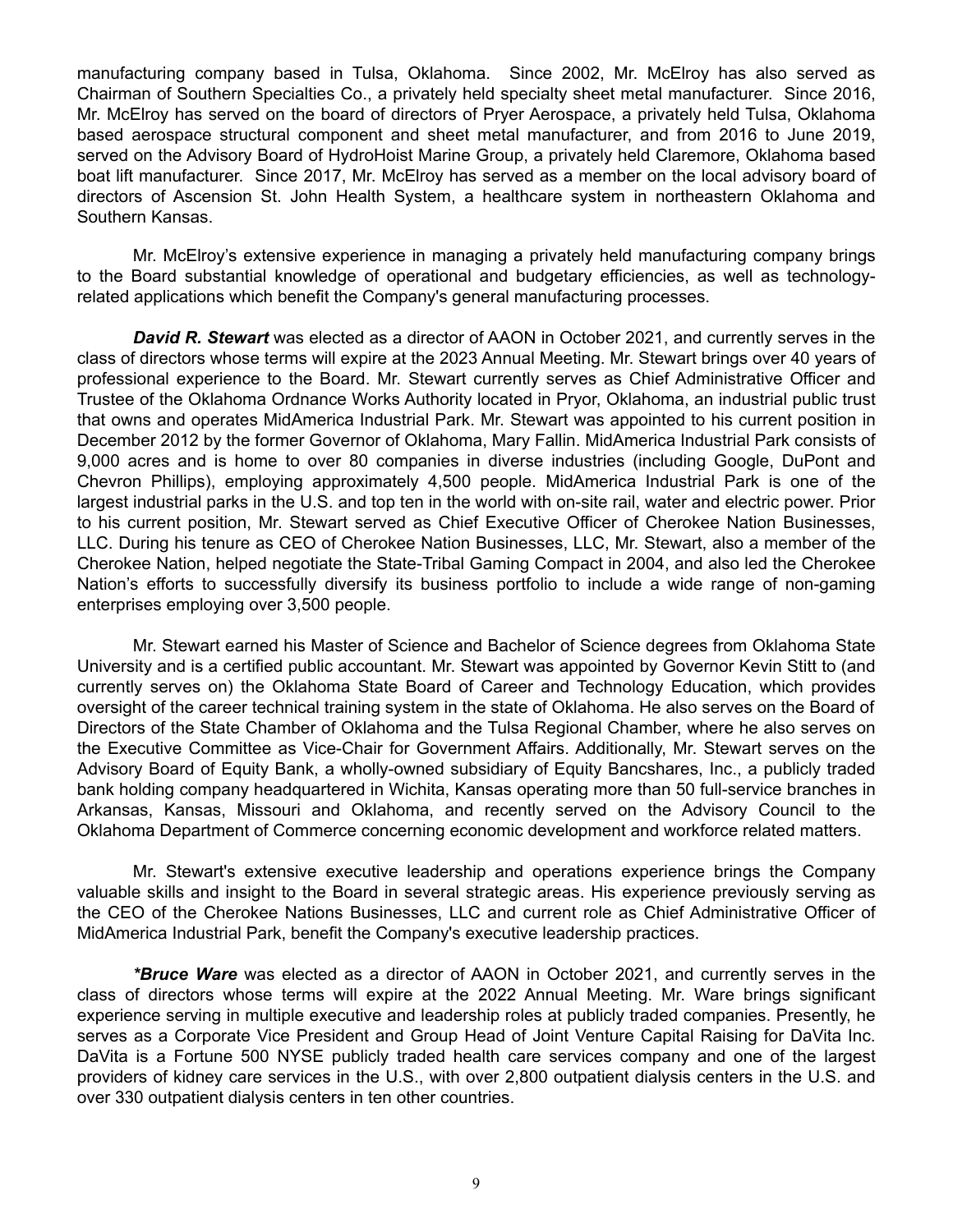Mr. Ware earned a Master of Business Administration from Harvard Business School, a Master in Public Affairs from The University of Texas at Austin and a Bachelor degree in Business Administration in Banking and Finance from The University of Mississippi at Oxford. He also serves on the Board of Directors of Blackhawk Bancorp, Inc., the parent company of Blackhawk Bank, a Beloit, Wisconsin headquartered financial institution operating eleven full-service banking centers in Wisconsin and Illinois, as well as the University of Mississippi National Alumni Board. Additionally, Mr. Ware served as a Trustee of Uplift Charter Schools, a high-performing, multi-site K-12 public charter school system in Dallas, Texas, which serves over 17,000 students.

Mr. Ware's executive roles at multiple publicly traded companies brings experience and skills to help the Company strengthen our practices and policies. Additionally, his extensive experience working with large financial institutions provides AAON with a broader skill-set to further compliment the Board's capabilities and better serve the Company.

### **Executive Officers**

In addition to Norman H. Asbjornson and Gary D. Fields (who are both directors and executive officers of the Company, and whose biographical information may be found in the section above entitled "Directors"), the named executive officers of the Company are:

| <b>Name</b>                        | Age | <b>Current Position</b>                                        |
|------------------------------------|-----|----------------------------------------------------------------|
| Scott M. Asbjornson <sup>(1)</sup> | 53  | Former Vice President, Finance and Chief Financial Officer     |
| Larry G. Stewart <sup>(2)</sup>    | 53  | Vice President, President of AAON Coil Products                |
| Rebecca A. Thompson                | 43  | Vice President, Finance, Chief Financial Officer and Treasurer |
| Stephen E. Wakefield               | 45  | Vice President, Chief Operating Officer                        |

 $<sup>(1)</sup>$  Mr. Asbjornson retired as Vice President, Finance and Chief Financial Officer effective April 30, 2021.</sup>

<sup>(2)</sup> Mr. Stewart was Vice President of the Company and President of AAON Coil Products as of December 31, 2021. Mr. Stewart was appointed Executive Vice President of the Company in January 2022.

*Scott M. Asbjornson*, age 53, served as Vice President, Finance and Chief Financial Officer until his retirement on April 30, 2021. Mr. Asbjornson joined the Company in 1990 and is the son of the Company's founder and Executive Chairman, Norman H. Asbjornson. Mr. Scott Asbjornson held various positions with the Company and AAON Coil Products, Inc., including Vice President (2007-2010) and President (2010-2012) of AAON Coil Products, Inc.

*Larry G. ("Gene") Stewart*, age 53, was appointed Executive Vice President of the Company in January 2022. Mr. Stewart most recently served as Vice President of the Company and President of AAON Coil Products since April 2020. From February 2015 to March 2020, Mr. Stewart was a co-owner and the President of North Texas Farm & Garden, a small power engine shop specializing in sales, parts and service of commercial and residential lawn and garden equipment located in Lewisville, Texas. Mr. Stewart previously served as the Aftermarket Business Leader – Parts and Warranty Service for the Company from January 2013 through January 2015. Mr. Stewart was the Parts Sales and Distribution Leader for Texas AirSystems from April 2009 through 2012 and prior to that spent over 11 years in several positions at Trane, including Parts and LCU Equipment Business Leader from January 2006 to April 2009. Mr. Stewart also serves as Executive Vice President of AAON-Oklahoma and President of AAON Coil Products, Inc.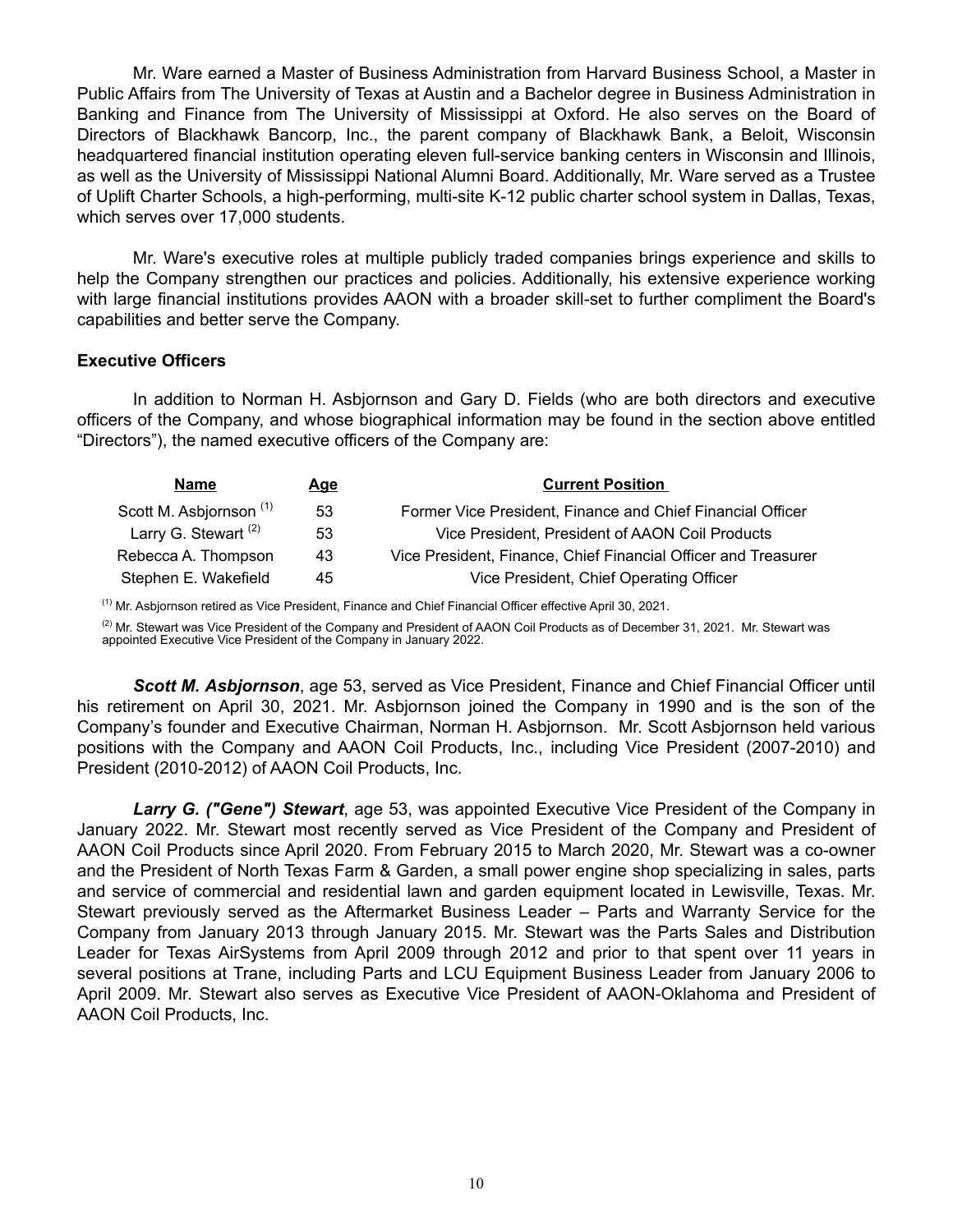*Rebecca A. Thompson*, age 43, has served as Vice President, Finance, and Chief Financial Officer of AAON since 2021. Prior to this promotion, Ms. Thompson served as Chief Accounting Officer and Treasurer of the Company since 2017, and Chief Accounting Officer of the Company since 2012. Ms. Thompson previously served as a Senior Manager at Grant Thornton, LLP where she had 11 years of experience in the assurance division. Ms. Thompson has a Bachelor's of Science in Accounting and Master's of Information Systems and Accounting from the University of Tulsa. Ms. Thompson is also a licensed certified public accountant. Ms. Thompson also serves as Chief Financial Officer and Treasurer of AAON-Oklahoma and AAON Coil Products, Inc., and Chief Financial Officer of BasX, Inc.

*Stephen E. Wakefield*, age 45, Vice President and Chief Operating Officer, joined the Company in 1999. He most recently served as Vice President of Engineering until May 2020, and prior to that held several engineering roles, including Director of Design and Engineering Operations from 2017 to 2018, Senior Manager of Research and Development from 2015 to 2017, and Design Engineering Manager from 2005 to 2015. Mr. Wakefield also serves as Chief Operating Officer of AAON-Oklahoma and AAON Coil Products. Mr. Wakefield has extensive knowledge and experience with all aspects of AAON operations and engineering and product design processes. Mr. Wakefield has a Bachelor's of Science in Mechanical Engineering Technology from Oklahoma State University.

# **BOARD, COMMITTEE MATTERS AND CORPORATE GOVERNANCE**

### **Leadership Structure of the Board**

The business of AAON is managed under the direction of our Board of Directors ("Board"). In accordance with our Bylaws, effective May 2020, we have an Executive Chairman of the Board, who presides as Chairman at all meetings of the Board and stockholders. Our Board has also chosen to elect a lead independent director to perform the duties and responsibilities as the Board may determine.

The Board has determined that our current Board structure, having the Executive Chairman of the Board serve as the presiding officer at all Board and stockholder meetings, and having a lead independent director, is currently the most appropriate leadership structure for the Company and its stockholders. This fosters clear accountability, effective decision-making, alignment with corporate strategy, direct oversight of management, full engagement of the remaining directors and continuity of leadership. Having a lead independent director demonstrates the Board's recognition of the importance of independent leadership and identifies the individual, appointed by and from the independent directors, selected to act as the leader of the independent directors and helps ensure appropriate discussions take place, in an open and forthright manner, at the Board level. Our Bylaws do not require the person filling the position of Chairman of the Board (whether as Executive Chairman or Non-Executive Chairman) to be an independent director, but we do require our lead independent director to qualify as an independent director under applicable securities laws, rules or regulations, and applicable stock exchange requirements or guidelines. The Board considers and reviews its leadership structure annually by the independent directors in connection with its self-evaluation process. The Board believes its current leadership structure is reasonable, appropriate and in the best interests of the Company and its stockholders.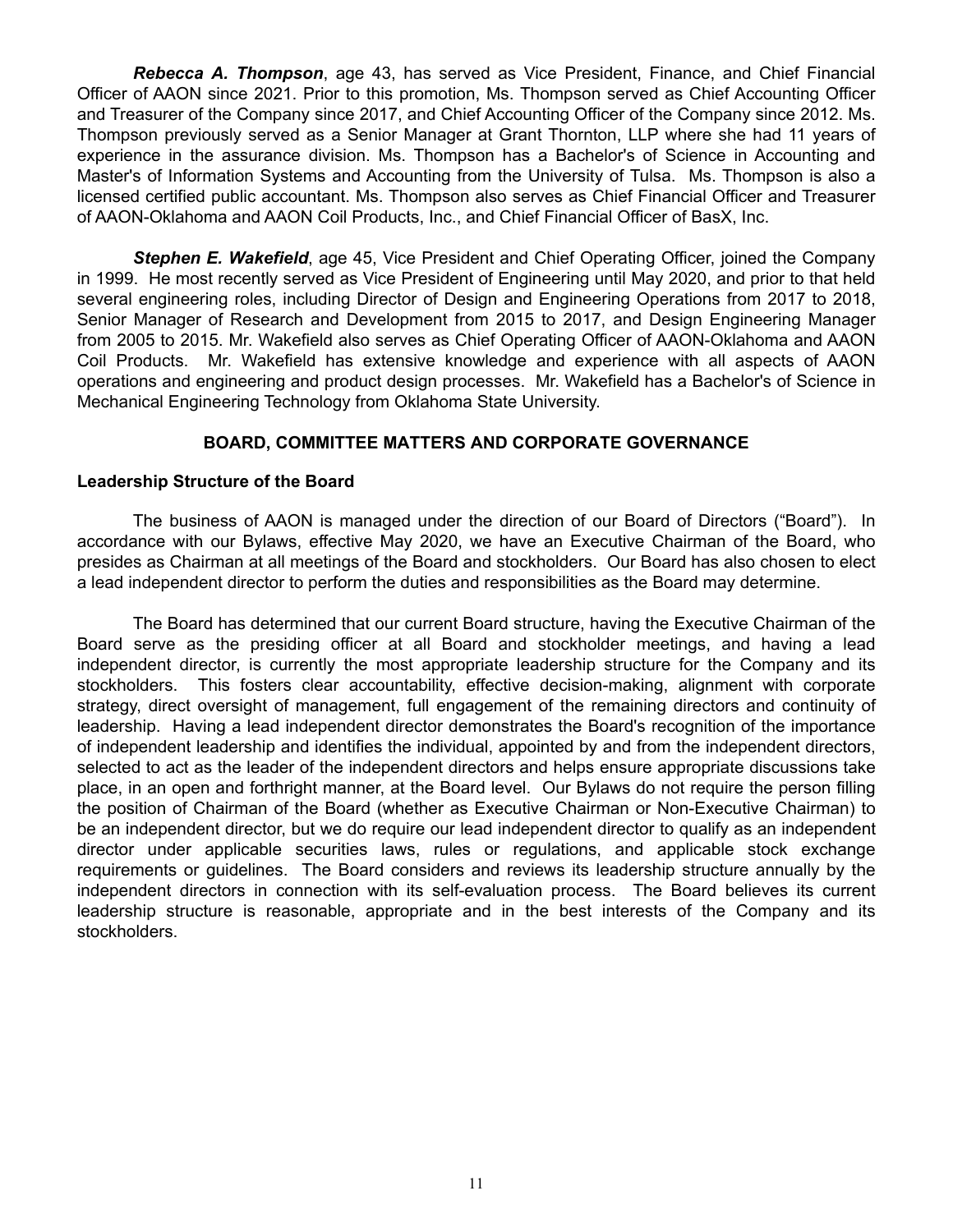### **The Board's Role in Risk Oversight**

The Board has ultimate responsibility for oversight of our risk management processes. The Board discharges this oversight responsibility through regular reports received from and discussions with senior management on areas of material risk exposure to the Company. These reports and Board discussions include, among other things, operational, financial, legal, regulatory and strategic risks. Additionally, our risk management processes are intended to identify, manage and control risks so that they are appropriate considering our size, operations and business objectives. The full Board (or the appropriate committee in the case of risks in areas for which responsibility has been delegated to a particular committee) engages with the appropriate members of senior management to enable its members to understand and provide input to and oversight of our risk identification, risk management and risk mitigation strategies. In addition, each of our Board committees considers the risks within its areas of responsibility. For example, the Audit Committee reviews risks related to financial reporting; discusses material violations, if any, of Company governance, ethics and compliance policies brought to its attention; considers the Company's enterprise risk assessment that is part of the Company's strategic planning which identifies control risks and drives the internal audit plan for the ensuing year; reviews the external audit plan; and considers the impact of risk on our financial position and the adequacy of our risk-related internal controls. The Compensation Committee reviews compensation and human resource risks. This enables the Board to coordinate risk oversight, particularly with respect to interrelated or cumulative risks that may involve multiple areas for which more than one committee has responsibility. The Board or applicable committee also has authority to engage external advisors as necessary.

Actions taken by the Board outside of Board meetings are consented to in writing by a memorandum of action in lieu of a meeting, to which all incumbent directors subscribe. Directors meet their responsibilities not only by attending Board and committee meetings but also through communication with members of management on matters affecting us.

A description of the fees paid to the directors and members of the Audit Committee, Compensation Committee and Governance Committee can be found under "Executive Compensation - Director Compensation", herein.

### **Communicating with the Board**

Stockholders may communicate with the Board, including the non-management directors, by sending a letter to the Board of Directors of AAON, Inc., c/o Corporate Secretary, 2425 South Yukon, Tulsa, Oklahoma 74107. The Corporate Secretary has the authority to disregard any inappropriate communications. If deemed an appropriate communication, the Corporate Secretary will submit the correspondence to the Board or to any specific director to whom the correspondence is directed.

#### **Board Meetings and Annual Meeting Attendance**

Our directors are expected to attend Board meetings, meetings of Board committees on which they serve and the Annual Meeting of Stockholders. The Board met eleven times during 2021, and each director participated in 75% or more of the total number of meetings of the Board. We encourage all of our directors to attend AAON's annual meeting of stockholders and all Board members who were in office at such time attended the 2021 annual meeting.

### **Executive Sessions**

Our Board and Board committees regularly conduct executive sessions of independent directors. Our lead independent director presides over each executive session of the independent directors and the committee chairs preside over executive sessions of each of their respective committees.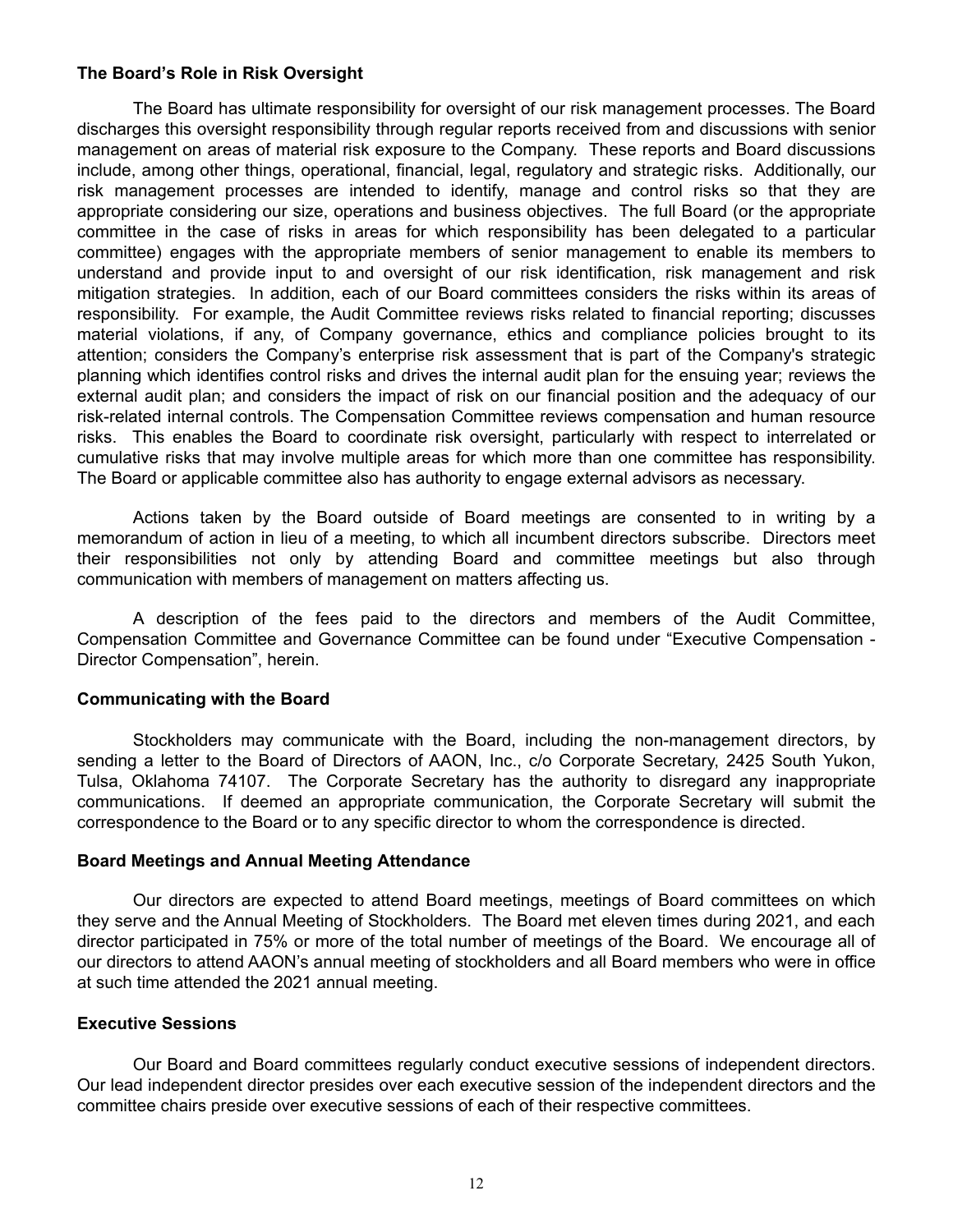### **Board Committee Structure**

Currently, the Board has a standing Audit Committee, Compensation Committee and Governance Committee to assist the Board in carrying out its functions. The Board has determined that each of the Chairs, as well as all committee members are independent under applicable NASDAQ and SEC rules for committee memberships. The members of the committees are shown in the table below, followed by a brief description of each committee.

| Audit<br><b>Committee</b> | Compensation<br><b>Committee</b> | Governance<br><b>Committee</b> |
|---------------------------|----------------------------------|--------------------------------|
| Member                    | Member                           |                                |
| Member                    | $- -$                            | Chair                          |
| Chair                     | --                               | Member                         |
| --                        | Member                           | Member                         |
|                           | Chair                            | Member                         |
| Member                    | $- -$                            | $- -$                          |
| Member                    | --                               | --                             |
|                           |                                  |                                |

# **Audit Committee**

The Audit Committee assists the Board in fulfilling its responsibility for oversight of the quality and integrity of our accounting, auditing and financial reporting practices. Among other things, the Audit Committee is responsible for: selecting and retaining our independent public accountants; preapproving the engagement of the independent accountants for all audit-related services and permissible, non-audit related services; reviewing in advance the scope and focus of the annual audit; and reviewing and discussing with management and the auditors our financial reports, the audited financial statements, the auditor's report, the management letter and the quality and adequacy of our internal controls. In addition, the Audit Committee is responsible for oversight and review of the activities of the Company's internal audit function. The Board has determined that the Chair and the other Audit Committee members are independent under applicable NASDAQ and SEC rules for Audit Committee memberships. The Audit Committee is governed by a written charter, a copy of which is available on our website, at www.aaon.com. The "Audit Committee Report" for year 2021 is set forth below.

The Audit Committee met a total number of four times during 2021 and the Chair and each committee member participated in 75% or more of the total number of Audit Committee meetings.

The Board has determined that Ms. Lawhorn qualifies as an "audit committee financial expert" as defined by applicable SEC rules and that each member of the Audit Committee meets the additional criteria for independence of audit committee members set forth in Rule 10A-3(b)(1) under the Securities Exchange Act of 1934, as amended (the "Exchange Act"), and Section 5605(c) of the NASDAQ Stock Market Listing Standards.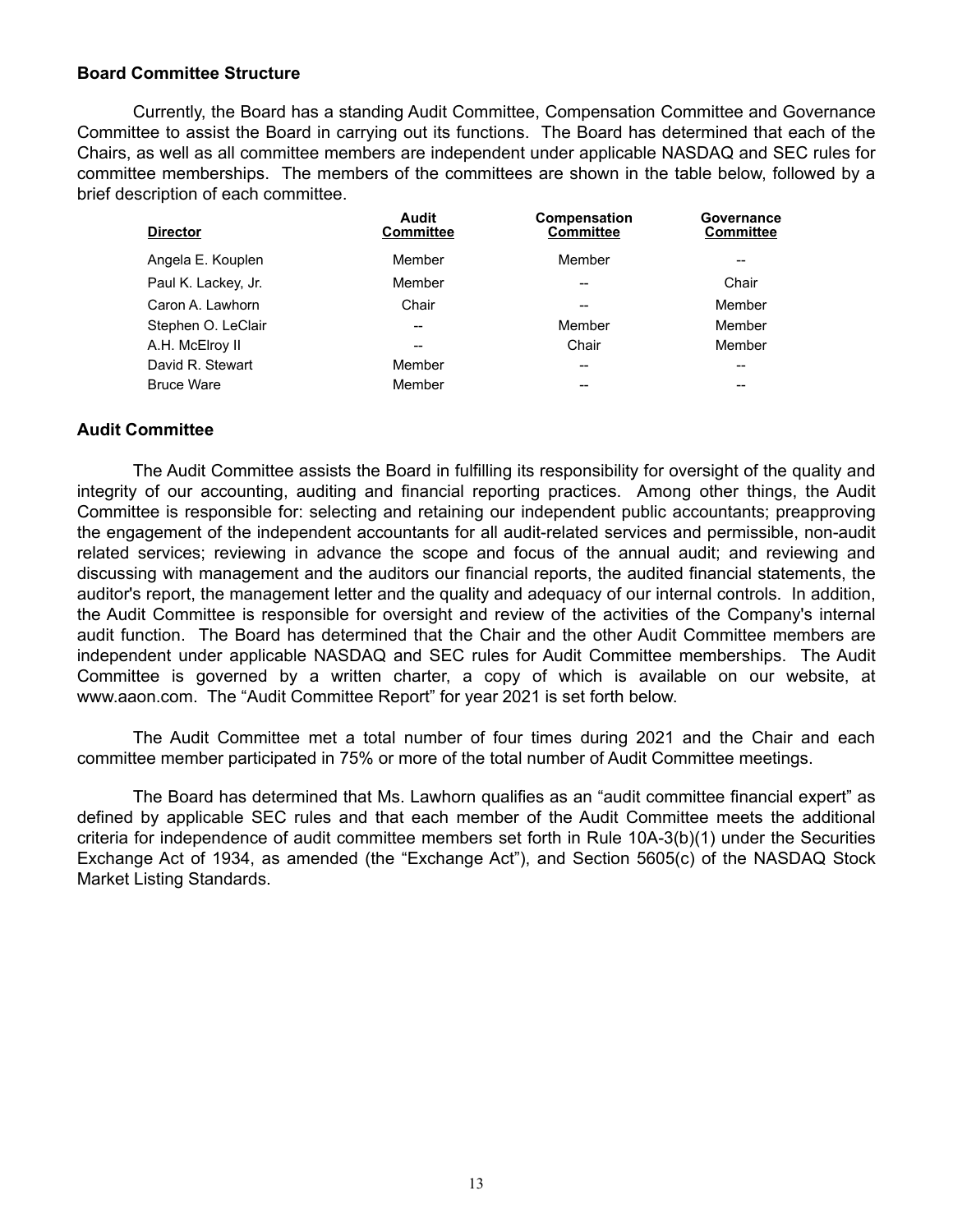#### **Compensation Committee**

The responsibilities of the Compensation Committee, as set forth in its charter, include the direct responsibility and authority to review and approve our goals and objectives relevant to the compensation of our Chief Executive Officer and other executive officers, to evaluate the performance of such officers in accordance with the policies and principles established by the Compensation Committee and to determine and approve, either as a Committee, or (as directed by the Board) with the other "independent" Board members (as defined by the NASDAQ listing standards), the compensation level of the Chief Executive Officer and the other executive officers. The Compensation Committee is composed of the three non-employee directors, named in the table above, each of whom is "independent" as defined by applicable NASDAQ and SEC rules for committee memberships. The Compensation Committee is governed by a written charter, a copy of which is available on our website, at www.aaon.com. In accordance with its charter, our Compensation Committee has the sole authority to retain and terminate its compensation consultant and to review its compensation consultant's independence on an annual basis.

The Compensation Committee met a total of nine times during 2021 and the Chair and each committee member participated in 75% or more of the total number of Compensation Committee meetings.

#### **Governance Committee**

The responsibilities of the Governance Committee include proposing to the Board a slate of nominees for election by the stockholders at the Annual Meeting, and maintaining a list of prospective director candidates in the event of the resignation, death, removal or retirement of directors or a change in the Board composition requirements. The Committee is also charged with reviewing with the Board the desired experience, mix of skills and other qualities to assure appropriate Board composition. The Board has determined that the Chair and all Governance Committee members are independent under applicable NASDAQ and SEC rules for committee memberships.

The responsibilities of the Governance Committee also includes the periodic reviews and monitoring of the Company's corporate governance guidelines (including the Company's Code of Conduct), recent developments in corporate governance concepts, the Company's plans for CEO and senior management succession, regulatory requirements relevant to the Company's corporate governance guidelines to assure the Company's compliance therewith, and the Company's Articles of Incorporation and Bylaws.

 The Board has determined that the Chair and all Governance Committee members are independent under applicable NASDAQ and SEC rules for committee memberships.

The Governance Committee met a total of four times during 2021 and the Chair and each committee member participated in 75% or more of the total number of Governance Committee meetings.

Our Bylaws also provide that a stockholder may nominate a director for election at an annual meeting if written notice is given to us not less than 90 and not more than 120 days in advance of the anniversary date of the immediately preceding annual meeting.

If and when new vacancies occur in the future, the Board will consider director nominees recommended by stockholders, in accordance with our Bylaws. The Board does not have a formal policy regarding the consideration of, procedures to be followed by, minimum qualifications of or process for identifying or evaluating nominees recommended by stockholders.

Among the criteria developed by the Governance Committee for qualification for director nominees as well as director retention, a candidate must have demonstrated accomplishment in his or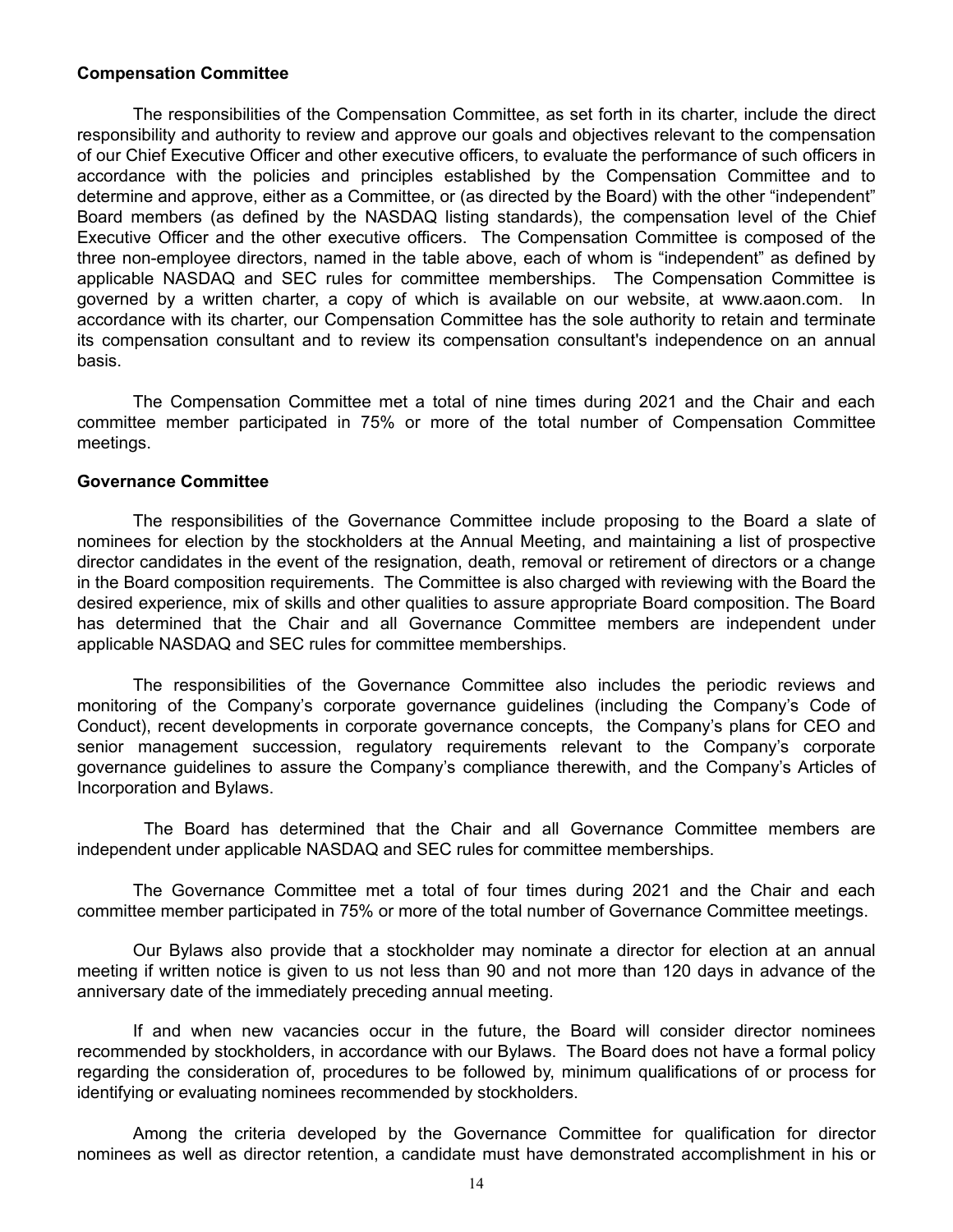her chosen field, character and personal integrity, and the ability to devote sufficient time to carry out the duties of a director. The Governance Committee considers whether the candidate is independent under the standards described below under "Director Independence." In addition, the Governance Committee considers all information relevant in their business judgment to the decision of whether to nominate a particular candidate, taking into account the then-current composition of the Board and assessment of the Board's collective requirements. These factors may include: a candidate's age, professional and educational background, reputation, industry knowledge and business experience and relevance to the Company and the Board (including the candidate's understanding of markets, technologies, financial matters and international operations); whether the candidate will complement or contribute to the mix of talents, skills and other characteristics that are needed to maintain the Board's effectiveness; and the candidate's ability to fulfill responsibilities as a director and as a member of one or more of our standing Board committees. Although the Board does not have a formal diversity policy for Board membership, the Governance Committee considers whether a director nominee contributes or will contribute to the Board in a way that can enhance the perspective and experience of the Board as a whole through diversity in gender, ethnicity, geography and professional experience.

Nomination of a candidate is not based solely on the factors noted above. When current Board members are considered for nomination for re-election, the Governance Committee also takes into consideration their prior Board contributions, performance and meeting attendance records. The Governance Committee does not assign specific weights to particular criteria, and no particular criterion is a prerequisite for Board membership. We believe that the backgrounds and qualifications of our directors, considered as a group, should provide an appropriate mix of experience, knowledge and abilities to allow the Board to fulfill its responsibilities. The effectiveness of the Board's skills, expertise and background is also considered as part of each Board and committee annual self-assessment evaluation process conducted at the direction of the Governance Committee.

# **Code of Ethics**

We have adopted a Code of Business Conduct and Ethics that applies to our principal executive officer, principal financial officer and principal accounting officer or persons performing similar functions, as well as our other employees and directors. Our Code of Business Conduct and Ethics can be found on our website at www.aaon.com. We will also provide any person without charge, upon request, a copy of such Code of Business Conduct and Ethics. Requests may be directed to AAON, 2425 South Yukon Avenue, Tulsa, Oklahoma 74107, attention Rebecca Thompson, or by calling (918) 382-6216.

### **Transactions with Related Persons**

The Company sells products to Fields Mechanical Systems, which is owned by the brother of our President and CEO, Gary Fields. This entity is also one of the Company's independent sales representatives and as such, the Company makes payments to the entity for third party products, which are reflected in our financial statement as amounts Due to Representatives. In 2021, the Company had sales to Fields Mechanical Systems for \$3.7 million and made payments to Fields Mechanical Systems of \$0.2 million.

The Company purchases signs and other items from Mid-State Signs, which is owned by our Executive Chairman, Norman Asbjornson. In 2021, the Company had purchases from Mid-State Signs of \$0.1 million.

The Company sometimes makes sales to President and CEO and Executive Chairman. In 2021, the Company had total combined sales to the President and CEO and Executive Chairman of \$0.1 million.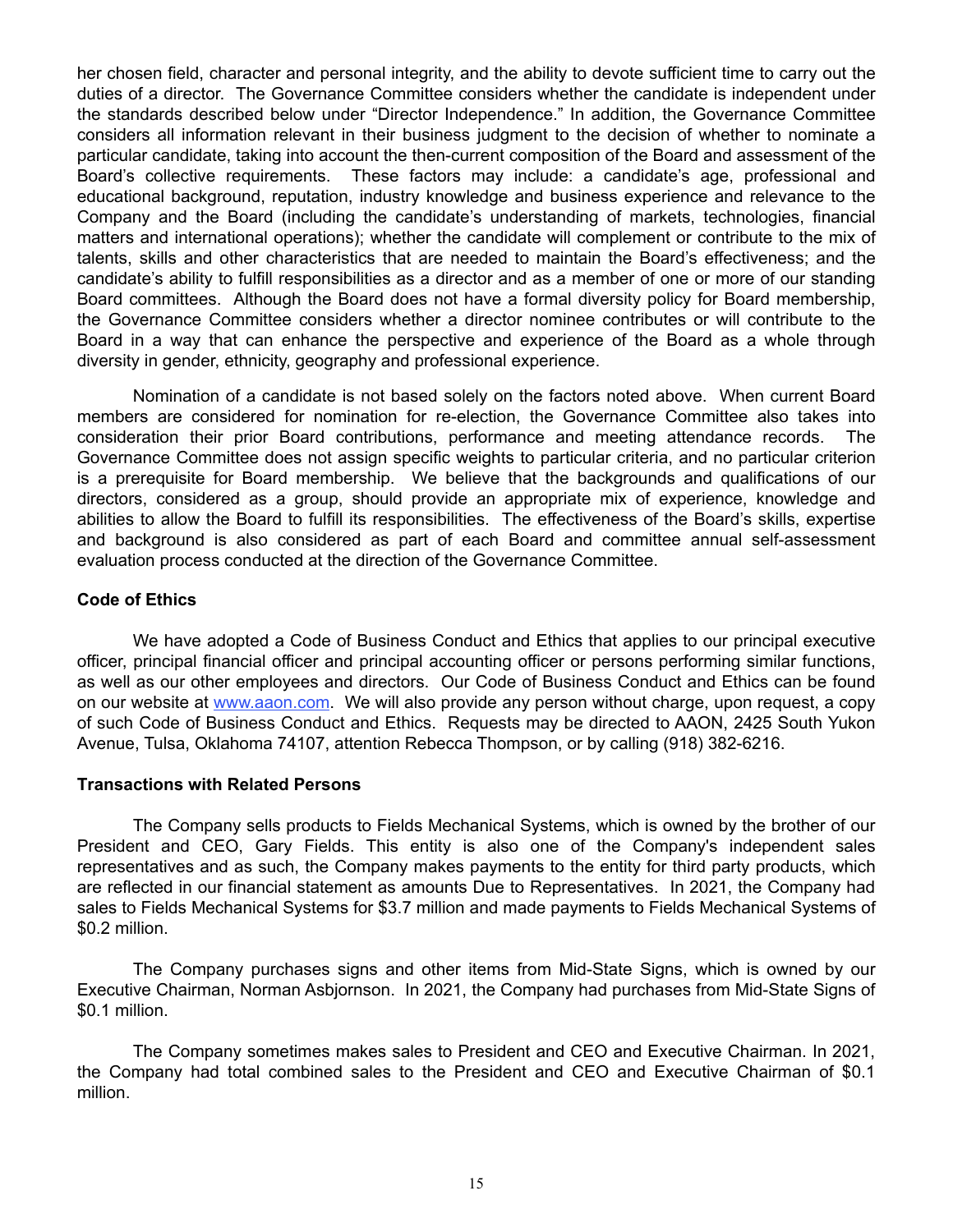Our Code of Business Conduct and Ethics guides the Board in its actions and deliberations with respect to related party transactions. Under the Code, conflicts of interest, including any involving the directors or any Named Executive Officers, are prohibited except under any guidelines approved by the Board. Only the Board may waive a provision of the Code of Business Conduct and Ethics for a director or a Named Executive Officer, and only then in compliance with all applicable laws, rules and regulations.

#### **Policy Against Hedging Stock**

Our Insider Trading Policy (which was adopted by the Board in November 2014) prohibits our directors, officers and other employees, and their designees, from engaging in short sales or from hedging transactions of any nature that are designed to hedge or offset a decrease in market value of such person's ownership of the Company's equity securities. Our Insider Trading Policy also prohibits our directors, officers and other employees, and their designees, from purchasing financial instruments or engaging in other problematic transactions involving the Company's equity securities, including, puts, calls, collars, forward contracts or other derivative securities concerning the Company's equity securities. We prohibit such conduct since purchasing such financial instruments or engaging in such transactions would result in the individual no longer being exposed to the full risks of ownership of the Company's equity securities, which may weaken the alignment of such individual with the objectives of the Company's stockholders. Additionally, our directors, officers and other employees may not hold their Company equity securities in a margin account.

#### **Whistleblower Procedures**

 The Audit Committee has established procedures for the submission of complaints regarding accounting, internal accounting controls, audit and other matters. These procedures include processes for the confidential and anonymous submission of concerns of any such matters by our employees. Our Code of Business Conduct and Ethics prohibits retaliation against employees who report suspected violations of the Code of Business Conduct and Ethics or other misconduct.

### **Sustainability**

Our Company is widely recognized as a leader in the design, manufacture and sale of energy efficient HVAC products. Our product offerings include some of the most energy efficient products in our industry. We have a proud history of challenging conventional wisdom and forging our own path through a never-ending commitment to innovation and continuous improvement of our products and manufacturing methodologies. These underlying principles guide our commitment to environmental stewardship, sustainability and social responsibility. We endeavor to utilize Company resources in a manner that creates long-term value for our stockholders while minimizing our impact on natural resources and the environment.

In 2021, we published our third annual environmental, social, and governance ("ESG") report highlighting sustainability practices, achievements, and long-term targets related to greenhouse gas emissions, hazardous waste recycling, and non-fossil fuel consuming products. AAON also participates in a sustainability benchmarking initiative (Sustainable Tulsa Scor3card) through which we monitor and report in the key areas of energy, material management, water, community stewardship, transportation, communication, and health. AAON achieved Platinum level in this program in 2021. We have an active ESG committee and an internal sustainability committee that provides education opportunities, communications and recommendations to the Company on a regular basis.

In the area of energy efficiency and conservation, each of our plant locations have been actively installing LED lights, with some locations at 95% implementation. The other locations are installing LED lighting for any new fixtures and retrofitting old fixtures with LED where possible. The Company participates in an energy demand response program through the public utility provider to reduce demand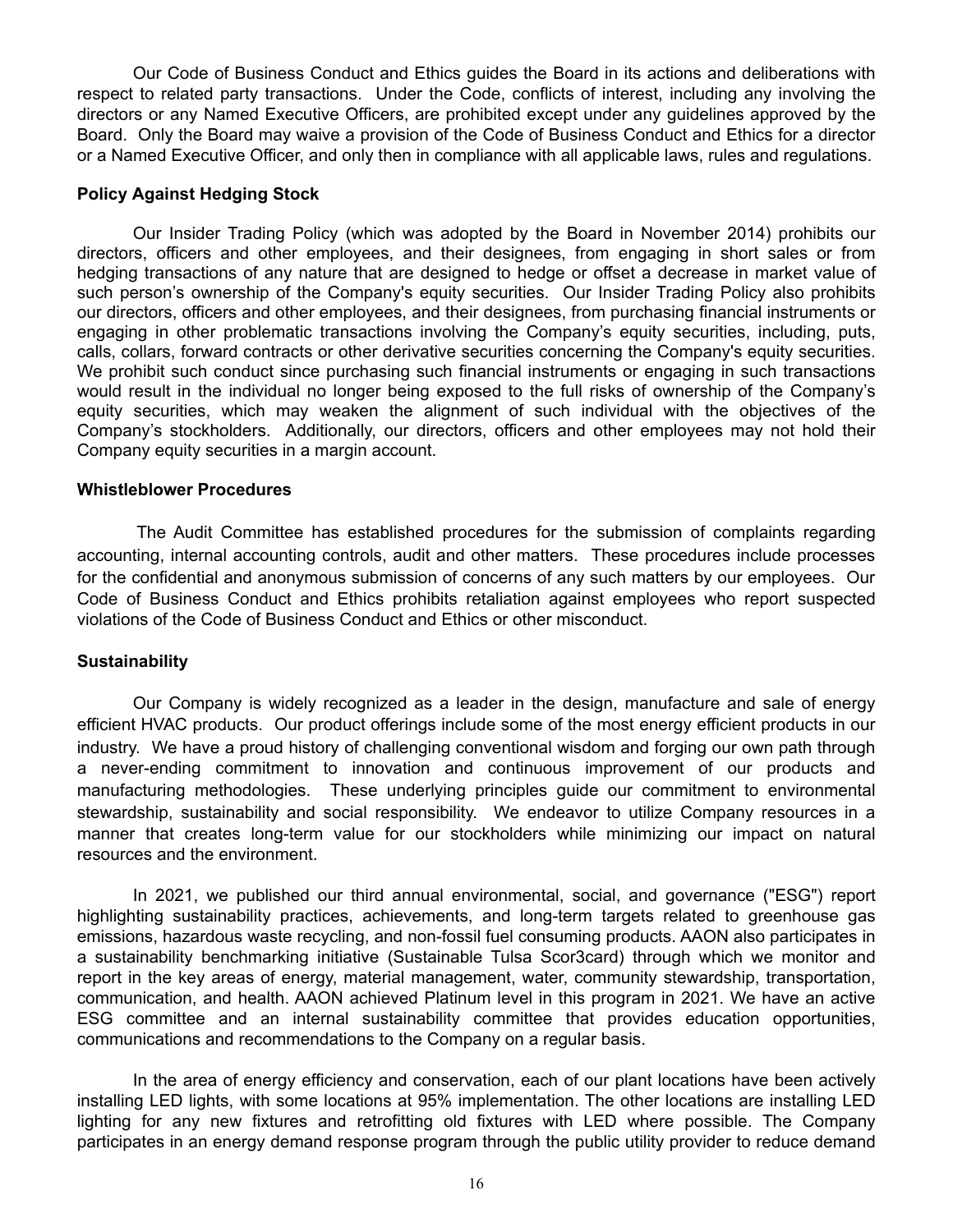during peak hours. Approximately one-quarter of AAON's energy portfolio is currently derived from renewable sources, and the Company's Scope 1 and 2 emissions (emissions that occur from sources that are controlled or owned by an organization and emissions associated with the purchase of electricity, steam, heat, or cooling) are being tracked as part of the Scor3card sustainability benchmarking initiative. Energy efficiency has been a priority not only in product development, but also in capital investments which include the acquisition of new, energy efficient equipment for the production floor, new high-speed overhead facility doors, the installation of new HVAC equipment, building control systems, the application of heat and light reflective material to production facilities, along with other behavioral-based energy efficiency changes. We are tracking our energy usage intensity before and after these updates.

In the area of material management, we focus on recycling, reducing, reusing and sourcing more environmentally-friendly materials into our processes. AAON recycled over 13,793 tons of metal in 2021. Through our partnership with a waste to energy facility, we successfully diverted over 460 tons of waste from landfills in 2021. Our facilities also recycle paper, wood, and cardboard where available. We continue to innovate ways to reduce and reuse shipping packaging between facilities and identify new opportunities to reduce or reuse items in our production and administrative areas.

We also strive to add value and support to the communities in which our employees live and work, through financial contributions, employee volunteerism and donations of HVAC equipment to charitable and other civic organizations.

We endeavor to attract, employ and retain a well-rounded, diverse team of individuals. Additionally, we place priorities on developing and maintaining an inclusive and safe workplace and strive to emphasize and support opportunities for our team members to engage in professional and personal development.

Our commitment to these practices runs deep and not only improves the well-being of our workforce, but also contributes to the communities in which we operate and provides the Company the best opportunity to continue to deliver value to our stockholders, team members and all other stakeholders.

### **Director Diversity**

Our directors have a diverse mix of backgrounds, qualifications, skills and experiences that we believe contribute to a well-rounded Board that is positioned to effectively oversee our strategy. We have a balance of new and tenured directors, reflecting our commitment to proactive Board refreshment.

Following Mr. Lackey's retirement and assuming the re-election of Messrs. McElroy and Ware to the Board, the average age of our directors will be 61 years and the median tenure will be 5.5 years.

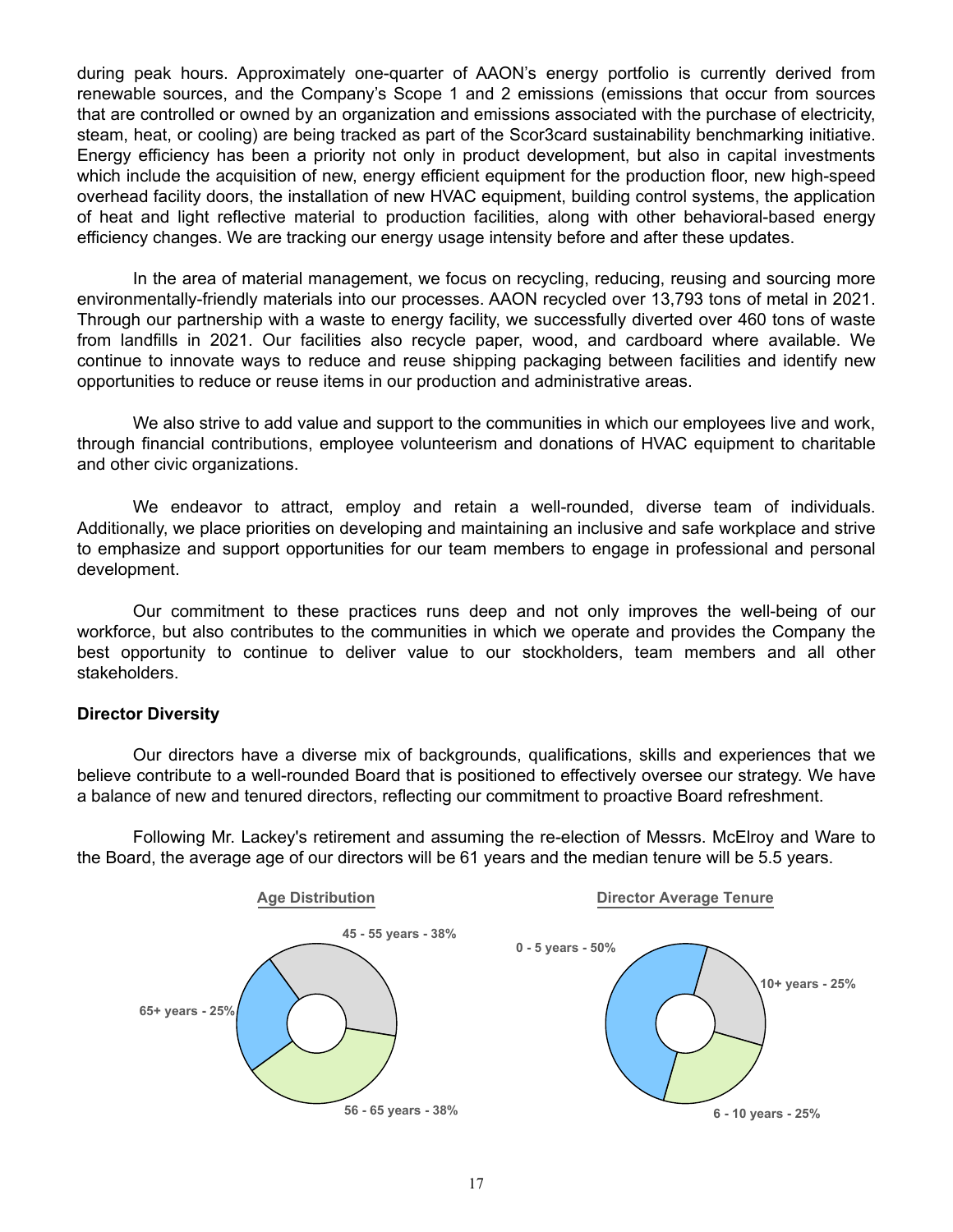Following Mr. Lackey's retirement and assuming Mr. McElroy and Mr. Ware are elected to the Board, six of our eight directors or 75% are independent and 50% of our directors are diverse.



### **Director Independence**

The Board has adopted director independence standards that meet and/or exceed listing standards set by NASDAQ. NASDAQ has set forth six applicable tests and requires that a director who fails any of the tests be deemed not independent. The Board has affirmatively determined that Ms. Kouplen, Ms. Lawhorn and Messrs. Lackey, LeClair, McElroy, Stewart and Ware are independent under the Company's guidelines and independence standards of NASDAQ and the SEC. Messrs. Asbjornson and Fields do not qualify as independent under the standards set forth below.

Our director independence standards are as follows:

It is the policy of the Board that a majority of the members of the Board consist of directors independent of AAON and our management. For a director to be deemed "independent," the Board must affirmatively determine that (apart from his or her status as a director) the director has no material relationship with AAON or its affiliates or any member of the senior management of AAON or his or her affiliates. In making this determination, the Board applies, at a minimum and in addition to any other standards for independence established under applicable statutes and regulations as outlined by the NASDAQ listing standards, the following standards, which it may amend or supplement from time to time:

- A director who is, or has been within the last three years, one of our employees, or whose immediate family member is, or has been within the last three years a Named Executive Officer, cannot be deemed independent. Employment as an interim Chairman or Chief Executive Officer will not disqualify a director from being considered independent following that employment.
- A director who has received, or who has an immediate family member who has received, during any twelve-month period within the last three years, more than \$120,000 in direct compensation from us, other than director and committee fees and benefits under a tax-qualified retirement plan, or non-discretionary compensation for prior service (provided such compensation is not contingent in any way on continued service), cannot be deemed independent. Compensation received by a director for former service as an interim Chairman or Chief Executive Officer and compensation received by an immediate family member for service as a non-executive employee will not be considered in determining independence under this test.
- A director who (A) is, or whose immediate family member is, a current partner of a firm that is our external auditor; (B) is a current employee of such a firm; or (C) was, or whose immediate family member was, within the last three years (but is no longer) a partner or employee of such a firm and personally worked on our audit within that time cannot be deemed independent.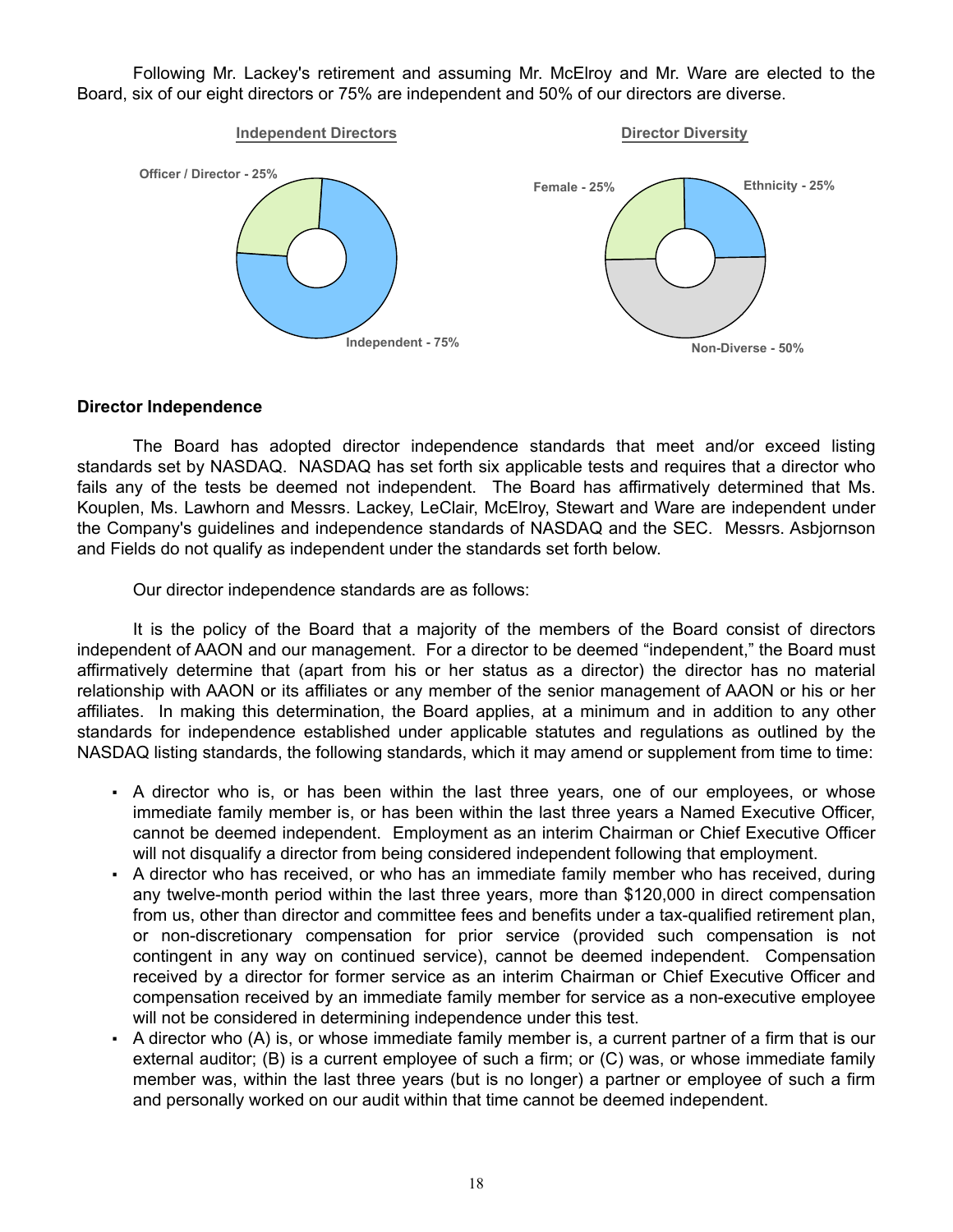- A director who is, or whose immediate family member is, or has been within the last three years, employed as an executive officer of another company where any of our present Named Executive Officers at the time serves or has served on that company's compensation committee cannot be deemed independent.
- A director who is a current employee or general partner, or whose immediate family member is a current executive officer or general partner, of an entity that has made payments to, or received payments from us for property or services in an amount which, in any of the last three fiscal years, exceeds the greater of \$200,000 or 5% of such other entity's consolidated gross revenues, other than payments arising solely from investments in AAON's securities or payments under nondiscretionary charitable contribution matching programs, cannot be deemed independent.

For purposes of the independence standards set forth above, the terms:

- "affiliate" means any consolidated subsidiary of AAON and any other company or entity that controls, is controlled by or is under common control with AAON;
- "executive officer" means an "officer" within the meaning of Rule 16a-1(f) under the Exchange Act, as amended; and
- "immediate family" means spouse, parents, children, siblings, mothers- and fathers-in-law, sonsand daughters-in-law, brothers- and sisters-in-law and anyone (other than employees) sharing a person's home, but excluding any person who is no longer an immediate family member as a result of legal separation or divorce, death or incapacitation.

In addition to the director independence standards set forth above, the Board also requires the Chairs and all other committee members to satisfy the heightened independence standards set forth under applicable NASDAQ and SEC rules for committee memberships. In connection with its assessment of the independence of the directors as set forth above, the Board also determined that our Audit Committee Chair and all other Audit Committee members meet the additional independence standards of NASDAQ and the SEC applicable to members of the Audit Committee.

The Board undertakes an annual review of the independence of all non-employee directors. In advance of the meeting at which this review occurs, each non-employee director is asked to provide the Board with full information regarding the director's business and other relationships with us and our affiliates and with senior management and their affiliates to enable the Board to evaluate the director's independence.

Directors have an affirmative obligation to inform the Board of any material changes in their circumstances or relationships that may impact their designation by the Board as "independent". This obligation includes all business relationships between, on the one hand, directors or members of their immediate family, and, on the other hand, AAON and our affiliates or members of senior management and their affiliates, whether or not such business relationships are subject to any other approval requirements by us.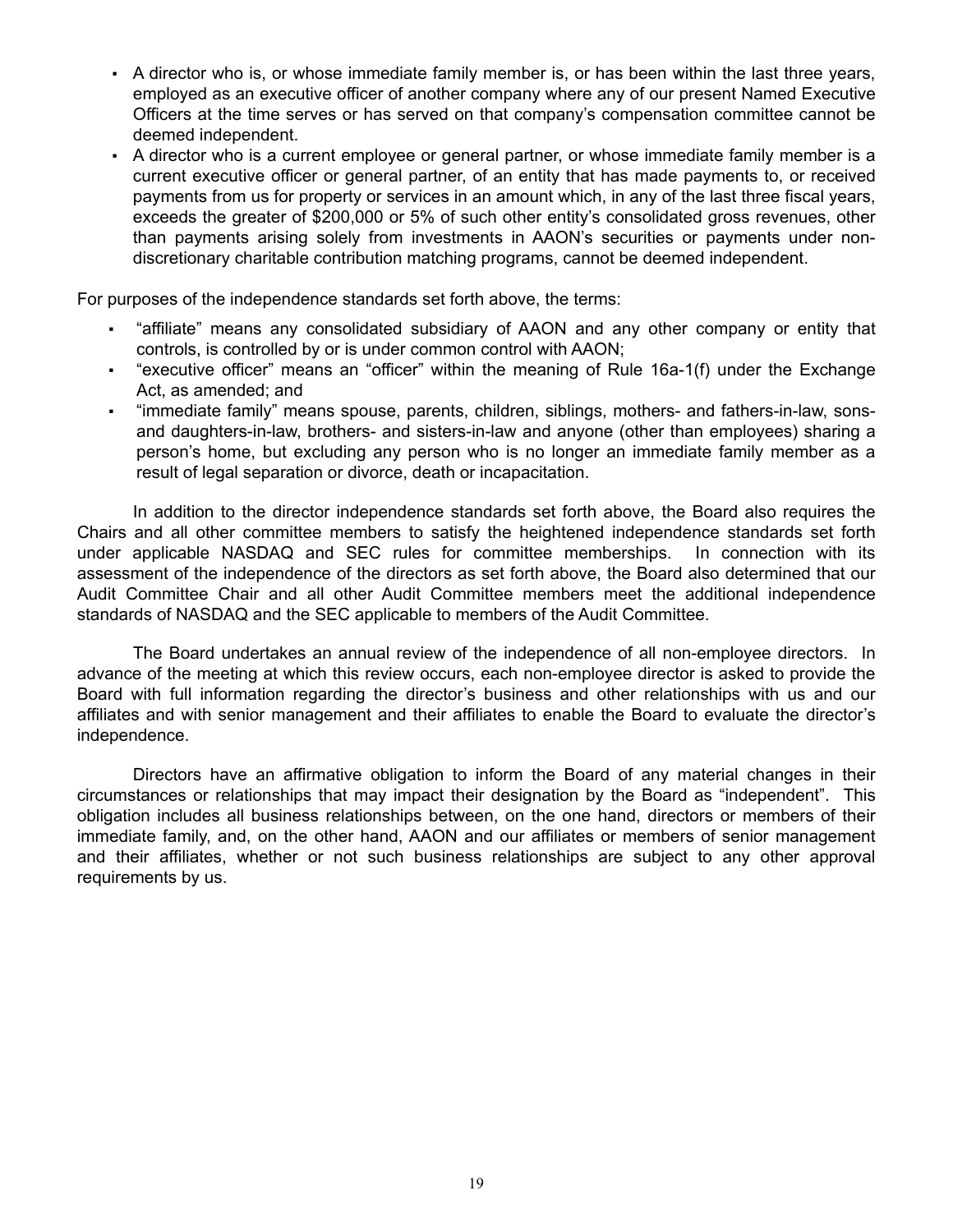# **EXECUTIVE COMPENSATION**

### **Compensation Discussion and Analysis**

This compensation discussion and analysis provides information regarding our executive compensation program in 2021 for the following executive officers of the Company (collectively, the "named executive officers" or "NEOs"):

| Norman H. Asbjornson               | <b>Executive Chairman</b>                                      |
|------------------------------------|----------------------------------------------------------------|
| Scott M. Asbjornson <sup>(1)</sup> | (Former) Vice President, Finance and Chief Financial Officer   |
| Gary D. Fields                     | <b>President and Chief Executive Officer</b>                   |
| Larry G. Stewart <sup>(2)</sup>    | Vice President, President of AAON Coil Products                |
| Rebecca A. Thompson                | Vice President, Finance, Chief Financial Officer and Treasurer |
| Stephen E. Wakefield               | Vice President, Chief Operating Officer                        |

 $<sup>(1)</sup>$  Mr. Asbjornson retired as Vice President, Finance and Chief Financial Officer effective April 30, 2021.</sup>

 $(2)$  Mr. Stewart was Vice President of the Company and President of AAON Coil Products as of December 31, 2021. Mr. Stewart was appointed Executive Vice President of the Company in January 2022.

Mr. Gary Fields, Ms. Rebecca Thompson and Mr. Scott Asbjornson are NEOs by reason of their positions as the principal executive officer ("PEO") and principal financial officer ("PFO"), respectively, of the Company during 2021. Mr. Scott Asbjornson retired effective April 30, 2021. Mr. Norman Asbjornson, Mr. Gene Stewart, and Mr. Wakefield are NEOs as they were our three most highly compensated executive officers (other than our PEO and PFO) who were serving at the end of 2021.

### **Executive Summary**

During 2021, our executive officers led our efforts to increase sales, execute our internal capital expenditure programs and position the Company to capitalize on anticipated growth. Some of the key accomplishments during 2021 include:

- Achieved record sales of \$534.5 million, an increase of 3.9% from 2020;
- Exercised disciplined management of capital expenditures during 2021 totaling \$55.4 million; and
- Completed the acquisition of BasX, Inc. (dba BasX Solutions, formerly BasX, LLC), on December 10, 2021, bringing the Company significant new product and solution opportunities in attractive end-markets, such as bio-pharmaceuticals, semiconductor, medical, and agricultural markets, in which the Company has historically had minimal exposure.

While we continued to deliver solid sales results in 2021, several growth-related challenges negatively impacted our net income. The primary challenges faced by the Company during 2021 were:

- Employee absenteeism due in part to COVID-19 and also as a result of exceptional winter weather that impacted plant operations in early 2021; and
- Increases in raw material prices, specifically copper and steel, due to COVID-19 and related supply chain issues.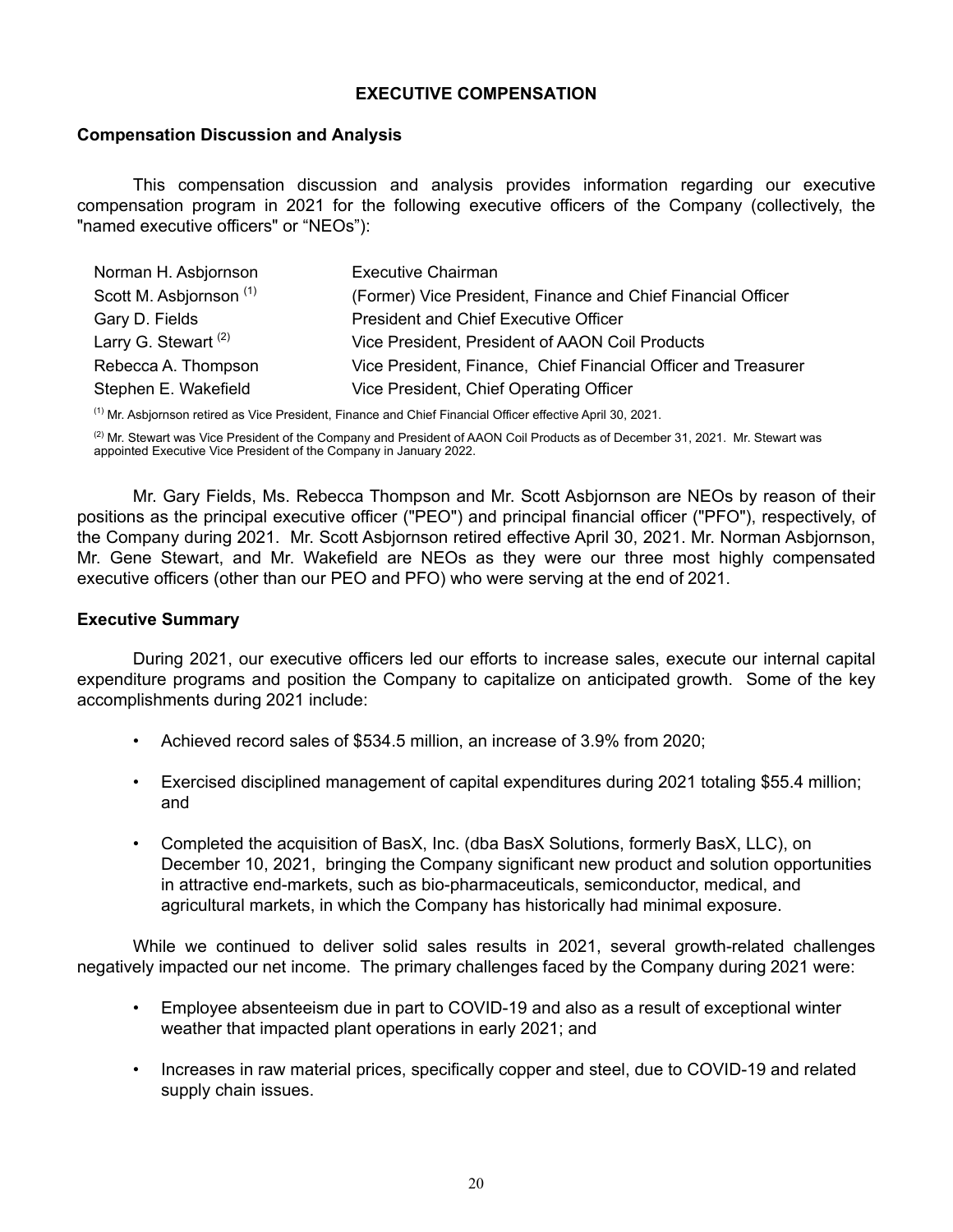The following outlines key features of our compensation program, in addition to typical "best practices" that we adhere to:

| <b>What We Do</b>                                                                                                                                                                                                                                                                                                                                                                                                                             | <b>What We Do Not Do</b>                                                                                                                                                                                                          |
|-----------------------------------------------------------------------------------------------------------------------------------------------------------------------------------------------------------------------------------------------------------------------------------------------------------------------------------------------------------------------------------------------------------------------------------------------|-----------------------------------------------------------------------------------------------------------------------------------------------------------------------------------------------------------------------------------|
| Pay for Performance: Our executive<br>compensation plan is aligned with stockholder<br>interests by rewarding for strong financial<br>performance and stock price appreciation.                                                                                                                                                                                                                                                               | No Stock Option Re-Pricing: We do not permit<br>re-pricing of equity awards without stockholder<br>approval.                                                                                                                      |
| <b>Stock Ownership / Retention Requirements:</b><br>Our directors, executive officers and certain other<br>key employees are subject to robust stock<br>ownership and retention requirements.                                                                                                                                                                                                                                                 | No Tax Gross-Ups: We do not provide tax gross-<br>ups.                                                                                                                                                                            |
| At-Will Employment: Our executive officers are<br>employed at-will and we do not use employment<br>agreements.                                                                                                                                                                                                                                                                                                                                | No Hedging in Company Securities: Our<br>directors, executive officers and other employees<br>are prohibited from engaging in hedging<br>transactions, short sales or derivative transactions<br>with respect to AAON securities. |
| <b>Independent Compensation Consultant: We</b><br>utilize an independent compensation consultant<br>reporting directly to the Compensation Committee.                                                                                                                                                                                                                                                                                         | <b>Perquisites:</b> We do not offer perquisites to our<br>NEOs. Benefits available to our NEOs are<br>consistent with those offered to all employees.                                                                             |
| <b>Compensation Clawback: Our executive officers</b><br>are subject to a compensation clawback policy<br>(with a three-year look-back period) that requires<br>reimbursement of any bonus or incentive<br>compensation (as well as the cancellation of<br>unvested, restricted or deferred equity awards) in<br>the event of officer misconduct that was a material<br>factor causing a restatement of the Company's<br>financial statements. |                                                                                                                                                                                                                                   |

Our executive compensation programs are determined and approved by our Compensation Committee, after consideration of recommendations by the PEO and information provided by the Compensation Committee's independent compensation consultant. The Compensation Committee, however, uses its own judgment to ultimately make the final decisions concerning compensation paid to our NEOs.

The Compensation Committee has the direct responsibility and authority to review and approve our goals and objectives relative to the compensation of the NEOs, and to determine and approve (either as a committee or with the other members of our Board who qualify as "independent" directors under applicable guidelines adopted by NASDAQ) the compensation levels of the NEOs. However, when making pay decisions for the NEOs, we consider input and recommendations from the Company's PEO (for individuals other than himself).

Our historical executive compensation programs have intended to achieve two objectives:

- To enhance our profitability, and thus stockholder value; and
- To attract, motivate, reward and retain high quality employees, including executive personnel, who contribute to our long-term success.

As described in more detail below, the material elements of our historical executive compensation program for NEOs include a base salary, annual incentive bonuses, equity-based compensation and Company contributions to AAON's 401(k) plan.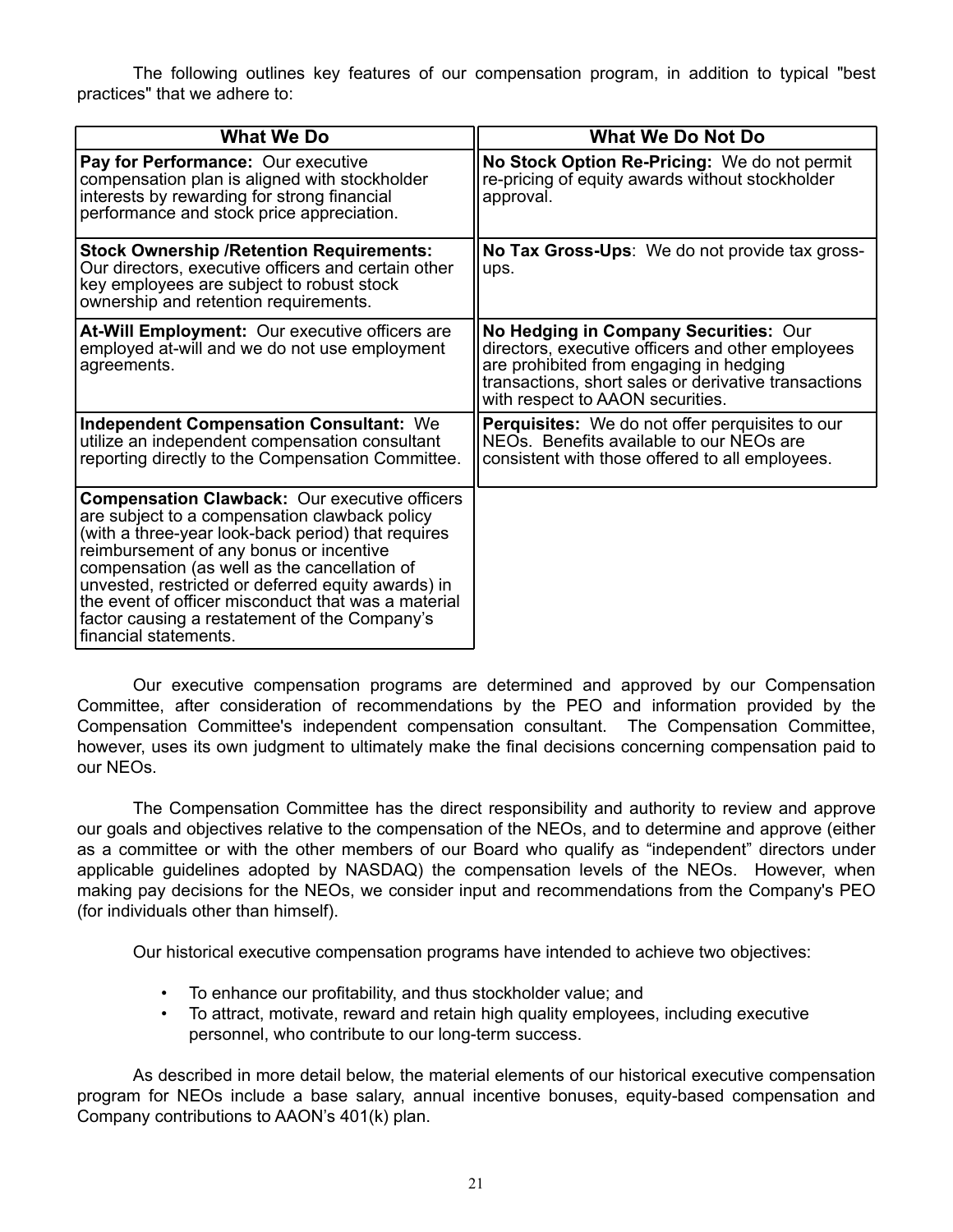We believe that each element of the executive compensation program helps to achieve one or both of the compensation objectives outlined above. The table below lists each material element of our executive compensation program and the compensation objective or objectives that it is designed to achieve.

| <b>Compensation Element</b>                                                                          | <b>Compensation Objectives</b>                                                                                                                            |
|------------------------------------------------------------------------------------------------------|-----------------------------------------------------------------------------------------------------------------------------------------------------------|
| Base Salary                                                                                          | - Attract and retain qualified executives<br>- Motivate and reward executives' performance<br>- Stay competitive in the marketplace                       |
| <b>Bonus Compensation</b>                                                                            | - Motivate and compensate executives' performance                                                                                                         |
|                                                                                                      | - Stay competitive in the marketplace                                                                                                                     |
| Equity-Based Compensation – performance<br>share units, restricted stock awards and<br>stock options | - Enhance profitability of AAON and stockholder value by<br>aligning executives with stockholders' interests<br>- Attract and retain qualified executives |
| Retirement Benefits $-401(k)$ and Health<br>Savings Account                                          | - Attract and retain qualified executives<br>- Stay competitive in the marketplace                                                                        |

# **Compensation Philosophy**

Our executive compensation program is designed to reward performance for enhanced profitability, revenue growth and ultimately increased stockholder value. We believe in a compensation plan that fosters a culture of ownership and allows us to attract and retain top talent who are similarly focused on the creation of long-term value. We reward our executive officers with a pay mix that emphasizes long-term compensation through performance share units, stock options and restricted stock awards to align stockholder and executives' interests. We strive to provide total compensation that aligns with the market median for NEOs and utilize an annual bonus program to incentivize executive officers to meet Company performance goals. We maintain a compensation program that operates in the best interests of AAON and our stockholders, rewarding NEOs based on performance.

Under the terms of the Compensation Committee Charter, the Compensation Committee is authorized to engage independent advisors, at the Company's expense, to advise the Compensation Committee on any matters within the scope of the Committee's duties. For 2021, the Compensation Committee retained Meridian Compensation Partners, LLC ("Meridian") to serve as an independent consultant to the Committee to provide information and objective advice regarding executive compensation. The Committee did not direct Meridian to perform its services in any particular manner or under any particular method. The Committee has the final authority to hire and terminate the compensation consultant and the Committee evaluates the compensation consultant annually. Meridian does not provide any services to the Company other than in its role as advisor to the Committee, and the Committee has determined that no conflicts of interest exists as a result of the engagement of Meridian.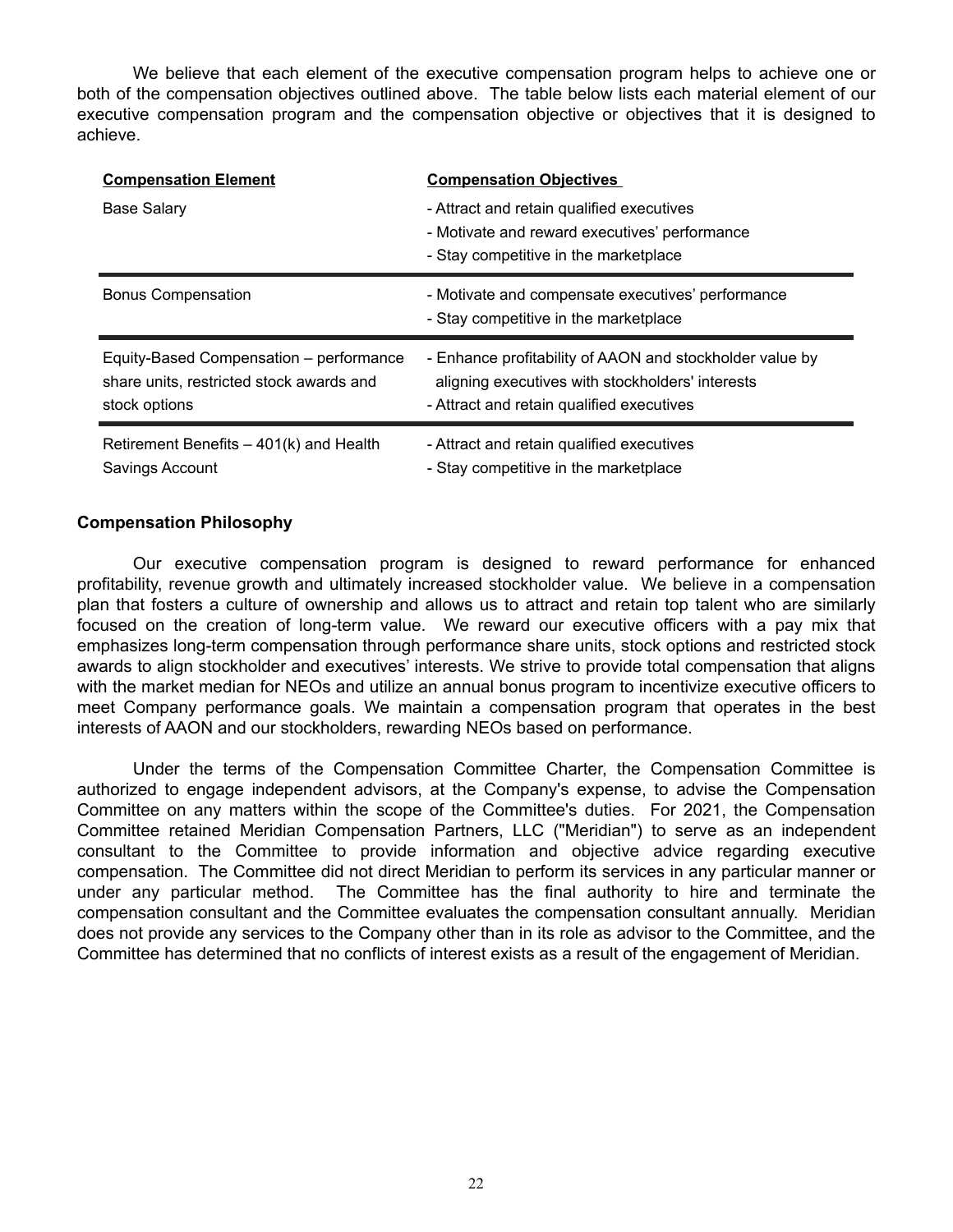### **Benchmarking and Peer Group**

The Compensation Committee evaluates executive compensation by benchmarking our NEOs' target total compensation relative to comparable market data provided by our independent compensation consultant. Market references are provided for our NEOs, where available, from our peer group which consists of 15 publicly-traded companies in similar industries to AAON (detailed below). This group is reviewed and approved annually, with changes made as needed, considering changes to business characteristics, size, M&A, etc. Where data may be limited for certain roles, or as an additional market reference, survey data is also used and is reflective of manufacturing organizations with revenue approximately 0.5 to 2x that of AAON.

Each element of compensation is benchmarked against peer and/or survey-reported pay information, as applicable. Target total compensation is generally targeted within a reasonable range of median; however, variation may exist based on individual and company performance, tenure in role, future potential, internal equity, etc.

When making compensation-related decisions, the Committee considers individual and company performance, tenure, future potential, etc. The Committee generally sets target total direct compensation for our NEOs to be competitive with the Company's peer group and other market data. The peer group used for making 2021 pay decisions is detailed below:

| <b>T COI OTOUR USCUTOF EVET FUY DUCISIONS</b> |                                             |  |  |  |  |  |
|-----------------------------------------------|---------------------------------------------|--|--|--|--|--|
| Ameresco, Inc.                                | Lydall, Inc.                                |  |  |  |  |  |
| Armstrong World Industries, Inc.              | PGT Innovations, Inc.                       |  |  |  |  |  |
| CECO Environmental Corp.                      | <b>Quanex Building Products Corporation</b> |  |  |  |  |  |
| CSW Industrials, Inc.                         | Raven Industries, Inc.                      |  |  |  |  |  |
| Encore Wire Corporation                       | Simpson Manufacturing Co., Inc.             |  |  |  |  |  |
| Gibraltar Industries, Inc.                    | The Gorman-Rupp Company                     |  |  |  |  |  |
| Insteel Industries, Inc.                      | Thermon Group Holdings, Inc.                |  |  |  |  |  |
|                                               | Trex Company, Inc.                          |  |  |  |  |  |

# **Peer Group Used for 2021 Pay Decisions**

The following criteria were considered in determining the members of the Company's 2021 peer group: publicly-traded manufacturing industry companies with revenues approximately between 0.5 times and 2 times that of the Company. Based on the Committee's 2020 peer group review (to determine the peer group used to establish 2021 pay levels), Continental Building Products was removed due to acquisition, while Encore Wire Corporation and Lydall, Inc. were added as they are similar in size, business characteristics and complexity.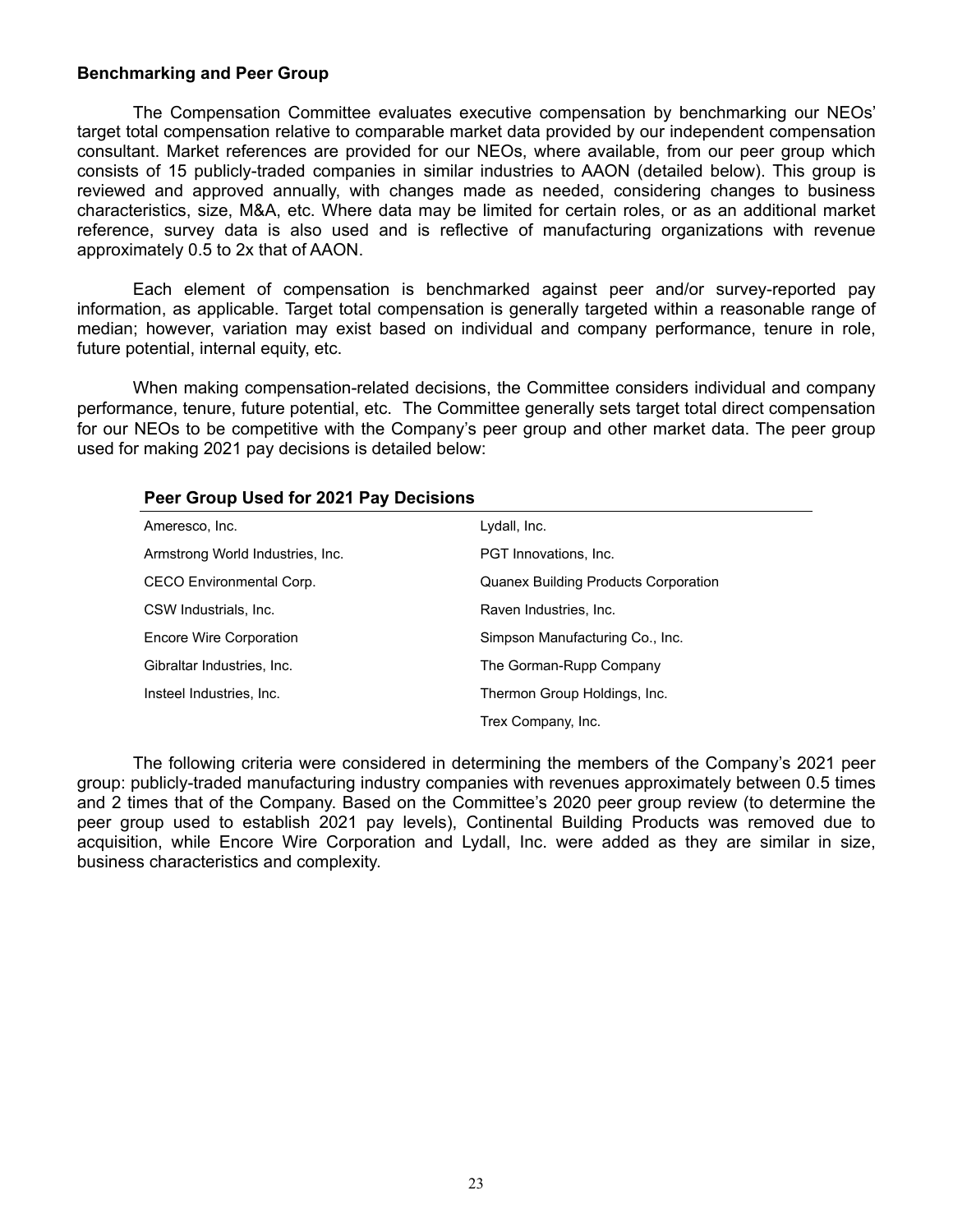# **Say-On-Pay**

We provide our stockholders the opportunity to cast an advisory vote (previously, once every three years, and following our 2020 Annual Meeting, on an annual basis) to approve the compensation of our NEOs as disclosed pursuant to the SEC's compensation disclosure rules.

**Proposal No. 2** in this Proxy Statement provides our stockholders an opportunity to cast an advisory vote to approve the compensation of our NEOs. The results of this advisory vote (commonly known as a "say-on-pay proposal"), while not binding on the Company, are taken into account by the Compensation Committee in its determinations regarding the key components, design and implementation of our executive compensation program.

At our 2021 Annual Meeting of Stockholders, the ballot included our most recent say-on-pay proposal. The vote was not binding on the Company, the Board of Directors or the Compensation Committee. Of the votes cast, including abstentions, 96.18% were "FOR" the compensation of the NEOs Taking into consideration these results, the Compensation Committee determined that the Company's executive compensation practices for 2021 continued to be appropriate and therefore did not make any specific changes to them in response to the 2021 say-on-pay vote.

# **2021 Executive Compensation Program Elements**

The following discussion, as well as the historical information contained in the tables below, are based upon our historical and current compensation plans, in effect in 2021 and in the previous reported year.

#### **Base Salaries**

Below is a summary of 2021 base salaries for our NEOs:

| <b>Named Executive Officer</b> | <b>2020 Base</b><br><b>Salary</b> | <b>2021 Base</b><br><b>Salary</b> | <b>Percent</b><br><b>Increase</b> |
|--------------------------------|-----------------------------------|-----------------------------------|-----------------------------------|
| Gary D. Fields                 | \$600,000                         | \$700,000                         | 17%                               |
| Norman H. Asbjornson           | \$555,000                         | \$571,650                         | 3%                                |
| Scott M. Asbjornson            | \$305,000                         | \$325,000                         | 7%                                |
| Larry G. Stewart               | \$225,000                         | \$265,000                         | 18%                               |
| Rebecca A. Thompson            | \$240,000                         | \$325,000                         | 35%                               |
| Stephen E. Wakefield           | \$245,000                         | \$300,000                         | 22%                               |

Ms. Rebecca Thompson was promoted to Chief Financial Officer from her previous position as Chief Accounting Officer and Treasurer. Each of Messrs Fields, Stewart and Wakefield served in their current positions for only a portion of 2020, having been promoted or hired during the second quarter of 2020. Therefore, the percent increase reflects a full year's salary in their current position for 2021 compared to only a partial year at their higher salary level in 2020.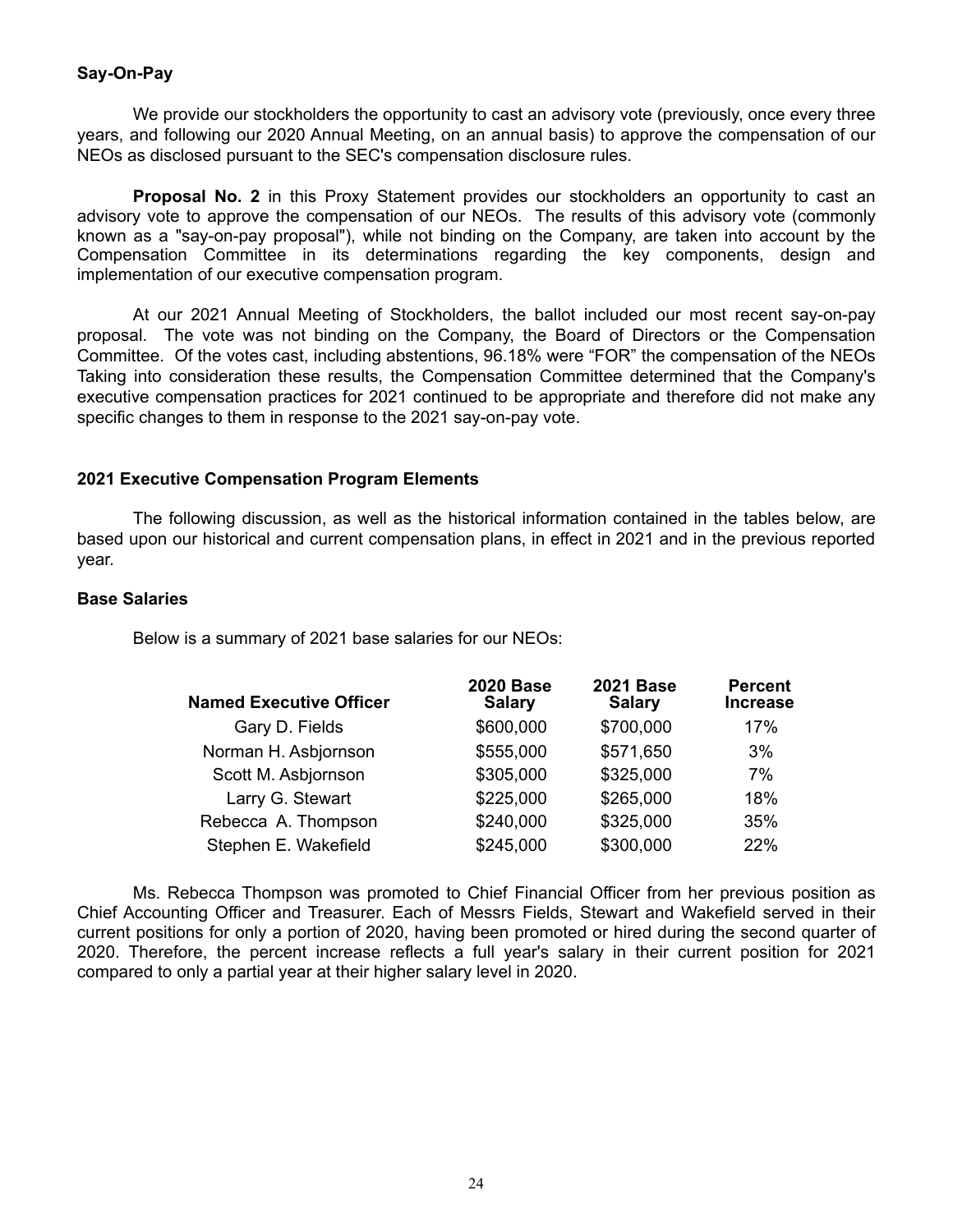In approving these executives' salary levels, the Committee took into account certain factors, including, recommendations of the principal executive officer (except as it related to himself), each executives' individual experience and responsibilities, as well as the Company's performance. In the case of Ms. Thompson and Messrs. Fields, Stewart, and Wakefield, the Committee approved larger increases to reflect their promotions to larger executive roles in 2021. Further, as shown in the comprehensive benchmarking study conducted by the independent compensation consultant, base salary levels for each of our NEOs were positioned below the median of the applicable market benchmark. Base salary increases were based on the Company's performance, market data (with market adjustments made with the intention of beginning to close the "gap" to the market median, over time) and other internal considerations.

### **Annual Cash Incentive Bonuses**

We have an "at risk" annual incentive bonus which is intended to facilitate alignment of management with corporate objectives and stockholder interests in order to achieve outstanding performance and to meet specific AAON financial goals by:

- providing the employees designated by the Committee, incentive compensation tied to stockholder interests and goals for the Company;
- providing competitive compensation to attract, motivate, reward and retain employees who achieve outstanding performance;
- fostering accountability and teamwork throughout the Company; and
- contributing to the long-term success of the Company.

We believe the annual incentive bonus should be a substantial component of total compensation and based upon achievement of AAON's annual "Opportunity Budget" which consists of two components:

- 1. Operating Profit (67%) The Company's Operating Profit calculated as the Company's budgeted revenue and the net income before "profit sharing" and income taxes, but after bonus accrual; and
- 2. Revenue\* (33%) The Company's budgeted revenue.

\*Given AAON's strategic investments in manufacturing capacity and new product development, the Revenue metric was added to the Opportunity Budget calculation in FY 2020 to complement Operating Profits as incentive to drive growth.

The Annual Incentive compensation opportunity is expressed as a percentage of the executive officer's base salary multiplied by a bonus factor. Bonus factors for each Named Executive Officer are as follows:

| <b>Named Executive Officer</b>     | <b>2020 Bonus</b><br><b>Target</b> | <b>2021 Bonus</b><br><b>Target</b> |
|------------------------------------|------------------------------------|------------------------------------|
| Gary D. Fields                     | 100%                               | 100%                               |
| Norman H. Asbjornson               | 75%                                | 75%                                |
| Scott M. Asbjornson <sup>(1)</sup> | 65%                                |                                    |
| Larry G. Stewart                   | 60%                                | 60%                                |
| Rebecca A. Thompson                | 50%                                | 65%                                |
| Stephen E. Wakefield               | 65%                                | 65%                                |

(1) Mr. Asbjornson retired as Vice President, Finance and Chief Financial Officer effective April 30, 2021.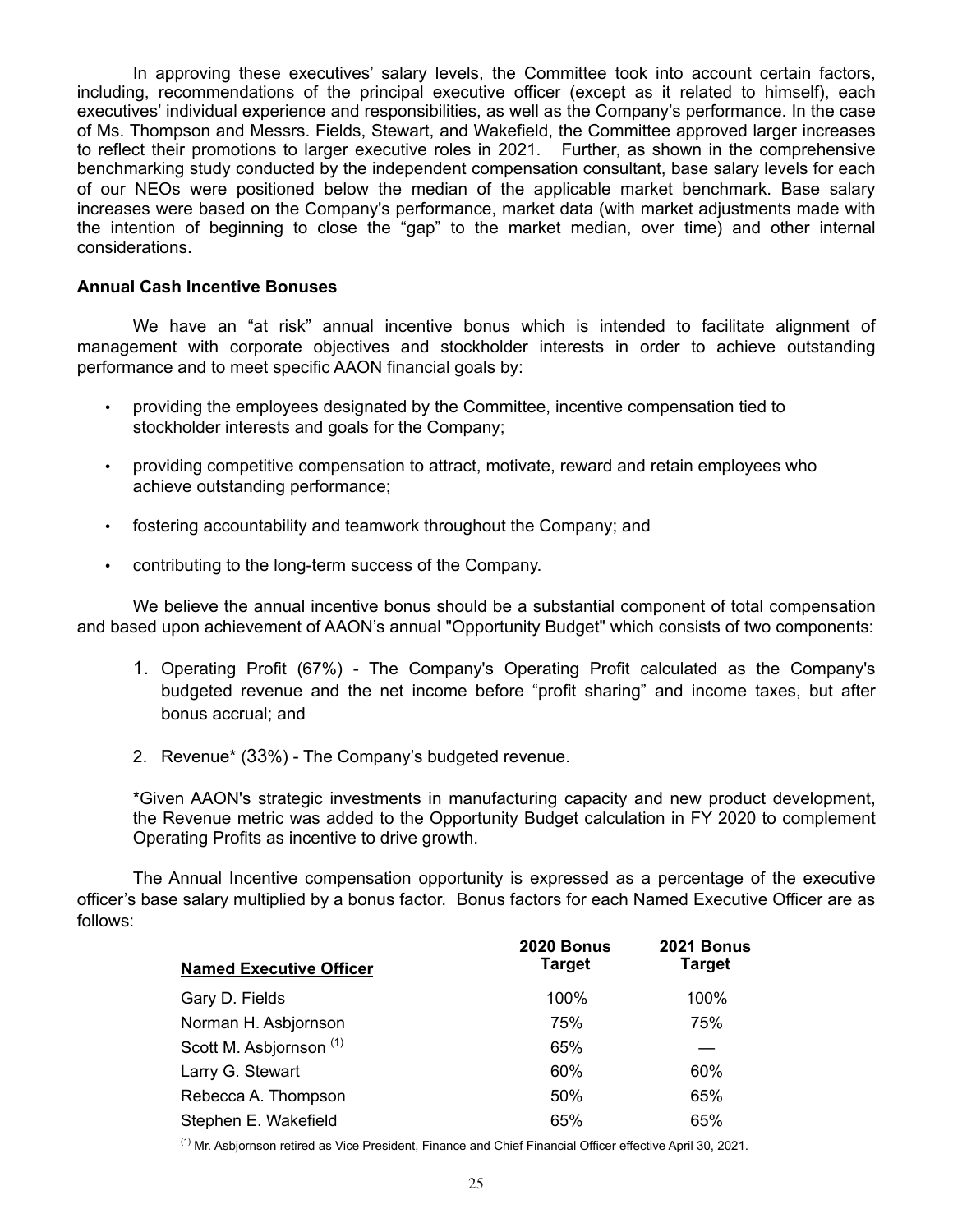Based on a comprehensive benchmarking analysis conducted in 2020, our target bonus opportunities for our NEOs, other than Ms. Thompson, were shown to be near the applicable market benchmark. Increase to 2021 target bonus opportunity for Ms. Thompson was made to enhance AAON's competitive positioning relative to market and to emphasize our pay-for-performance philosophy.

The following table reflects performance and payout level percentages for the Annual Incentive compensation opportunity:

|                         |           | Performance Level (% of Target) <sup>(1)</sup> |         |         | Payout Level (% of Target) <sup>(1)</sup> |         |         |  |
|-------------------------|-----------|------------------------------------------------|---------|---------|-------------------------------------------|---------|---------|--|
| Metric                  | Weighting | <b>Threshold</b>                               | Tarɑet  | Maximum | <b>Threshold</b>                          | Target  | Maximum |  |
| <b>Operating Profit</b> | 67%       | 80%                                            | $100\%$ | 125%    | 33.33%                                    | $100\%$ | 200%    |  |
| Revenue                 | 33%       | 95%                                            | 100%    | 105%    | 33.33%                                    | 100%    | 200%    |  |

<sup>(1)</sup> For performance between stated levels shown, payouts are determined based on straight-line, linear interpolation. No payout will be made if threshold performance is not met.

The following table details the results for the fiscal year ended December 31, 2021:

| <b>Metric</b>           | <b>Opportunity Budget</b> | Actual Results <sup>(1)</sup> | % of Opportunity<br><b>Budget</b> | <b>Bonus Factor</b> |
|-------------------------|---------------------------|-------------------------------|-----------------------------------|---------------------|
| <b>Operating Profit</b> | \$87.0 million            | \$76.8 million                | 88%                               | .41                 |
| Revenue                 | \$500.0 million           | \$530.4 million               | 106%                              | .66                 |
|                         |                           |                               | Weighted Bonus Factor             | 1.07                |

<sup>(1)</sup> Actual results are based on legacy Company operations and do not include revenue and operating profit subsequent to our purchase of BasX on December 10, 2021 through December 31, 2021. See further discussion of BasX in our Annual Report on Form 10-K for the year ended December 31, 2021

The eligible bonus amounts for our NEOs are shown in the table below:

| <b>Named Executive</b><br><b>Officer</b> | <b>Base Salary</b> |     | Eligible % of<br><b>Base Salary</b> |     | <b>Bonus</b><br><b>Target</b> | Weighted<br><b>Bonus</b><br><b>Factor</b> | <b>Annual Incentive</b><br><b>Bonus Amount</b> |
|------------------------------------------|--------------------|-----|-------------------------------------|-----|-------------------------------|-------------------------------------------|------------------------------------------------|
| Gary D. Fields                           | \$676,923          | (2) | 100%                                |     | \$676,923                     | 1.07                                      | \$722,700                                      |
| Norman H. Asbjornson                     | \$567,808          | (2) | 75%                                 |     | \$425,856                     | 1.07                                      | \$454,654                                      |
| Scott M. Asbjornson                      | \$194,760          | (2) |                                     | (3) |                               |                                           |                                                |
| Larry G. Stewart                         | \$255,770          | (2) | 60%                                 |     | \$153,462                     | 1.07                                      | \$163,840                                      |
| Rebecca A. Thompson                      | \$296,731          | (2) | 65%                                 | (1) | \$176,923                     | 1.07                                      | \$188,887                                      |
| Stephen E. Wakefield                     | \$287,308          | (2) | 65%                                 |     | \$186,750                     | 1.07                                      | \$199,379                                      |

(1) Percentage reflects position at the end of year. A blended % was used in the bonus calculation for position change during the year.

(2) Salary is cash compensation for the year and reflects varying pay levels during the year.

(3) Retired effective April 30, 2021.

For our NEOs to be eligible to qualify for the Company's annual incentive cash bonus, the Company's actual performance must equal at least 80% of the annual Opportunity Budget threshold amount for Operating Profit and at least 95% of the annual Opportunity Budget threshold amount for Revenue, which is set in advance (typically in December for the following year) by the Compensation Committee.

At the recommendation of the Compensation Committee, the Board has authorized Mr. Fields, as the CEO, to provide further detailed recommendations on the annual incentive bonus plan and individual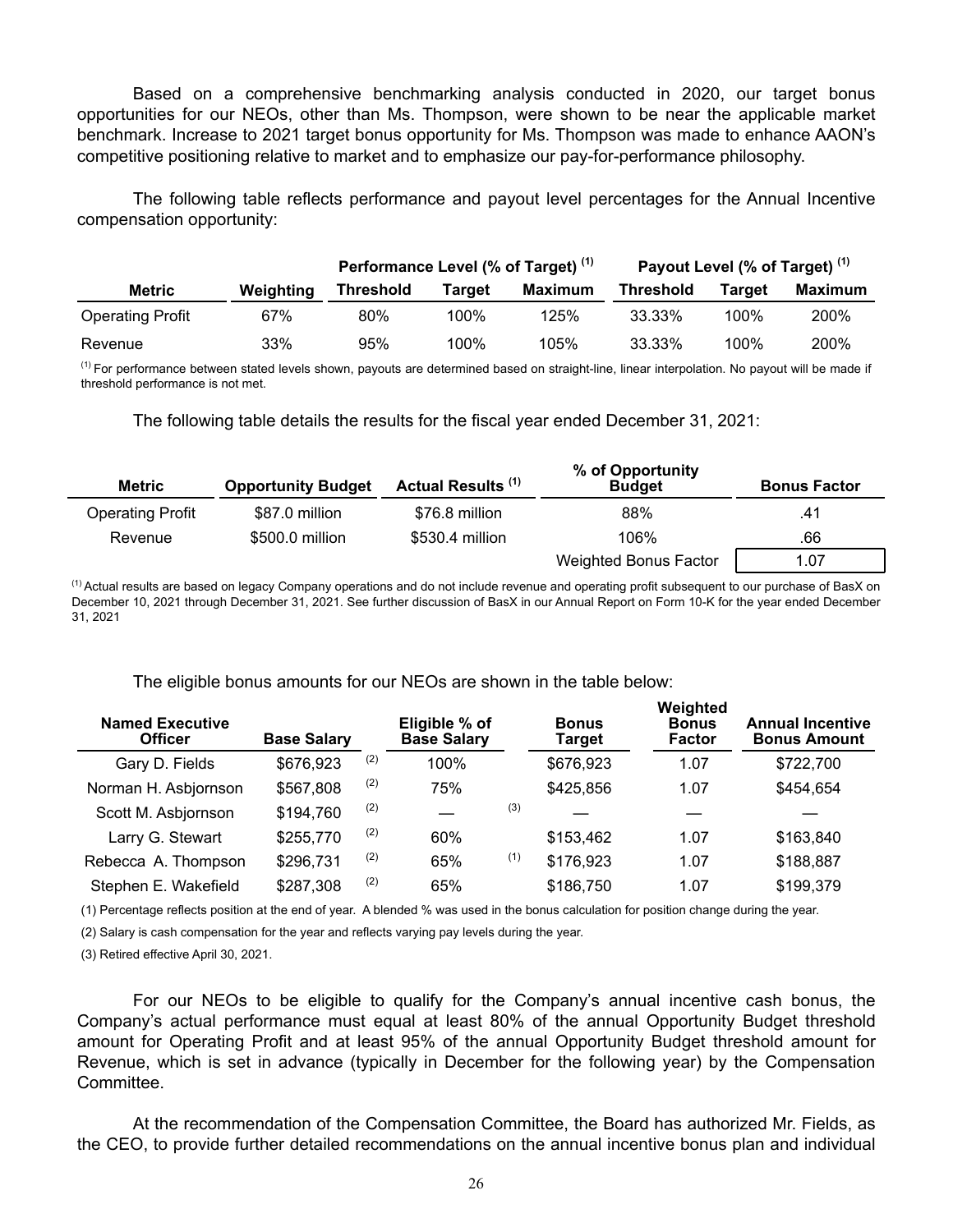objectives within such plan with respect to each other NEO. The CEO will, with the Compensation Committee's approval, have the authority to increase or decrease the individual annual incentive awards (up to 15%) for each other NEO based upon Mr. Fields' evaluation of such officer's annual objectives.

The annual incentive bonus, when awarded, is reported in the "Summary Compensation Table" for each NEO. The "Non-Equity Incentive Plan Compensation" column is the result of the bonus target multiplied by the bonus factor and the "Bonus" column represents any discretionary adjustments made to the Non-Equity Incentive Plan Compensation value.

### **Equity-Based Compensation**

Our policy is that the NEOs' long-term compensation should be directly linked to enhancing profitability and value provided to our stockholders. Accordingly, the Compensation Committee grants equity awards under our 2016 Incentive Plan, designed to link an increase in stockholder value to compensation. Such grants are largely based upon the recommendation of the principal executive officer (except as to himself) based on the NEOs performance in the prior year and his or her expected future contribution to our performance.

Positive overall Company performance (financial as well as stock price performance) is a primary element associated with the grant of equity-based compensation to the executive officers as a group. When determining the total value of compensation provided to our executive officers, our Compensation Committee, with the advice of our CEO, evaluates various aspects of Company performance in light of general economic conditions, as well as comparison of the Company's performance against similar competitors in the industry. Performance elements considered may include improvement in sales performance, cost containment initiatives, product and marketing development, risk management, or successful completion of major capital projects, including enhancements to manufacturing operations. These elements have not been specifically weighted in determining the amount of the equity incentive awards because the relative importance of each element may change from time to time and the responsibilities of each executive officer, as they contribute to the achievement of any particular objective, may vary.

Factors considered when determining any specific equity-based award include:

- the responsibilities of the executive officer;
- the scope, level of expertise and experience required for the executive officer's position and the period during which the officer has performed these responsibilities;
- the strategic impact of the officer's position; and
- the potential future contribution of the officer.

Beginning with grants made in 2021, AAON initiated the use of Performance Share Units (PSUs) for NEOs tied to long-term performance criteria and the equity award mix was changed to 50% stock options, 25% restricted shares and 25% PSUs. The PSUs will measure AAON's three-year total shareholder return (TSR) relative to the constituents of the S&P 600 SmallCap Capital Goods Industry Group (as constituted at the beginning of the performance period). In addition, the vesting horizon for the time-vested restricted shares and stock options was changed to three years in order to align with the three-year performance period/vesting horizon of the PSUs.

The Committee intends to further increase the emphasis on PSUs over time, particularly for the NEO positions. These changes have been made considering market "best practices" in an effort to balance the need for retention with motivation of long-term performance and shareholder alignment. Over time, the increased use of PSUs and restricted shares as a key component of our Long-Term Incentive Plan will reduce the dilutive effect inherent with the heavy use of stock options.

Awards may be granted to new key employees on their hire date. Other grant date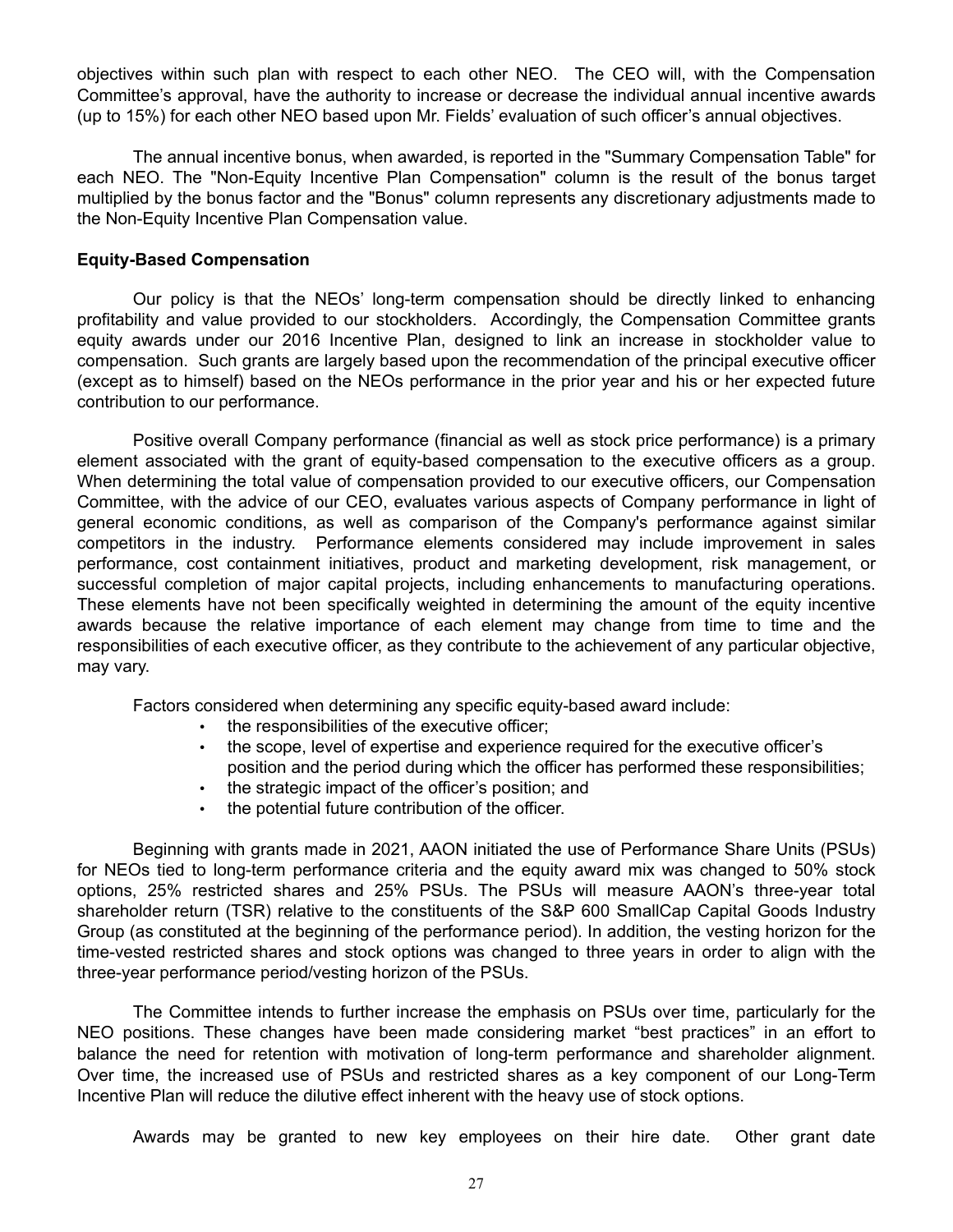determinations are made by the Compensation Committee, which are based upon the date the Committee met and proper communication was made to the NEO or key employee as defined in the definition of grant date by FASB ASC Topic 718. Stock option exercise prices are equal to the value of AAON stock on the close of business on the determined grant date. We have no program or practice to coordinate timing of grants with release of material, nonpublic information.

We believe it is important for a significant portion of our total compensation to executive officers be in the form of equity. This approach helps ensure the interests of our executive officers are properly aligned with our stockholders and also rewards our executive officers for driving results that enhance profitability and increase stockholder value.

| <b>Named Executive Officer</b>     | <b>Restricted Stock</b><br>Awards | <b>Option Awards</b> | <b>Performance Share</b><br><b>Units</b> | <b>2021 Total Shares</b><br>Awarded |
|------------------------------------|-----------------------------------|----------------------|------------------------------------------|-------------------------------------|
| Gary D. Fields                     | 5.932                             | 31.461               | 4.524                                    | 41,917                              |
| Norman H. Asbjornson               | 2.983                             | 10.953               | 1.575                                    | 15,511                              |
| Scott M. Asbjornson <sup>(1)</sup> | 1.632                             | 11.349               | 1.632                                    | 14,613                              |
| Larry G. Stewart                   | 1.065                             | 7.416                | 1.065                                    | 9.546                               |
| Rebecca A. Thompson                | 1.293                             | 8.988                | 1,293                                    | 11,574                              |
| Stephen E. Wakefield               | 1.938                             | 13.482               | 1.938                                    | 17,358                              |

The following shares of equity awards were granted in 2021 to our NEOs:

 $<sup>(1)</sup>$  Mr. Asbjornson retired as Vice President, Finance and Chief Financial Officer effective April 30, 2021.</sup>

# **Retirement Benefits - Defined Contribution Plan, 401(k) and Health Savings Account**

We sponsor a defined contribution plan (the "Plan"). Eligible employees may make contributions in accordance with the Plan and IRS guidelines. In addition to the traditional 401(k), eligible employees are given the option of making an after-tax contribution to a Roth 401(k) or a combination of both. The Plan provides for automatic enrollment and for an automatic increase to the default deferral percentage at January 1st of each year. Eligible employees are automatically enrolled in the Plan at a 6% deferral rate and currently contributing employees' deferral rates are increased to 6% each year, unless their current rate is above 6% or the employee elects to decline the automatic enrollment or increase.

The Company presently matches 175% up to 6% of employee contributions of eligible compensation. Administrative expenses for the Plan are paid for by Plan participants. Additionally, Plan participant forfeitures are used to reduce the cost of the Company contributions. We contribute in the form of cash and direct the investment to shares of AAON stock. Employees are 100% vested in salary deferral contributions and vest 20% per year at the end of years two through six of employment in employer matching contributions.

The amounts contributed by us to each NEO under the 401(k) plan are based on actual contributions and the base salary, bonus and equity compensation of the employee, and are reported in the "All Other Compensation" column of the "Summary Compensation Table" for each NEO, if applicable, and if the threshold reporting requirements were met. Our employees participate in a high-deductible health savings plan wherein they may open a Health Savings Account. We match 175% of employee contributions to their Health Savings Account.

### **Equity Ownership and Retention Guidelines**

In December 2019, the Board approved new robust equity ownership and retention guidelines for directors, executive officers and other key employees in order to further align the interest of our directors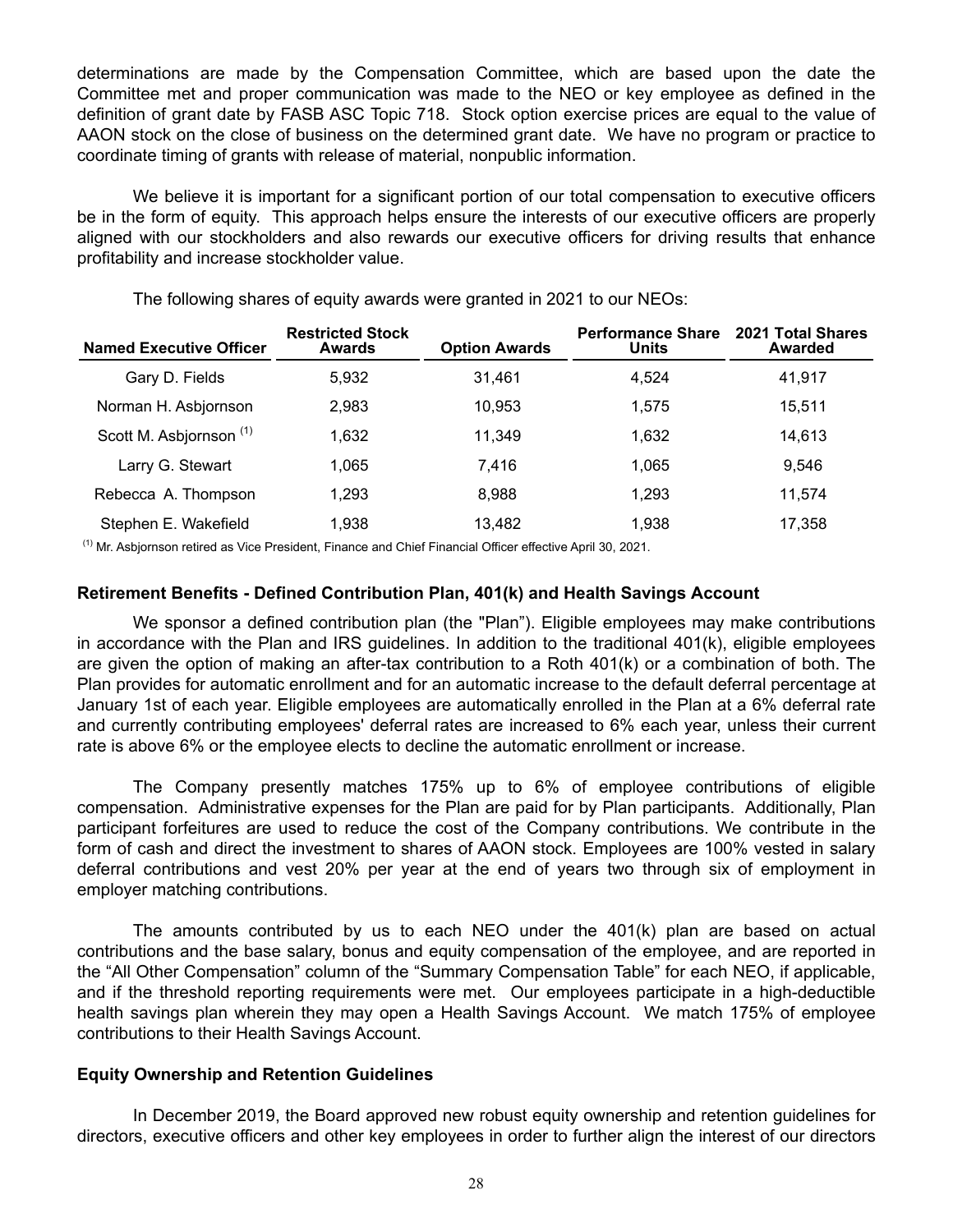and executive officers with those of our stockholders. Our equity ownership and retention guidelines are as follows:

• Amount of Ownership: determined as a multiple of the individual's base salary or a specified dollar value, as noted below. These amounts represent the minimum amount of AAON stock an individual should seek to acquire and maintain:

| <b>Position</b>                               | Minimum Stock Ownership Requirements                         |
|-----------------------------------------------|--------------------------------------------------------------|
| <b>ICEO</b>                                   | 6 times base salary                                          |
| President (when separate from CEO)            | 4 times base salary                                          |
| <b>Other Executive Officers</b>               | 3 times base salary                                          |
| Non-Officer Senior Leadership Team<br>Members | 2 times base salary                                          |
| Directors                                     | \$360,000 (or 6 times base retainer,<br>whichever is higher) |

- Applicability: This new policy applies to all unvested stock options outstanding at January 1, 2020 and all new equity grants of any kind made by the Company on or after January 1, 2020. Shares vested from restricted stock awards granted by the Company prior to January 1, 2020, and stock options that have vested prior to such date, will not be subject to the retention requirements set forth herein, but may count towards satisfying the applicable required ownership level.
- Timing: Individuals have a five-year period beginning on the date that an individual is hired, promoted or elected (as the case may be) to a position which subjects them to this Policy to meet the minimum stock ownership requirements.
- Eligible Forms of Equity to Determine Value:
	- Shares actually owned by the individual will be valued at market value if the individual provides documentation of such ownership (excluding any shares held in the Company's 401(k) plan).
	- Potentially exercisable stock options are valued at 65% of the grant date fair value under generally accepted accounting principles.

As of March 15, 2022, all current non-employee directors satisfy the ownership requirements (or are within five years from their respective dates of election). Since Mr. Norm Asbjornson and Mr. Fields are executive officers of the Company (in addition to being directors), they must each comply with the equity ownership guidelines applicable to their respective officer positions. As of March 15, 2022, all but two NEOs satisfied the applicable requirements (or are within five years from their respective dates of promotion). The two NEOs who do not meet the applicable requirements are due to the increases in their salaries during the year. It is expected that the 2022 grants of equity for these NEOs will get them in compliance once awards become vested.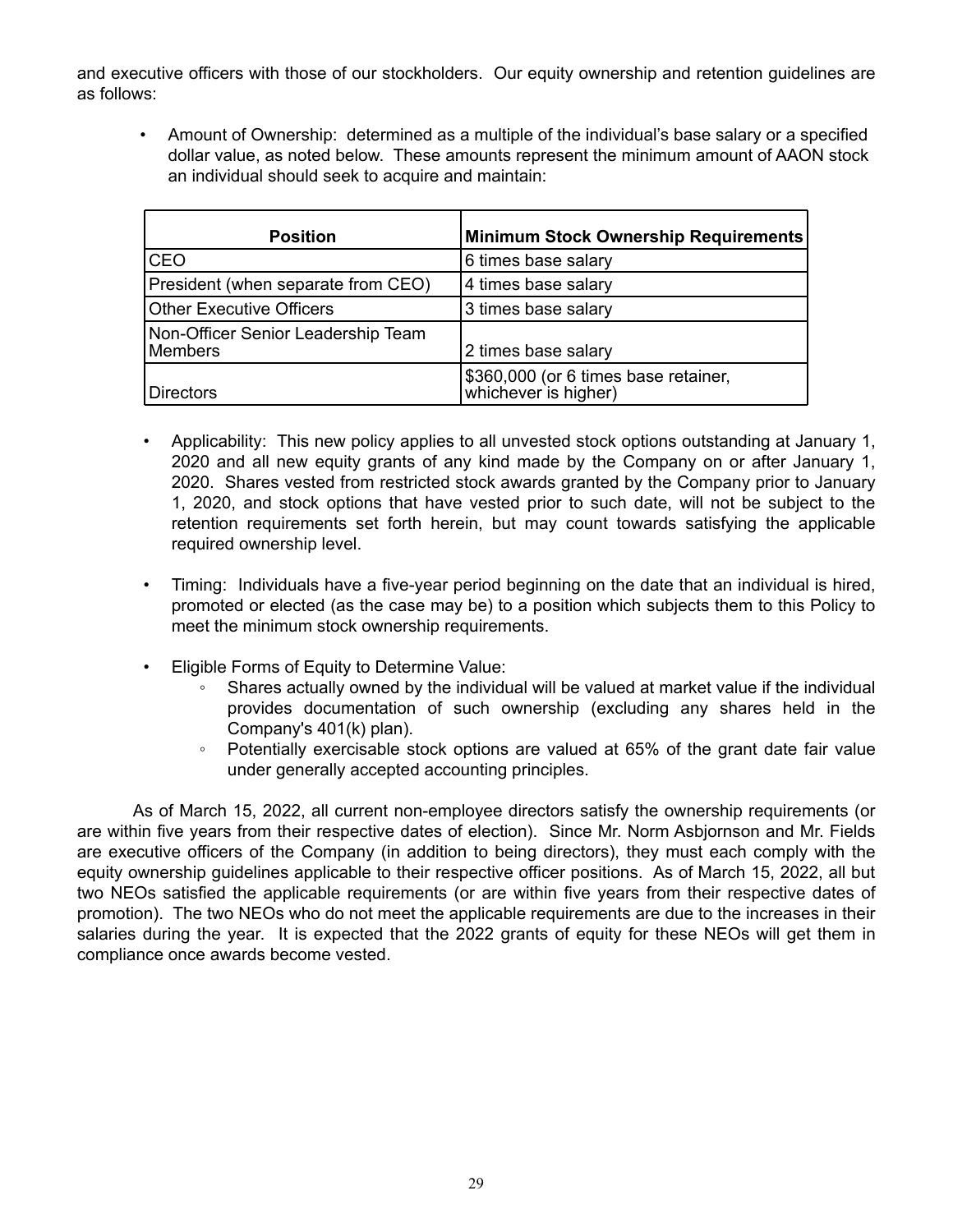# **Prohibition on Hedging Stock**

Our Insider Trading Policy prohibits our directors, NEOs and all other insiders (including each of their designees) from engaging in short sales or from hedging transactions of any nature that are designed to hedge or offset a decrease in market value of such person's ownership of the Company's equity securities. Our Insider Trading Policy also prohibits our directors, NEOs and all other insiders (including each of their designees) from purchasing financial instruments or engaging in other problematic transactions involving the Company's equity securities, including, puts, calls, collars, forward contracts or other derivative securities concerning the Company's equity securities. We prohibit such conduct since purchasing such financial instruments or engaging in such transactions would result in our insiders no longer being exposed to the full risks of ownership of the Company's equity securities, which may weaken the alignment of our insiders with the objectives of the Company's stockholders. Additionally, our directors, NEOs and all other insiders may not hold their Company equity securities in a margin account.

### **Clawback Policy**

 Our Company has a Compensation Adjustment and Recovery Policy for our NEOs. Pursuant to this policy (commonly referred to as a clawback policy), our NEOs are subject to a compensation clawback (with a three-year look-back period) that requires reimbursement of any bonus or incentive compensation (as well as the cancellation of unvested, restricted or deferred equity awards) in the event of officer misconduct that was a material factor causing a restatement of the Company's financial statements.

# **Compensation Committee Report**

The Compensation Committee has reviewed and discussed with management the disclosures contained in the Compensation Discussion and Analysis section of this Proxy Statement required by Item 402(b) of Regulation S-K. Based upon this review and discussions, the Compensation Committee recommended to the Board of Directors that the Compensation Discussion and Analysis section be included in this Proxy Statement and incorporated by reference in our Form 10-K.

Compensation Committee of the Board of Directors:

A.H. McElroy II, Chair Angela E. Kouplen, Member Stephen O. LeClair, Member

*The information contained in this Compensation Committee Report shall not be deemed to be "soliciting material" or to be "filed" with the SEC, nor shall such information be incorporated by reference*  into any future filing under the Securities Act of 1933, as amended, or the Securities Exchange Act of *1934, as amended, except to the extent that the Company specifically incorporates such information by reference in any such filing.*

### **Compensation Committee's Interlocks and Insider Participation**

No member of the Compensation Committee is or has been a former or current NEO of AAON or had any relationships requiring disclosure by us under the SEC's rules requiring disclosure of certain relationships and related-party transactions. None of our NEOs identified herein served as a director or a member of a compensation committee (or other committee serving an equivalent function) of any other entity.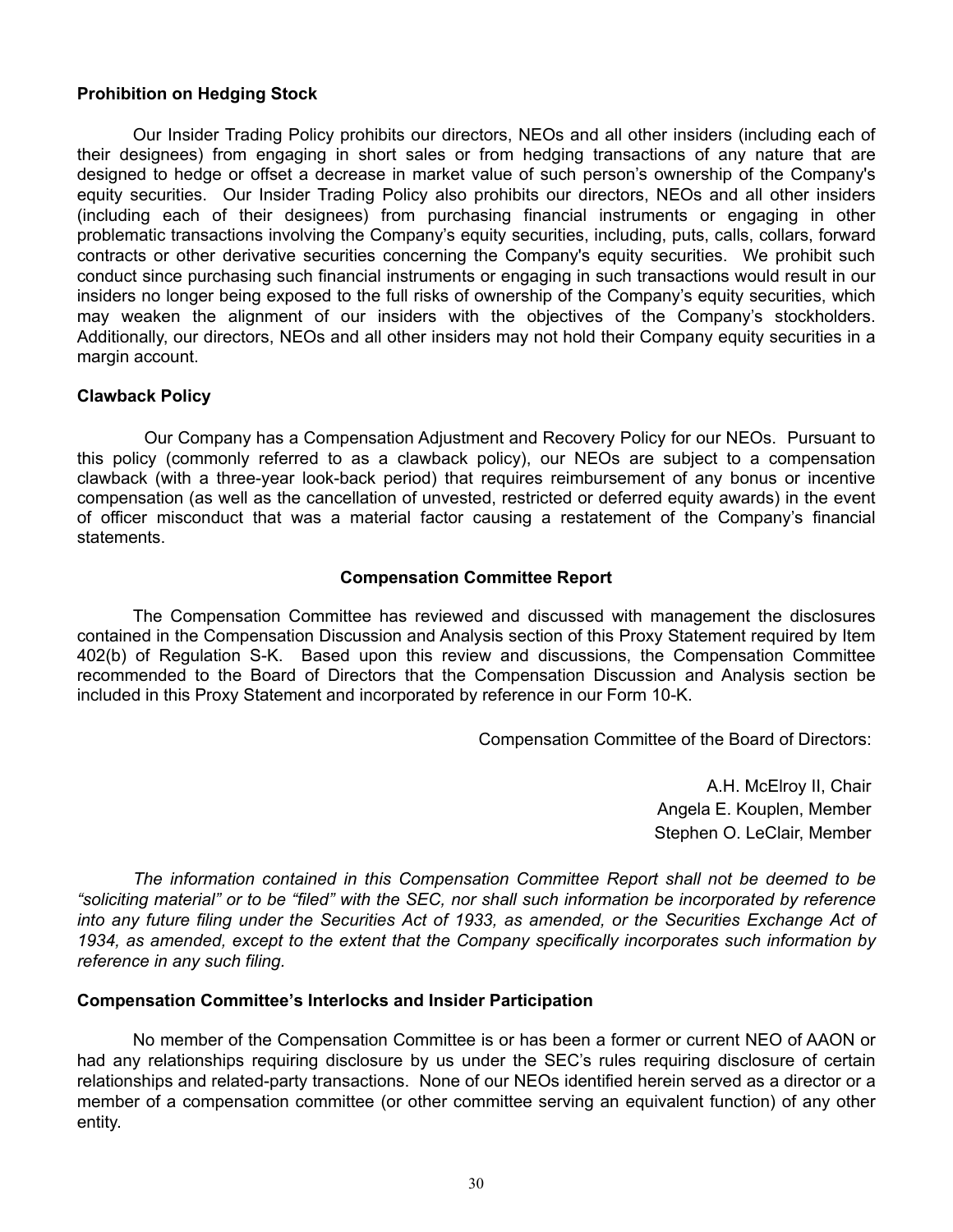#### **Compensation of Named Executive Officers**

The "Summary Compensation Table" set forth below should be read in connection with the tables and narrative descriptions that follow. The "Grants of Plan-Based Awards Table", and the description of the material terms of the nonqualified options and restricted stock awards granted in 2021, 2020 and 2019 that follows it, provide information regarding the long-term equity incentives awarded to NEOs in 2021, 2020 and 2019 that are also reported in the "Summary Compensation Table". The "Outstanding Equity Awards at Fiscal Year End Table" and "Option Exercises and Stock Vesting Table" provide further information on the NEOs' potential realizable value and actual value realized with respect to their equity awards.

We did not have any pension plans, non-qualified deferred compensation plans or severance, retirement, termination, written or unwritten constructive termination or change in control arrangements for any of our NEOs for the year ended December 31, 2021.

| Name and<br><b>Principal</b><br>Position <sup>(8)</sup> | Year | Salary<br>$($ \$) | <b>Bonus</b><br>$($ \$) | <b>Restricted</b><br><b>Stock</b><br>Awards <sup>(1)</sup><br>$($ \$) | Option<br>Awards <sup>(1)</sup><br>$($ \$) | Performance<br><b>Share</b><br>Units $(1)$<br>(\$) | <b>Non-Equity</b><br><b>Incentive Plan</b><br>Compensation<br>$($ \$) | <b>All Other</b><br>Compensation<br>$($ \$) |     | <b>Total</b><br>$($ \$) |
|---------------------------------------------------------|------|-------------------|-------------------------|-----------------------------------------------------------------------|--------------------------------------------|----------------------------------------------------|-----------------------------------------------------------------------|---------------------------------------------|-----|-------------------------|
| Gary D. Fields                                          | 2021 | 676,923           | —                       | 417,035                                                               | 623,176                                    | 397,117                                            | 722,700                                                               | 75,157                                      | (2) | 2,912,108               |
| President and                                           | 2020 | 532,098           |                         | 272,071                                                               | 1,038,471                                  |                                                    | 487,036                                                               | 57,997                                      | (2) | 2,387,673               |
| CEO                                                     | 2019 | 354,042           |                         | 284,174                                                               | 969,619                                    |                                                    |                                                                       | 57,775                                      | (2) | 1,665,610               |
| Norman H.                                               | 2021 | 567.808           |                         | 204,029                                                               | 216,956                                    | 138,254                                            | 454,654                                                               | 64,574                                      | (3) | 1,646,275               |
| Asbjornson<br>Executive                                 | 2020 | 559,260           |                         | 317,068                                                               | 913,501                                    |                                                    | 476,181                                                               | 70,571                                      | (3) | 2,336,581               |
| Chairman                                                | 2019 | 480,960           |                         | 204,434                                                               | 1,959,869                                  |                                                    |                                                                       | 77,312                                      | (3) | 2,722,575               |
|                                                         | 2021 | 194,760           |                         | 117,879                                                               | 224,800                                    | 143,257                                            |                                                                       | 232,375                                     | (4) | 913,071                 |
| Scott M.<br>Asbiornson                                  | 2020 | 306,274           |                         | 84,021                                                                | 337,467                                    |                                                    | 199,111                                                               | 34,453                                      | (4) | 961,326                 |
| Retired                                                 | 2019 | 253,990           |                         | 119,610                                                               | 711,742                                    |                                                    |                                                                       | 33,855                                      | (4) | 1,119,197               |
| Larry G.<br>Stewart                                     | 2021 | 255,770           |                         | 76,925                                                                | 146,895                                    | 93,486                                             | 163,840                                                               | 35,031                                      | (5) | 771,947                 |
| Vice President.<br>President of                         | 2020 | 201,638           |                         | 43,941                                                                | 193,170                                    |                                                    | 102,602                                                               | 26,973                                      | (5) | 568,324                 |
| <b>AAON Coil</b><br>Products                            | 2019 |                   |                         |                                                                       |                                            |                                                    |                                                                       |                                             |     |                         |
| Rebecca A.<br>Thompson<br>Vice President.               | 2021 | 296,731           |                         | 93,393                                                                | 178,033                                    | 113,500                                            | 188,887                                                               | 36,217                                      | (6) | 906,761                 |
| Finance, Chief                                          | 2020 | 248,092           |                         | 79,756                                                                | 320,907                                    |                                                    | 124,208                                                               | 34,453                                      | (6) | 807,416                 |
| Financial Officer,<br>and Treasurer                     | 2019 | 233,119           |                         | 39,870                                                                | 629,221                                    |                                                    |                                                                       | 33,855                                      | (6) | 936,065                 |
| Stephen E.<br>Wakefield                                 | 2021 | 287,308           |                         | 139,982                                                               | 267,050                                    | 170,118                                            | 199,379                                                               | 22,387                                      | (7) | 1,086,224               |
| Vice President.<br><b>Chief Operating</b>               | 2020 | 238,058           |                         | 121,553                                                               | 490,104                                    |                                                    | 152,388                                                               | 34,271                                      | (7) | 1,036,374               |
| Officer                                                 | 2019 | 173,800           |                         | 159,480                                                               | 938,674                                    |                                                    |                                                                       | 33,855                                      | (7) | 1,305,809               |

### **Summary Compensation Table**

<sup>(1)</sup> See discussion of assumptions made in valuing these awards in the notes to our financial statements. The values reflect grant date fair value of awards. Compensation costs are recognized for option and restricted stock awards over their requisite service period.

<sup>(2)</sup> Consists of (i) contributions to our 401(k) plan by AAON in the amount of \$17,866, \$15,728 and \$15,548 in 2021, 2020 and 2019, respectively; (ii) director fees in the amount of \$55,000, \$40,000, and \$40,000 in 2021, 2020 and 2019, respectively; (iii) matching contributions to a Health Savings Account in the amount of \$2,291, \$2,259 and \$2,227 in 2021, 2020 and 2019, respectively; and (iv) \$10 PPE bonus in 2020.

 $^{(3)}$  Consists of (i) contributions to our 401(k) plan by AAON in the amount of \$6,724, \$29,925 and \$25,981, in 2021, 2020 and 2019, respectively; (ii) director fees in the amount of \$55,000, \$40,000 and \$40,000 in 2021, 2020 and 2019, respectively; (iii) payment of personal car lease in the amount of \$8,467 in 2019; (iv) matching contributions to a Health Savings Account in the amount of \$2,850, \$636 and \$2,864 in 2021, 2020 and 2019, respectively; and (v) \$10 PPE bonus in 2020.

<sup>(4)</sup> Consists of (i) \$200,000 related to Mr. Asbjornson's retirement effective April, 30, 2021; (ii) contributions to our 401(k) plan by AAON in the amount of \$30,450, \$29,925 and \$29,400 in 2021, 2020 and 2019, respectively; (iii) matching contributions to a Health Savings Account in the amount of \$1,925, \$4,518 and \$4,455 in 2021, 2020 and 2019, respectively; and (iv) \$10 PPE bonus in 2020.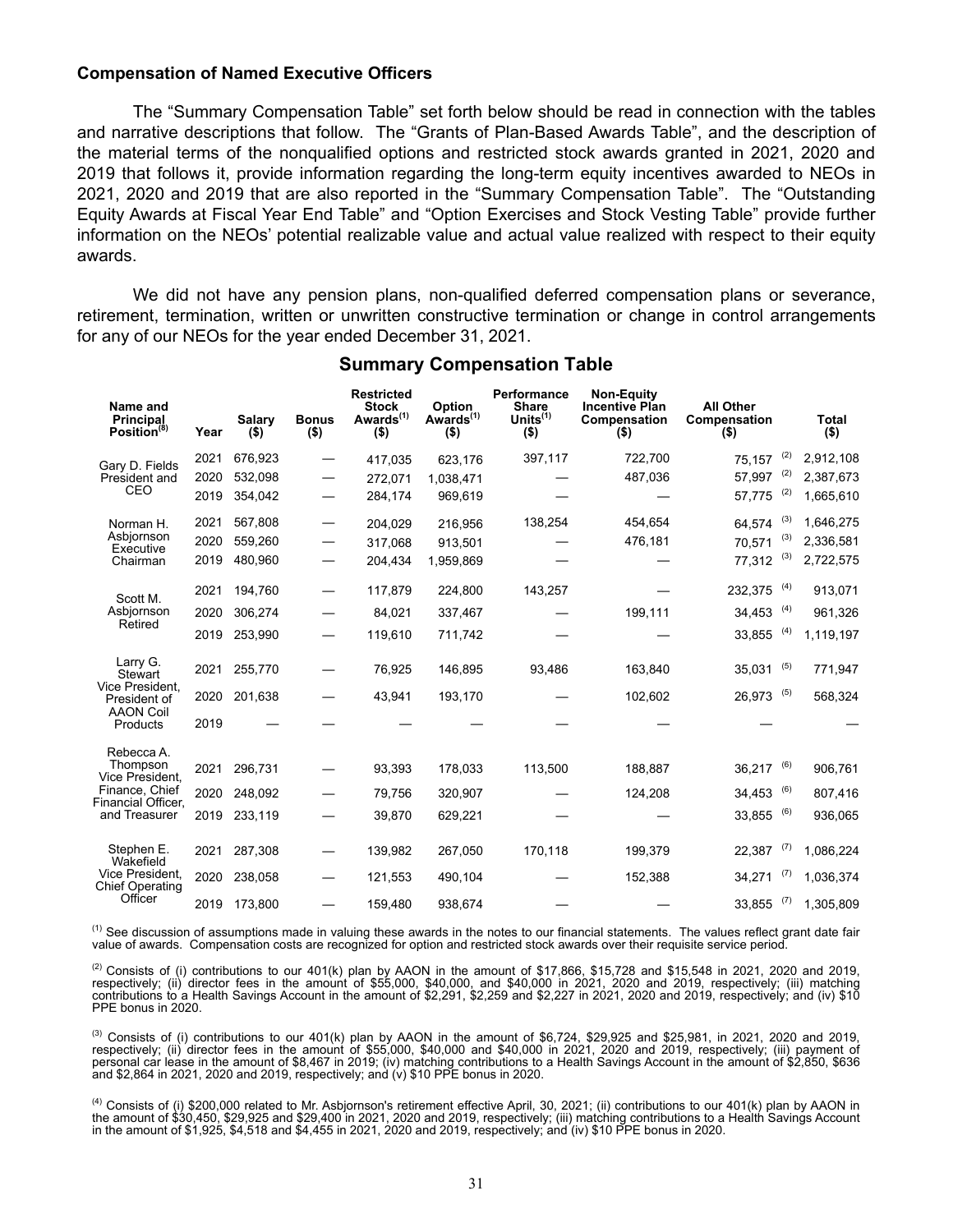<sup>(5)</sup> Consists of (i) contributions to our 401(k) plan by AAON in the amount of \$30,450 and \$21,173 in 2021 and 2020, respectively; (ii) matching contributions to a Health Savings Account in the amount of \$4,582 and \$3,658 in 2021 and 2020, respectively; (iii) \$2,132 relocation bonus in 2020; and (iv) \$10 PPE bonus in 2020.

<sup>(6)</sup> Consists of (i) contributions to our 401(k) plan by AAON in the amount of \$31,635, \$29,925 and \$29,400 in 2021, 2020 and 2019, respectively; (ii) matching contributions to a Health Savings Account in the amount of \$4,582, \$4,518 and \$4,455 in 2021, 2020 and 2019, respectively; and (iii) \$10 PPE bonus in 2020.

( $^{(7)}$  Consists of (i) contributions to our 401(k) plan by AAON in the amount of \$17,805, \$29,925 and \$29,400 in 2021, 2020 and 2019, respectively; (ii) matching contributions to a Health Savings Account in the amount of \$4,582, \$4,336 and \$4,295 in 2021, 2020 and 2019, respectively; and (iii) \$10 PPE bonus in 2020.

<sup>(8)</sup> Mr. Fields was promoted to his position as President and CEO effective May 12, 2020, at which time Mr. Norman H. Asbjornson transitioned from CEO to Executive Chairman.

Mr. Scott M. Asbjornson retired as Vice President, Finance and Chief Financial Officer effective April 30, 2021, at which time Ms. Thompson was promoted from Chief Accounting Officer to Vice President, Finance, Chief Financial Officer and Treasurer.

Mr. Stewart was hired as Vice President of the Company and President of AAON Coil Products, Inc. effective April 1, 2020. He was promoted to Executive Vice President of AAON-Oklahoma and President of AAON Coil Products, Inc. effective January 1, 2022.

Mr. Wakefield was promoted to Vice President and Chief Operating Officer on May 4, 2020.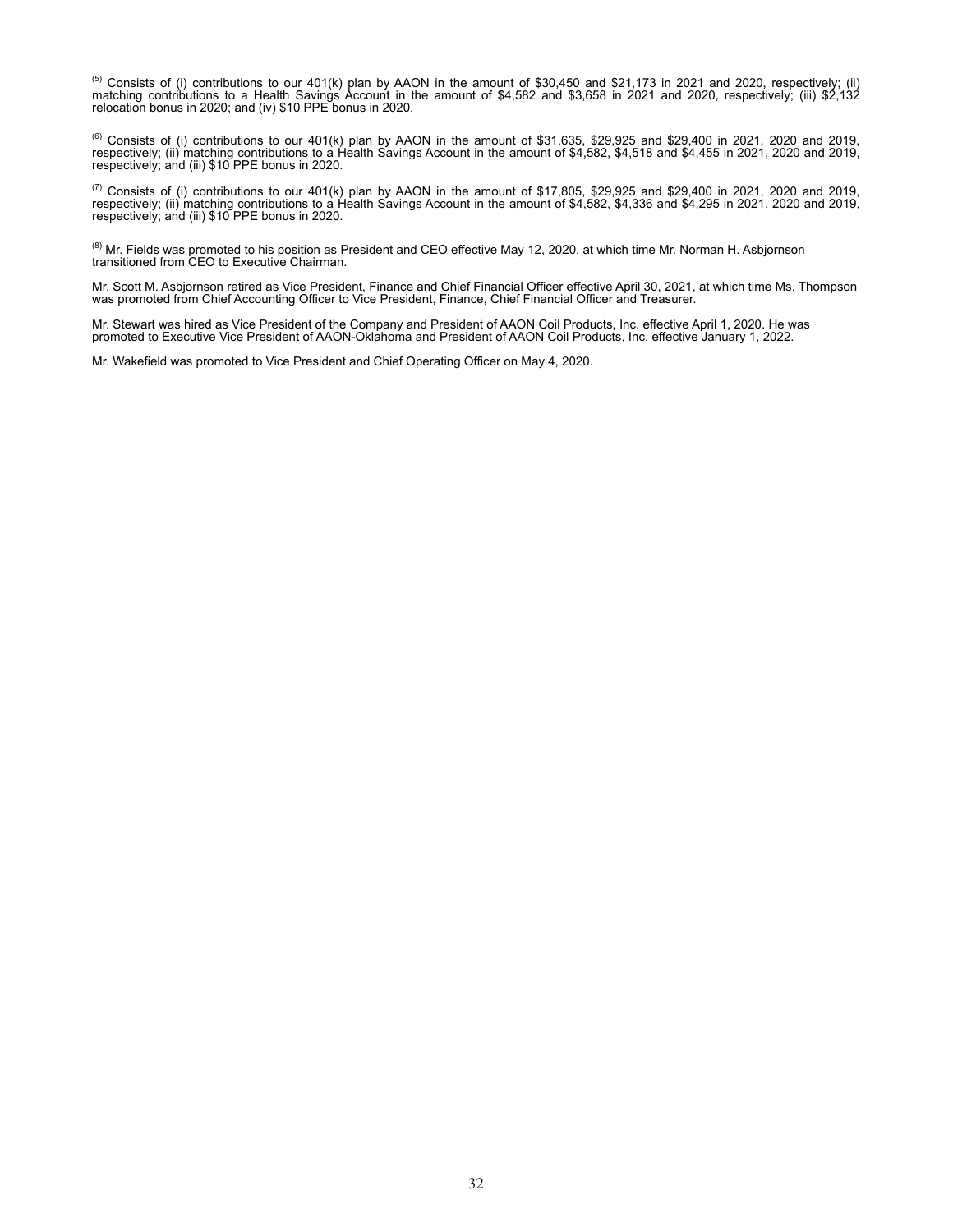We award stock incentives to key employees and the NEOs either on the initial date of employment or due to performance incentives throughout the year. The 2021, 2020 and 2019 grants to NEOs are reported in the table below. All share numbers and prices have been adjusted to reflect stock splits.

| <b>Name</b>                | Grant<br><b>Date</b> | <b>All Other</b><br><b>Stock Awards:</b><br><b>Number of Shares</b><br>of Stock or Units<br>(#) | <b>All Other</b><br><b>Option Awards:</b><br><b>Number of Securities</b><br><b>Underlying Options</b><br>$(\#)$ | <b>All Other</b><br><b>Performance Awards:</b><br><b>Number of Shares of</b><br><b>Stock or Units</b><br>(#) | <b>Exercise or</b><br><b>Base Price of</b><br><b>Option Awards</b><br>(\$/sh) | <b>Grant Date</b><br><b>Fair Value of</b><br><b>Stock/Option</b><br>Awards<br>$(3)^{(1)}$ |
|----------------------------|----------------------|-------------------------------------------------------------------------------------------------|-----------------------------------------------------------------------------------------------------------------|--------------------------------------------------------------------------------------------------------------|-------------------------------------------------------------------------------|-------------------------------------------------------------------------------------------|
| Gary D.                    | 3/11/21              | 4,524                                                                                           |                                                                                                                 |                                                                                                              |                                                                               | 326,769                                                                                   |
| Fields                     | 3/11/21              |                                                                                                 | 31,461                                                                                                          |                                                                                                              | 73.36                                                                         | 623,176                                                                                   |
|                            | 3/11/21              |                                                                                                 |                                                                                                                 | 4,524                                                                                                        |                                                                               | 397,117                                                                                   |
|                            | 5/11/21              | 1,408                                                                                           |                                                                                                                 |                                                                                                              |                                                                               | 90,267                                                                                    |
|                            | 3/11/20              | 2,900                                                                                           |                                                                                                                 |                                                                                                              |                                                                               | 123,685                                                                                   |
|                            | 3/11/20              |                                                                                                 | 43,040                                                                                                          |                                                                                                              | 44.22                                                                         | 498,442                                                                                   |
|                            | 5/12/20              | 3,187                                                                                           |                                                                                                                 |                                                                                                              |                                                                               | 148,386                                                                                   |
|                            | 5/12/20              |                                                                                                 | 39,300                                                                                                          |                                                                                                              | 47.54                                                                         | 540,029                                                                                   |
|                            | 3/11/19              | 5,000                                                                                           |                                                                                                                 |                                                                                                              |                                                                               | 199,350                                                                                   |
|                            | 3/11/19              |                                                                                                 | 94,000                                                                                                          |                                                                                                              | 41.37                                                                         | 969,619                                                                                   |
|                            | 5/14/19              | 1,846                                                                                           |                                                                                                                 |                                                                                                              |                                                                               | 84,824                                                                                    |
| Norman H.                  | 3/11/21              | 1,575                                                                                           |                                                                                                                 |                                                                                                              |                                                                               | 113,762                                                                                   |
| Asbjornson                 | 3/11/21              |                                                                                                 | 10,953                                                                                                          |                                                                                                              | 73.36                                                                         | 216,956                                                                                   |
|                            | 3/11/21              |                                                                                                 |                                                                                                                 | 1,575                                                                                                        |                                                                               | 138,254                                                                                   |
|                            | 5/11/21              | 1,408                                                                                           |                                                                                                                 |                                                                                                              |                                                                               | 90,267                                                                                    |
|                            | 3/11/20              | 5,320                                                                                           |                                                                                                                 |                                                                                                              |                                                                               | 226,898                                                                                   |
|                            | 3/11/20              |                                                                                                 | 78,880                                                                                                          |                                                                                                              | 44.22                                                                         | 913,501                                                                                   |
|                            | 5/12/20              | 1,912                                                                                           |                                                                                                                 |                                                                                                              |                                                                               | 90,170                                                                                    |
|                            | 3/11/19              | 3,000                                                                                           |                                                                                                                 |                                                                                                              |                                                                               | 119,610                                                                                   |
|                            | 3/11/19              |                                                                                                 | 190,000                                                                                                         |                                                                                                              | 41.37                                                                         | 1,959,869                                                                                 |
|                            | 5/14/19              | 1,846                                                                                           |                                                                                                                 |                                                                                                              |                                                                               | 84,824                                                                                    |
| Scott M.                   | 3/11/21              | 1,632                                                                                           |                                                                                                                 |                                                                                                              |                                                                               | 117,879                                                                                   |
| Asbjornson                 | 3/11/21              |                                                                                                 | 11,349                                                                                                          |                                                                                                              | 73.36                                                                         | 224,800                                                                                   |
|                            | 3/11/21              |                                                                                                 |                                                                                                                 | 1,632                                                                                                        |                                                                               | 143,257                                                                                   |
|                            | 3/11/20              | 1,970                                                                                           |                                                                                                                 |                                                                                                              |                                                                               | 84,021                                                                                    |
|                            | 3/11/20              |                                                                                                 | 29,140                                                                                                          |                                                                                                              | 44.22                                                                         | 337,467                                                                                   |
|                            | 3/11/19              | 3,000                                                                                           |                                                                                                                 |                                                                                                              |                                                                               | 119,610                                                                                   |
|                            | 3/11/19              |                                                                                                 | 69,000                                                                                                          |                                                                                                              | 41.37                                                                         | 711,742                                                                                   |
| Larry G.<br><b>Stewart</b> | 3/11/21              | 1,065                                                                                           |                                                                                                                 |                                                                                                              |                                                                               | 76,925                                                                                    |
|                            | 3/11/21              |                                                                                                 | 7,416                                                                                                           |                                                                                                              | 73.36                                                                         | 146,895                                                                                   |
|                            | 3/11/21              |                                                                                                 |                                                                                                                 | 1,065                                                                                                        |                                                                               | 93,486                                                                                    |
|                            | 4/01/20              | 970                                                                                             |                                                                                                                 |                                                                                                              |                                                                               | 43,941                                                                                    |
|                            | 4/01/20              |                                                                                                 | 14,390                                                                                                          |                                                                                                              | 46.88                                                                         | 193,170                                                                                   |

### **Grants of Plan-Based Awards**

(1) The grant date fair value of the stock awards is calculated in accordance with ASC Topic 718.

(2) Mr. Asbjornson retired as Vice President, Finance and Chief Financial Officer effective April 30, 2021. All stock options, restricted stock and PSUs granted in 2021 were forfeited upon retirement.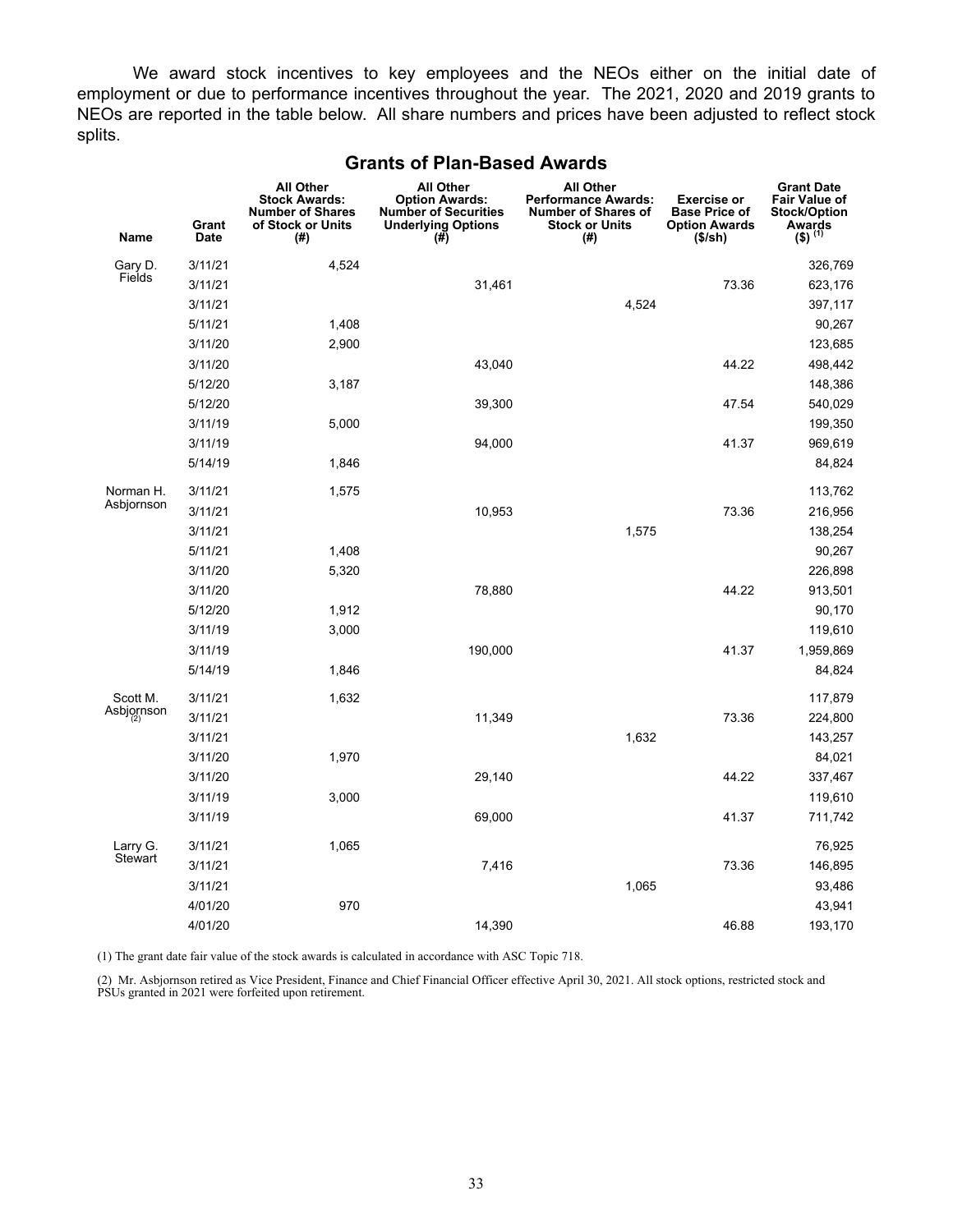# **Grants of Plan-Based Awards**

|                         | Grant       | <b>All Other</b><br><b>Stock Awards:</b><br><b>Number of Shares</b><br>of Stock or Units | <b>All Other</b><br><b>Option Awards:</b><br><b>Number of Securities</b><br><b>Underlying Options</b> | <b>All Other</b><br><b>Performance Awards:</b><br><b>Number of Shares of</b><br><b>Stock or Units</b> | <b>Exercise or</b><br><b>Base Price of</b><br><b>Option Awards</b> | <b>Grant Date</b><br><b>Fair Value of</b><br><b>Stock/Option</b><br>Awards |
|-------------------------|-------------|------------------------------------------------------------------------------------------|-------------------------------------------------------------------------------------------------------|-------------------------------------------------------------------------------------------------------|--------------------------------------------------------------------|----------------------------------------------------------------------------|
| Name                    | <b>Date</b> | (#)                                                                                      | (#)                                                                                                   | (#)                                                                                                   | (\$/sh)                                                            | $(5)^{(1)}$                                                                |
| Rebecca A.<br>Thompson  | 3/11/21     | 1,293                                                                                    |                                                                                                       |                                                                                                       |                                                                    | 93,393                                                                     |
|                         | 3/11/21     |                                                                                          | 8,988                                                                                                 |                                                                                                       | 73.36                                                              | 178,033                                                                    |
|                         | 3/11/21     |                                                                                          |                                                                                                       | 1,293                                                                                                 |                                                                    | 113,500                                                                    |
|                         | 3/11/20     | 1,870                                                                                    |                                                                                                       |                                                                                                       |                                                                    | 79,756                                                                     |
|                         | 3/11/20     |                                                                                          | 27,710                                                                                                |                                                                                                       | 44.22                                                              | 320,907                                                                    |
|                         | 3/11/19     | 1,000                                                                                    |                                                                                                       |                                                                                                       |                                                                    | 39,870                                                                     |
|                         | 3/11/19     |                                                                                          | 61,000                                                                                                |                                                                                                       | 41.37                                                              | 629,221                                                                    |
| Stephen E.<br>Wakefield | 3/11/21     | 1,938                                                                                    |                                                                                                       |                                                                                                       |                                                                    | 139,982                                                                    |
|                         | 3/11/21     |                                                                                          | 13,482                                                                                                |                                                                                                       | 73.36                                                              | 267,050                                                                    |
|                         | 3/11/21     |                                                                                          |                                                                                                       | 1,938                                                                                                 |                                                                    | 170,118                                                                    |
|                         | 3/11/20     | 2,850                                                                                    |                                                                                                       |                                                                                                       |                                                                    | 121,553                                                                    |
|                         | 3/11/20     |                                                                                          | 42,320                                                                                                |                                                                                                       | 44.22                                                              | 490,104                                                                    |
|                         | 3/11/19     | 4,000                                                                                    |                                                                                                       |                                                                                                       |                                                                    | 159,480                                                                    |
|                         | 3/11/19     |                                                                                          | 91,000                                                                                                |                                                                                                       | 41.37                                                              | 938,674                                                                    |

(1) The grant date fair value of the stock awards is calculated in accordance with ASC Topic 718.

The aggregate amount of stock compensation expense as determined under ASC Topic 718, *Compensation - Stock Compensation*, for 2021, 2020 and 2019 with respect to outstanding options and restricted stock awards granted to the NEOs is shown in the "Summary Compensation Table". The grant date fair value of the options and restricted stock awards granted to the NEOs in 2021, 2020 and 2019 as determined under FASB ASC Topic 718 for purposes of our financial statements is shown in the "Grants of Plan-Based Awards Table". The "Grants of Plan-Based Awards Table" provides additional detail regarding the options and restricted stock awards granted to NEOs in 2021, 2020 and 2019, including the vesting and other terms that apply to the options and restricted stock awards.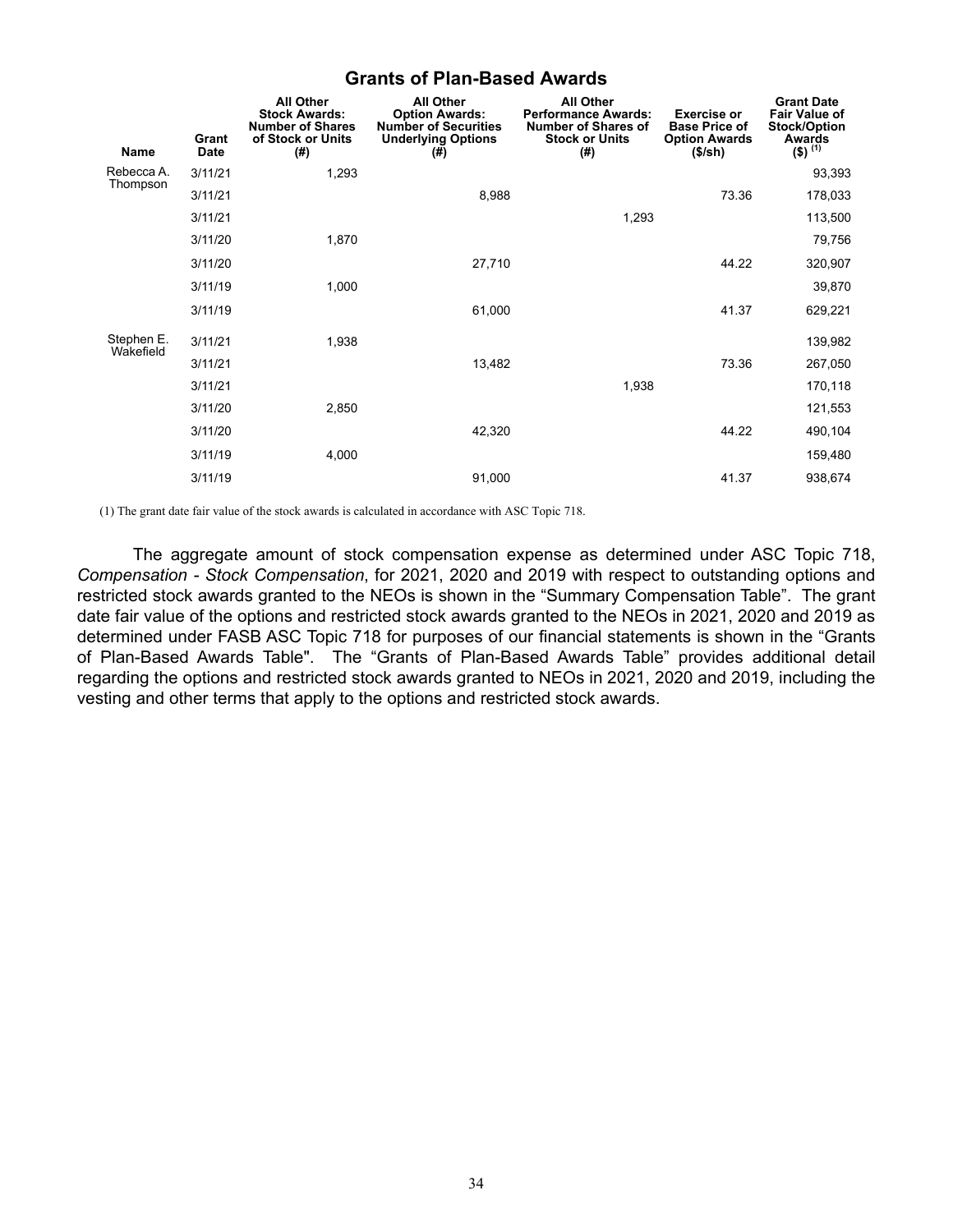# **Narrative Disclosure to Summary Compensation Table and Grants of Plan-Based Awards Table**

A discussion of 2021 salaries, bonuses and long-term incentive awards is included in "Executive Compensation".

NEOs are not separately entitled to receive dividend equivalent rights with respect to each stock option, however, dividends are paid for restricted stock awards (retroactively upon vesting). Each nonqualified stock option award described in the "Grants of Plan-Based Awards Table" above expires on the tenth anniversary of its associated grant date and vests in equal installments over three years for Board members and five years for executives. As of March 2021, all new grants of stock options vests in equal installments over three years for both Board members and executives .

Restricted stock awards vest in equal installments over the course of one, two or three years for Board members (with such vesting period determined by, and equal to, the amount of time remaining on such Board member's then current term). Restricted stock awards granted to Norman H. Asbjornson and Gary D. Fields vest over a three, two or one-year period (in the case of awards relating to their service as directors). In the case of awards relating to their service as officers, historically, restricted stock awards vest over five year, however, as of March 2021, all new grants of restricted stock awards vest over three years.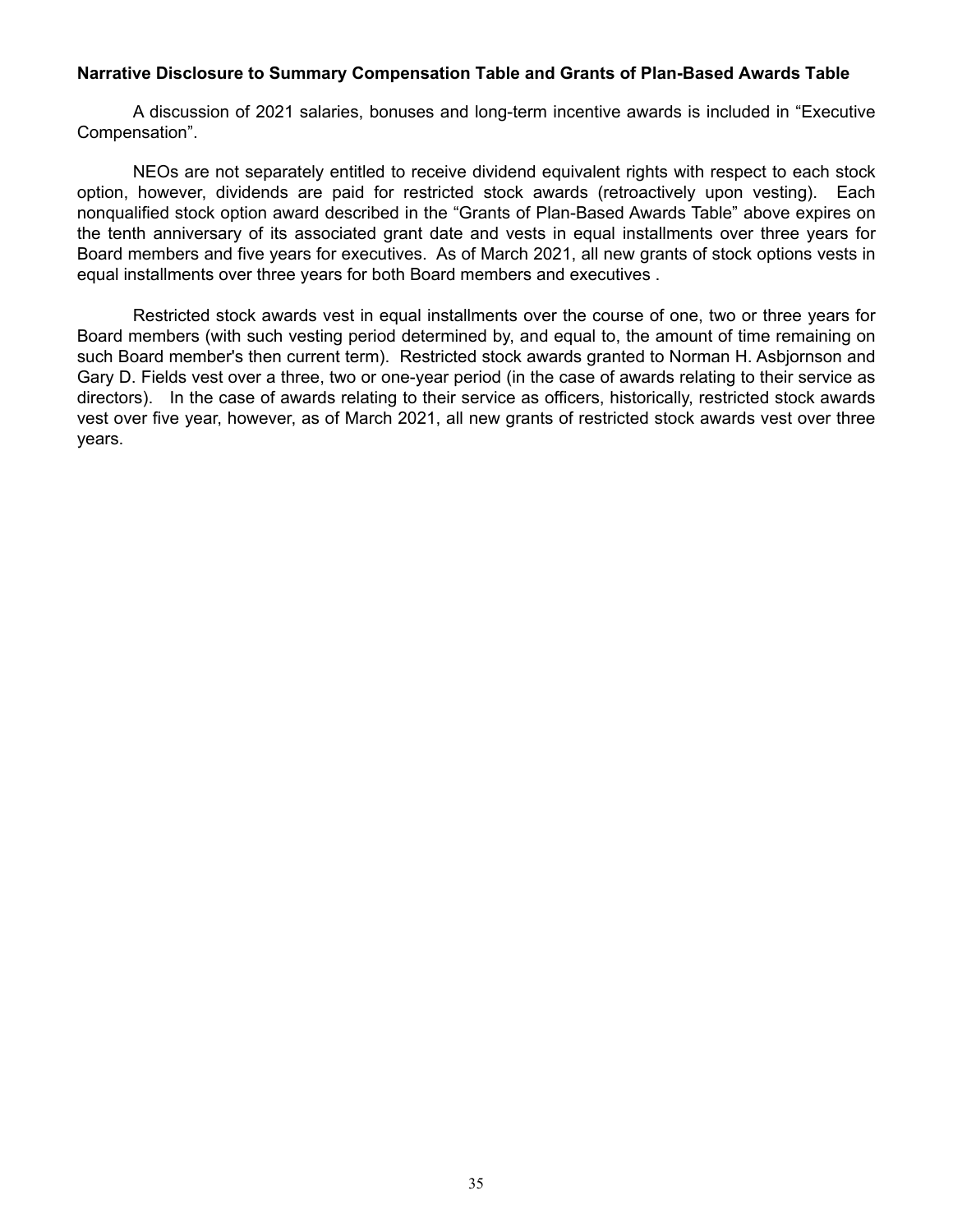### The following table presents information regarding outstanding equity awards as of December 31, 2021.

|                |                                                                                                  | <b>Option Awards</b>                                                                               |                                         | <b>Stock Awards</b>  |                                  |                                                                                                                               |     |                                                                                                                                                |
|----------------|--------------------------------------------------------------------------------------------------|----------------------------------------------------------------------------------------------------|-----------------------------------------|----------------------|----------------------------------|-------------------------------------------------------------------------------------------------------------------------------|-----|------------------------------------------------------------------------------------------------------------------------------------------------|
| Name           | Number of<br><b>Securities</b><br><b>Underlying</b><br>Unexercised<br>Options (#)<br>Exercisable | Number of<br><b>Securities</b><br><b>Underlying</b><br>Unexercised<br>Options (#)<br>Unexercisable | Option<br><b>Exercise</b><br>Price (\$) | Grant<br><b>Date</b> | <b>Expiration</b><br><b>Date</b> | Equity<br><b>Incentive Plan</b><br>Awards:<br>Number of<br><b>Unearned</b><br><b>Shares That</b><br><b>Have Not</b><br>Vested |     | Equity<br><b>Incentive Plan</b><br>Awards:<br><b>Market Value of</b><br>Shares of<br><b>Stock That</b><br><b>Have Not</b><br>Vested<br>$($ \$) |
| Gary D. Fields | 1,389                                                                                            |                                                                                                    | 32.70                                   | 12/1/16              | 12/1/26                          |                                                                                                                               |     |                                                                                                                                                |
|                |                                                                                                  |                                                                                                    |                                         | 1/4/17               | N/A                              | 586                                                                                                                           | (1) | 46,546                                                                                                                                         |
|                |                                                                                                  | 7,470                                                                                              | 34.10                                   | 1/4/17               | 1/4/27                           |                                                                                                                               |     |                                                                                                                                                |
|                |                                                                                                  |                                                                                                    |                                         | 1/2/18               | N/A                              | $2,400$ (1)                                                                                                                   |     | 190,632                                                                                                                                        |
|                |                                                                                                  | 25,320                                                                                             | 36.95                                   | 1/2/18               | 1/2/28                           |                                                                                                                               |     |                                                                                                                                                |
|                |                                                                                                  |                                                                                                    |                                         | 3/11/19              | N/A                              | $3,000$ (1)                                                                                                                   |     | 238,290                                                                                                                                        |
|                | 22,600                                                                                           | 56,400                                                                                             | 41.37                                   | 3/11/19              | 3/11/29                          |                                                                                                                               |     |                                                                                                                                                |
|                |                                                                                                  |                                                                                                    |                                         | 3/11/20              | N/A                              | $2,320$ (1)                                                                                                                   |     | 184,278                                                                                                                                        |
|                | 8,608                                                                                            | 34,432                                                                                             | 44.22                                   | 3/11/20              | 3/11/30                          |                                                                                                                               |     |                                                                                                                                                |
|                |                                                                                                  |                                                                                                    |                                         | 5/12/20              | N/A                              | $1,020$ <sup>(2)</sup>                                                                                                        |     | 81,019                                                                                                                                         |
|                | 7,860                                                                                            | 31,440                                                                                             | 47.54                                   | 5/12/20              | 5/12/30                          |                                                                                                                               |     |                                                                                                                                                |
|                |                                                                                                  |                                                                                                    |                                         | 3/11/21              | N/A                              | $4,524$ <sup>(2)</sup>                                                                                                        |     | 359,341                                                                                                                                        |
|                |                                                                                                  | 31,461                                                                                             | 73.36                                   | 3/11/21              | 3/11/31                          |                                                                                                                               | (3) |                                                                                                                                                |
|                |                                                                                                  |                                                                                                    |                                         | 3/11/21              | N/A<br>N/A                       | 4,524<br>1,408                                                                                                                | (2) | 359,341                                                                                                                                        |
|                |                                                                                                  |                                                                                                    |                                         | 5/11/21              |                                  |                                                                                                                               |     | 111,837                                                                                                                                        |
| Norman H.      | 38,320                                                                                           |                                                                                                    | 23.57                                   | 2/26/15              | 2/26/25                          |                                                                                                                               |     |                                                                                                                                                |
| Asbjornson     | 34,990                                                                                           |                                                                                                    | 20.92                                   | 1/26/16              | 1/26/26                          |                                                                                                                               |     |                                                                                                                                                |
|                |                                                                                                  |                                                                                                    |                                         | 2/22/17              | N/A                              | $4,636$ <sup>(1)</sup>                                                                                                        |     | 368,237                                                                                                                                        |
|                | 28,696                                                                                           | 7,174                                                                                              | 34.40                                   | 2/22/17              | 2/22/27                          |                                                                                                                               |     |                                                                                                                                                |
|                |                                                                                                  |                                                                                                    |                                         | 1/2/18               | N/A                              | $1,840$ (1)                                                                                                                   |     | 146,151                                                                                                                                        |
|                | 69,420                                                                                           | 46,280                                                                                             | 36.95                                   | 1/2/18               | 1/2/28                           |                                                                                                                               |     |                                                                                                                                                |
|                |                                                                                                  |                                                                                                    |                                         | 3/11/19              | N/A                              | $1,800$ (1)                                                                                                                   |     | 142,974                                                                                                                                        |
|                | 76,000                                                                                           | 114,000                                                                                            | 41.37                                   | 3/11/19              | 3/11/29                          |                                                                                                                               |     |                                                                                                                                                |
|                |                                                                                                  |                                                                                                    |                                         | 3/11/20              | N/A                              | $4,256$ <sup>(1)</sup>                                                                                                        |     | 338,054                                                                                                                                        |
|                |                                                                                                  |                                                                                                    |                                         |                      |                                  |                                                                                                                               |     |                                                                                                                                                |
|                | 15,776                                                                                           | 63,104                                                                                             | 44.22                                   | 3/11/20              | 3/11/30                          |                                                                                                                               |     |                                                                                                                                                |
|                |                                                                                                  |                                                                                                    |                                         | 3/11/21              | N/A                              | $1,575$ <sup>(2)</sup>                                                                                                        |     | 125,102                                                                                                                                        |
|                |                                                                                                  | 10,953                                                                                             | 73.36                                   | 3/11/21              | 3/11/31                          |                                                                                                                               |     |                                                                                                                                                |
|                |                                                                                                  |                                                                                                    |                                         | 3/11/21              | N/A                              | 1,575                                                                                                                         | (3) | 125,102                                                                                                                                        |
|                |                                                                                                  |                                                                                                    |                                         | 5/11/21              | N/A                              | 1,408                                                                                                                         | (2) | 111,837                                                                                                                                        |
|                |                                                                                                  |                                                                                                    |                                         |                      |                                  |                                                                                                                               |     |                                                                                                                                                |

### **Outstanding Equity Awards at Fiscal Year End**

(1) The restricted stock awards vest ratably over 5 years from the date of grant.

(2) The restricted stock awards vest ratably over 3 years from the date of grant.

(3) These performance awards will convert to common stock at 0% to 200% of the PSUs held, depending on the Company's three year total<br>shareholder return at December 31, 2023. They are presented above assuming 100% conversi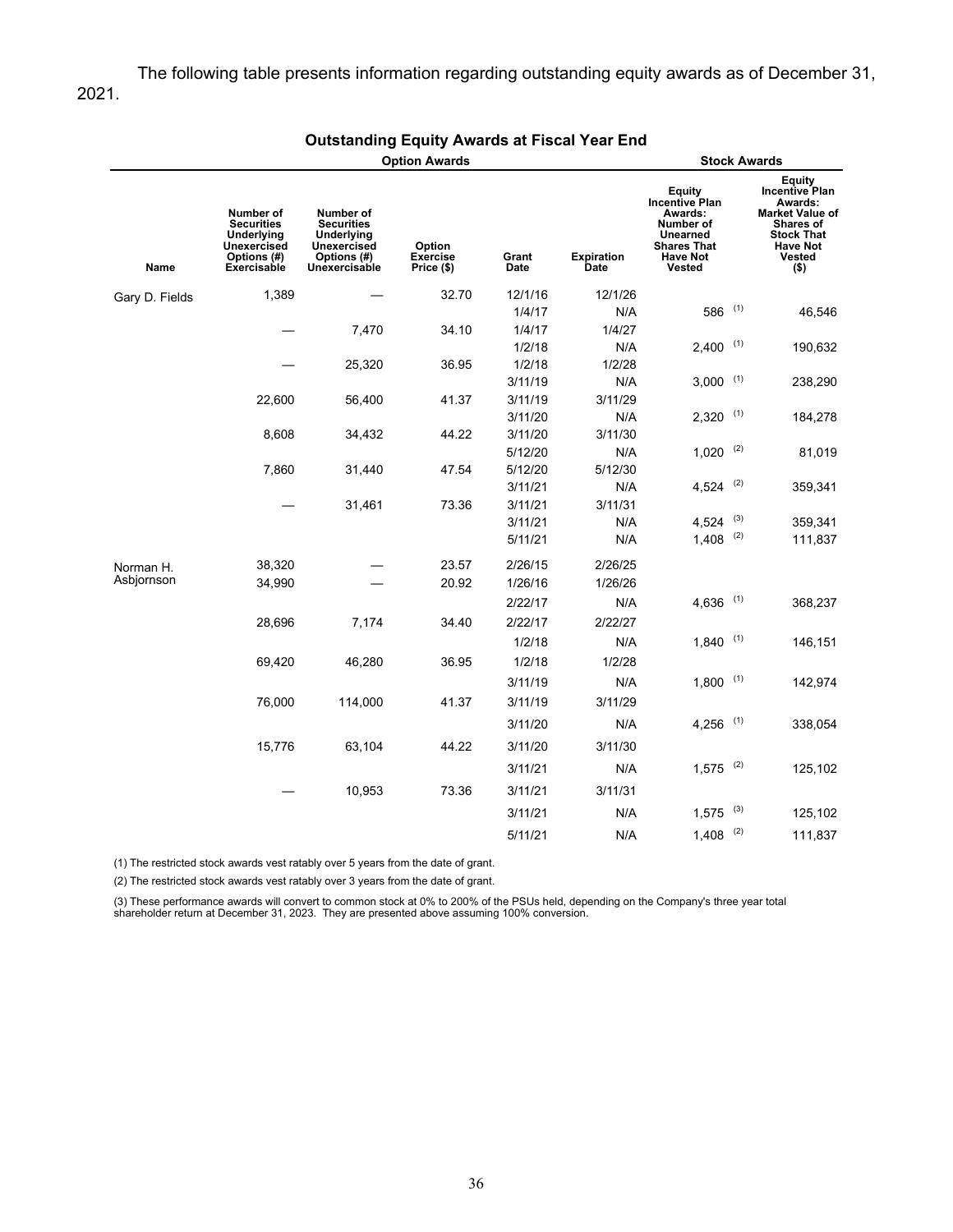|                           |                                                                                                  |                                                                                             | <b>Option Awards</b>                    |               |                           |                                                                                                                                      |     | <b>Stock Awards</b>                                                                                                                     |
|---------------------------|--------------------------------------------------------------------------------------------------|---------------------------------------------------------------------------------------------|-----------------------------------------|---------------|---------------------------|--------------------------------------------------------------------------------------------------------------------------------------|-----|-----------------------------------------------------------------------------------------------------------------------------------------|
| Name                      | Number of<br><b>Securities</b><br><b>Underlying</b><br>Unexercised<br>Options (#)<br>Exercisable | Number of<br><b>Securities</b><br>Underlying<br>Unexercised<br>Options (#)<br>Unexercisable | Option<br><b>Exercise</b><br>Price (\$) | Grant<br>Date | <b>Expiration</b><br>Date | <b>Equity</b><br><b>Incentive Plan</b><br>Awards:<br>Number of<br>Unearned<br><b>Shares That</b><br><b>Have Not</b><br><b>Vested</b> |     | Equity<br>Incentive Plan<br>Awards:<br><b>Market Value of</b><br>Shares of<br><b>Stock That</b><br><b>Have Not</b><br>Vested<br>$($ \$) |
| Scott M.                  | 41,400                                                                                           |                                                                                             | 41.37                                   | 3/11/19       | 5/16/22                   |                                                                                                                                      |     |                                                                                                                                         |
| Asbjornson <sup>(3)</sup> |                                                                                                  |                                                                                             |                                         | 3/11/20       | N/A                       | $1,576$ <sup>(1)</sup>                                                                                                               |     | 125,182                                                                                                                                 |
|                           |                                                                                                  | 23,312                                                                                      | 44.22                                   | 3/11/20       | 3/11/30                   |                                                                                                                                      |     |                                                                                                                                         |
| Larry G. Stewart          |                                                                                                  |                                                                                             |                                         | 4/1/20        | N/A                       | $776$ (1)                                                                                                                            |     | 61,638                                                                                                                                  |
|                           | 2,878                                                                                            | 11,512                                                                                      | 46.88                                   | 4/1/20        | 4/1/30                    |                                                                                                                                      |     |                                                                                                                                         |
|                           |                                                                                                  |                                                                                             |                                         | 3/11/21       | N/A                       | $1,065$ <sup>(2)</sup>                                                                                                               |     | 84,593                                                                                                                                  |
|                           |                                                                                                  | 7,416                                                                                       | 73.36                                   | 3/11/21       | 3/11/31                   |                                                                                                                                      |     |                                                                                                                                         |
|                           |                                                                                                  |                                                                                             |                                         | 3/11/21       | N/A                       | $1,065$ (4)                                                                                                                          |     | 84,593                                                                                                                                  |
| Rebecca A.                |                                                                                                  |                                                                                             |                                         | 1/4/17        | N/A                       | 816 $(1)$                                                                                                                            |     | 64,815                                                                                                                                  |
| Thompson                  | 10,900                                                                                           | 4,600                                                                                       | 34.10                                   | 1/4/17        | 1/4/27                    |                                                                                                                                      |     |                                                                                                                                         |
|                           |                                                                                                  |                                                                                             |                                         | 1/2/18        | N/A                       | $520^{(1)}$                                                                                                                          |     | 41,304                                                                                                                                  |
|                           | 17,280                                                                                           | 11,520                                                                                      | 36.95                                   | 1/2/18        | 1/2/28                    |                                                                                                                                      |     |                                                                                                                                         |
|                           |                                                                                                  |                                                                                             |                                         | 3/11/19       | N/A                       | $600$ (1)                                                                                                                            |     | 47,658                                                                                                                                  |
|                           | 24,400                                                                                           | 36,600                                                                                      | 41.37                                   | 3/11/19       | 3/11/29                   |                                                                                                                                      |     |                                                                                                                                         |
|                           |                                                                                                  |                                                                                             |                                         | 3/11/20       | N/A                       | $1,496$ <sup>(1)</sup>                                                                                                               |     | 118,827                                                                                                                                 |
|                           | 5,542                                                                                            | 22,168                                                                                      | 44.22                                   | 3/11/20       | 3/11/30                   |                                                                                                                                      |     |                                                                                                                                         |
|                           |                                                                                                  |                                                                                             |                                         | 3/11/21       | N/A                       | $1,293$ <sup>(2)</sup>                                                                                                               |     | 102,703                                                                                                                                 |
|                           |                                                                                                  |                                                                                             |                                         |               |                           |                                                                                                                                      |     |                                                                                                                                         |
|                           |                                                                                                  | 8,988                                                                                       | 73.36                                   | 3/11/21       | 3/11/31                   |                                                                                                                                      |     |                                                                                                                                         |
|                           |                                                                                                  |                                                                                             |                                         | 3/11/21       | N/A                       | $1,293$ <sup>(4)</sup>                                                                                                               |     | 102,703                                                                                                                                 |
| Stephen E.                | 566                                                                                              |                                                                                             | 26.47                                   | 8/1/16        | 8/1/26                    |                                                                                                                                      |     |                                                                                                                                         |
| Wakefield                 | 1,440                                                                                            |                                                                                             | 32.80                                   | 11/18/16      | 11/18/26                  |                                                                                                                                      |     |                                                                                                                                         |
|                           |                                                                                                  |                                                                                             |                                         | 1/2/18        | N/A                       | $1,200$ (1)                                                                                                                          |     | 95,316                                                                                                                                  |
|                           | 13,320                                                                                           | 8,880                                                                                       | 36.95                                   | 1/2/18        | 1/2/28                    |                                                                                                                                      |     |                                                                                                                                         |
|                           |                                                                                                  |                                                                                             |                                         | 3/11/19       | N/A                       | $2,400$ (1)                                                                                                                          |     | 190,632                                                                                                                                 |
|                           | 36,400                                                                                           | 54,600                                                                                      | 41.37                                   | 3/11/19       | 3/11/29                   |                                                                                                                                      |     |                                                                                                                                         |
|                           |                                                                                                  |                                                                                             |                                         | 3/11/20       | N/A                       | $2,280$ (1)                                                                                                                          |     | 181,100                                                                                                                                 |
|                           | 8,464                                                                                            | 33,856                                                                                      | 44.22                                   | 3/11/20       | 3/11/30                   |                                                                                                                                      |     |                                                                                                                                         |
|                           |                                                                                                  |                                                                                             |                                         | 3/11/21       | N/A                       | 1,938                                                                                                                                | (2) | 153,935                                                                                                                                 |
|                           |                                                                                                  | 13,482                                                                                      | 73.36                                   | 3/11/21       | 3/11/31                   |                                                                                                                                      |     |                                                                                                                                         |
|                           |                                                                                                  |                                                                                             |                                         | 3/11/21       | N/A                       | 1,938                                                                                                                                | (4) | 153,935                                                                                                                                 |

# **Outstanding Equity Awards at Fiscal Year End - Continued**

(1) The restricted stock awards vest ratably over 5 years from the date of grant.

(2) The restricted stock awards vest ratably over 3 years from the date of grant.

(3) Mr. Asbjornson retired as Vice President, Finance and Chief Financial Officer effective April 30, 2021.

(4) These performance awards will convert to common stock at 0% to 200% of the PSUs held, depending on the Company's three year total<br>shareholder return at December 31, 2023. They are presented above assuming 100% convers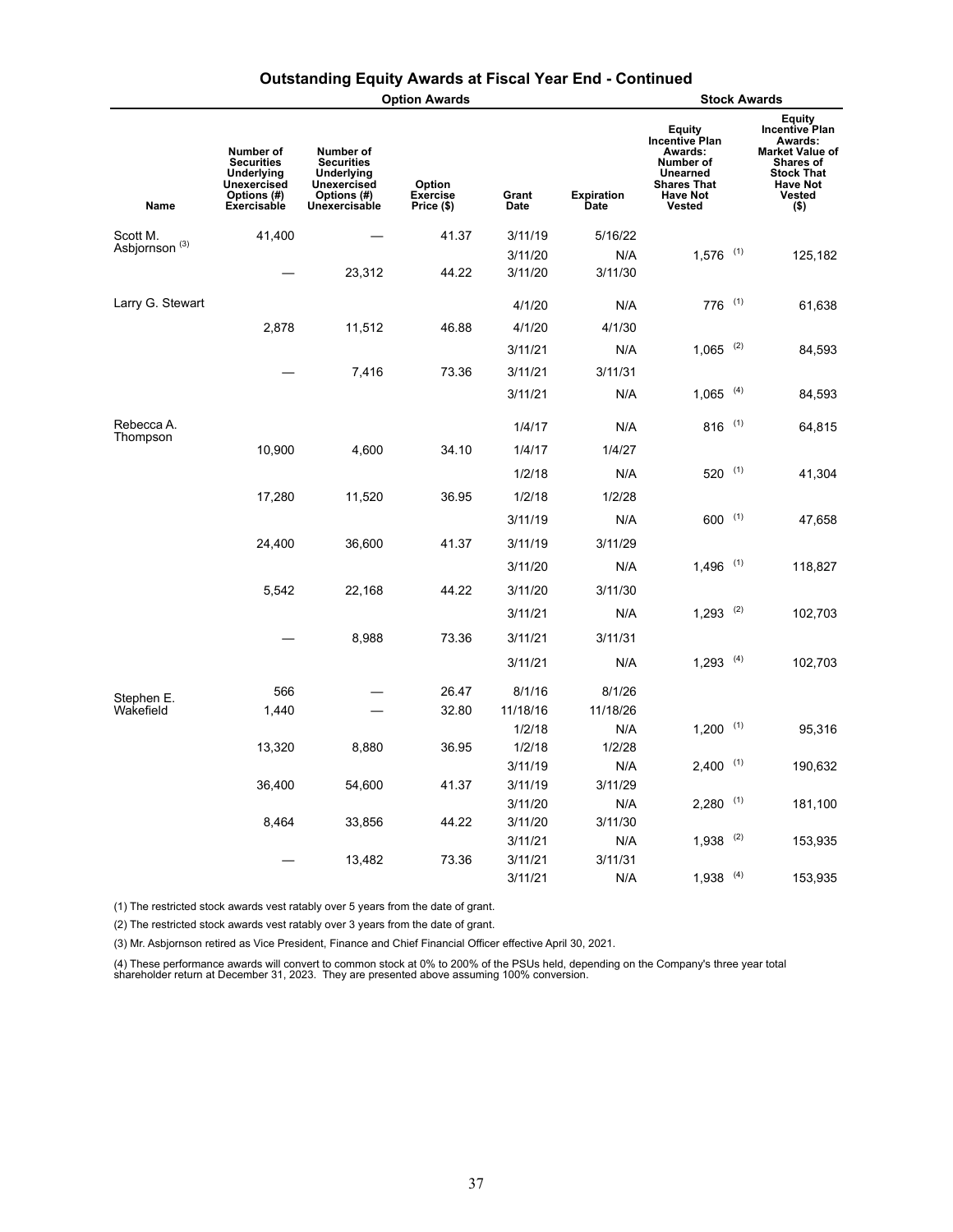The following table presents information regarding the exercise of stock options by NEOs during 2021.

|                                    | <b>Option Exercises</b>                  |                                            |  |  |  |
|------------------------------------|------------------------------------------|--------------------------------------------|--|--|--|
|                                    | <b>Option Awards</b>                     |                                            |  |  |  |
| <b>Name</b>                        | <b>Number of Shares</b><br>Exercised (#) | <b>Valued Realized on</b><br>Exercise (\$) |  |  |  |
| Gary D. Fields                     | 58,038                                   | 2,227,033                                  |  |  |  |
| Scott M. Asbjornson <sup>(1)</sup> | 57,924                                   | 2,266,402                                  |  |  |  |
| Norman H. Asbjornson               |                                          |                                            |  |  |  |
| Larry G. Stewart                   |                                          |                                            |  |  |  |
| Rebecca A. Thompson                | 5,560                                    | 268,879                                    |  |  |  |
| Stephen E. Wakefield               | 1.532                                    | 79.840                                     |  |  |  |

(1) Mr. Asbjornson retired as Vice President, Finance and Chief Financial Officer effective April 30, 2021.

The following table sets forth information concerning our equity compensation plans as of December 31, 2021.

| <b>Plan Category</b>                                                         | Number of securities to be<br>issued upon exercise of<br>outstanding options, warrants<br>and rights | Weighted-average<br>exercise price of<br>outstanding<br>options, warrants<br>and rights | <b>Number of securities</b><br>remaining available for<br>future issuance under<br>equity compensation<br>plan (excluding<br>securities reflected in<br>column (a)) |  |
|------------------------------------------------------------------------------|------------------------------------------------------------------------------------------------------|-----------------------------------------------------------------------------------------|---------------------------------------------------------------------------------------------------------------------------------------------------------------------|--|
|                                                                              | (a)                                                                                                  | (b)                                                                                     | (c)                                                                                                                                                                 |  |
| Equity compensation plans<br>approved by security holders (1)                | 1,023,664                                                                                            | 36.07                                                                                   | 3,973,680                                                                                                                                                           |  |
| Equity compensation plans not<br>approved by security holders <sup>(2)</sup> |                                                                                                      |                                                                                         |                                                                                                                                                                     |  |
| Total                                                                        | 1.023.664                                                                                            | 36.07                                                                                   | 3,973,680                                                                                                                                                           |  |

# **Equity Compensation Plan Information**

(1) Consists of shares covered by the 2007 LTIP, as amended, and the 2016 Incentive Plan, as amended.

 $(2)$  We do not maintain any equity compensation plans that have not been approved by the stockholders.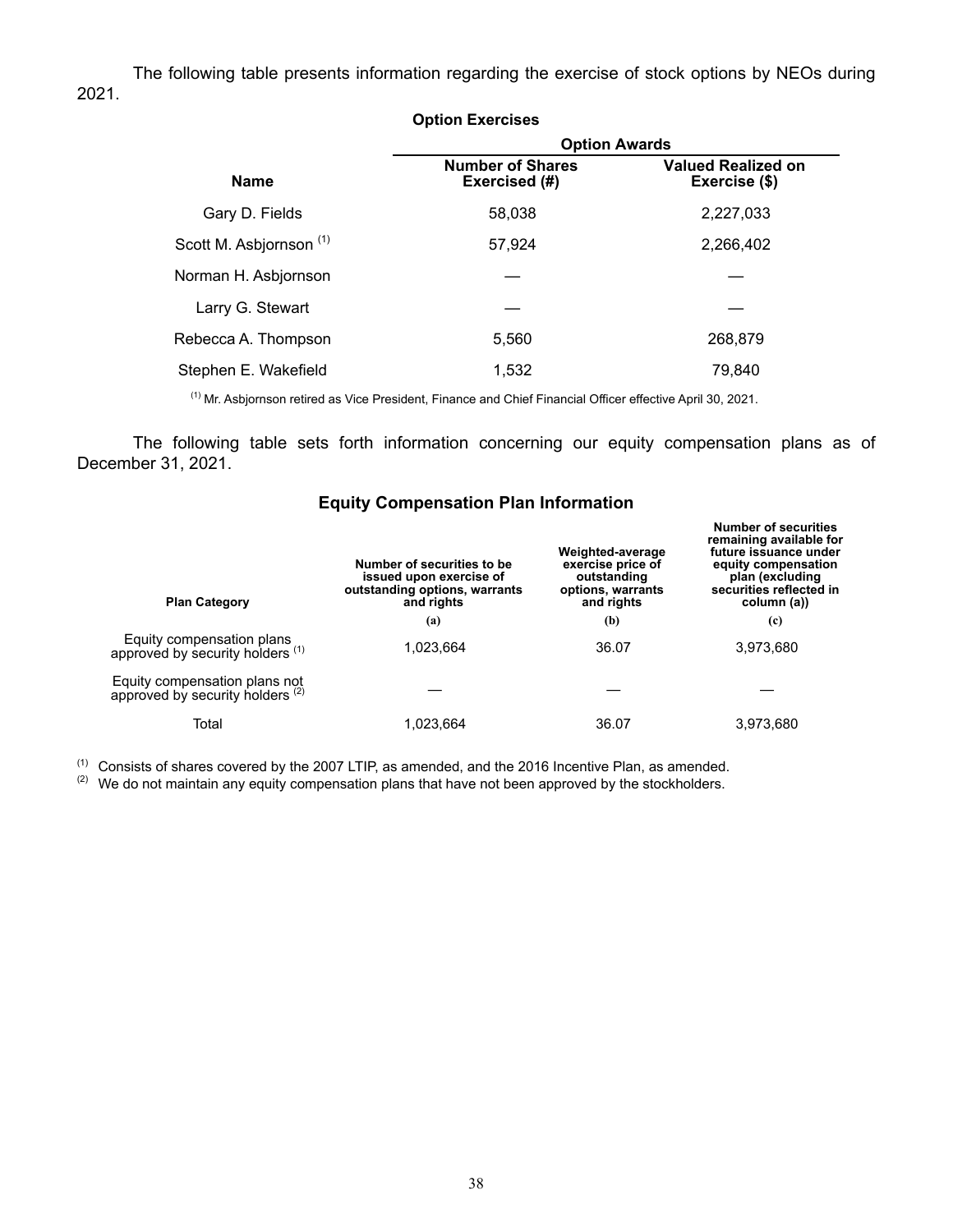# **CEO Pay Ratio**

As required by Section 953(b) of the Dodd-Frank Wall Street Reform and Consumer Protection Act, and Item 402(u) of Regulation S-K, we are providing the following information concerning the relationship of the annual total compensation of our employees and the annual total compensation of Mr. Gary D. Fields, our CEO. For 2021, our last completed fiscal year:

- the median of the annual total compensation of all employees of our Company (excluding our CEO) was \$52,267; and
- the annual total compensation of our CEO, as reported in the Summary Compensation Table included in this Proxy Statement, was \$2,912,108.

Based on this information, the ratio of the annual total compensation of our CEO to the median of the annual total compensation to all other employees for 2021 was 55.72 to 1.

To identify the median of the annual total compensation of all our employees, as well as to determine the annual total compensation of our median employee and our CEO, we took the following steps:

- 1. We determined that, as of December 31, 2021, our employee population consisted of approximately 1,800 individuals with all of these individuals located within the United States (as reported in Item 1, *Business*, in our Annual Report on Form 10-K filed with the Securities and Exchange Commission on February 28, 2022 (our "Annual Report")). This population consisted of our full-time, part-time and temporary employees.
	- a. We used December 31, 2021 for our determination date for ease of reconciling data back to tax and payroll records.
	- b. We did not include compensation relating to BasX employees in the above population as including it for the post acquisition period from December 11, 2021 through December 31, 2021 would not provide an accurate representation of total annual compensation during 2021.
- 2. To identify the "median employee" from our employee population, we compared the amount of salary, wages, 401(k) contributions and HSA contributions as reflected in our payroll records as reported to the Internal Revenue Service on Form W-2 for 2021.
	- a. Based on our particular facts and circumstances, we determined annualizing the total compensation of our permanent partial year employees would not reasonably reflect the annual compensation of our employee population. As a result, we did not annualize the total compensation of our permanent employees who worked less than all of 2021 and therefore excluded such partial year employees from the employee population utilized in our calculations.

Since we historically widely distribute annual equity awards to all levels of our employees, such awards were included in our compensation measure.

3. We identified our median employee using this compensation measure, which was consistently applied to all of our employees included in the calculation. Since all of our employees (including our CEO) are located in the United States, we did not make any cost-of-living adjustments in identifying the median employee.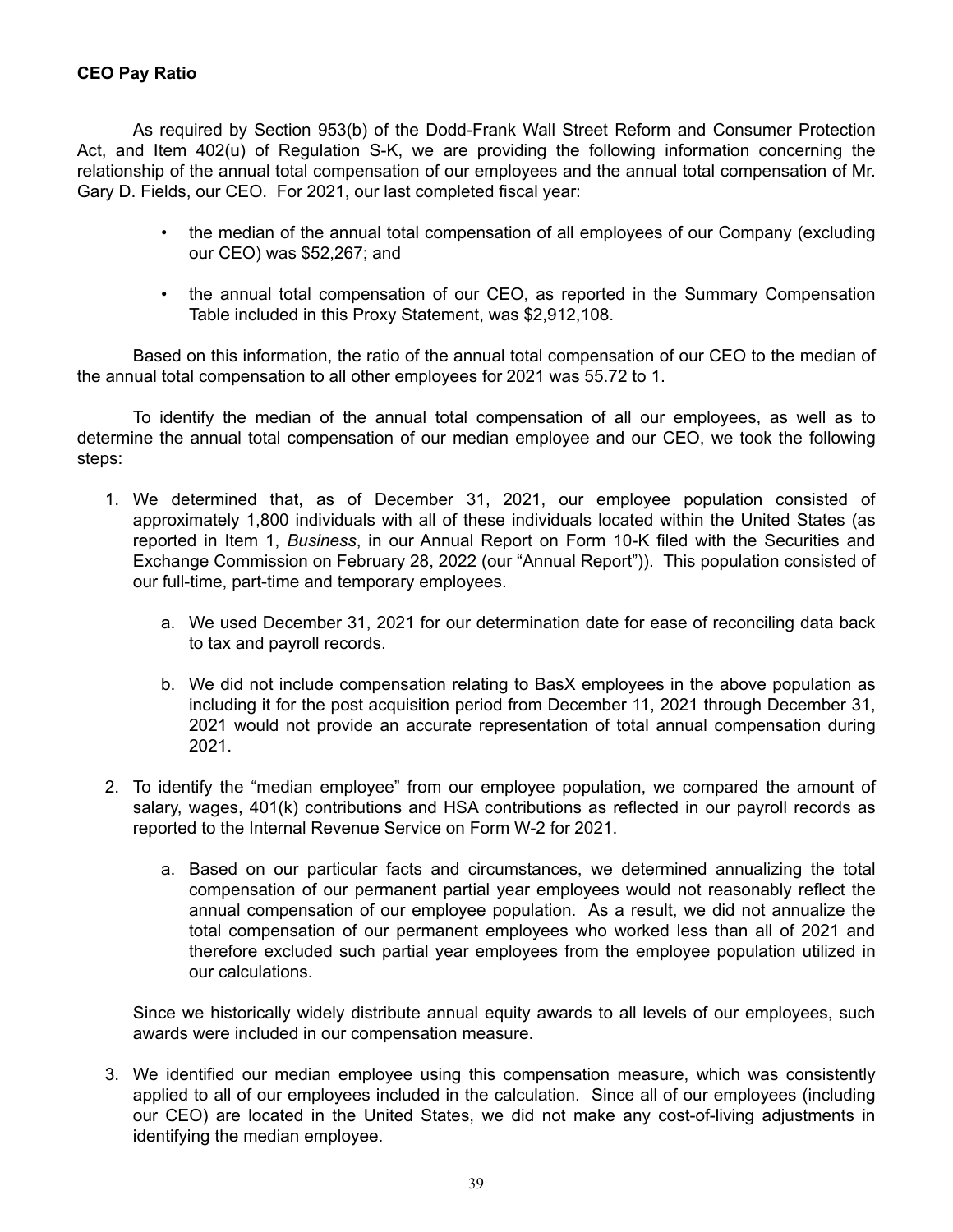4. After identifying our median employee, we combined all of the elements of such employee's compensation for 2021 in accordance with the requirements of Item  $402(c)(2)(x)$  of Regulation S-K, which resulted in annual total compensation of \$52,267. The difference between such employee's wages and the employee's annual total compensation represents the estimated value of such employee's 401(k) matching contributions, HSA matching contributions, and equity awards.

For the annual total compensation of our PEO, we use the amount reported in the "Total" column of our 2021 Summary Compensation Table included in this Proxy Statement and incorporated by reference under Item 11 of Part III of our Annual Report.

### **Non-Employee Director Compensation**

As outlined in its charter, the Compensation Committee has the authority to review and make recommendations to the Board with respect to the components and amount of Board compensation in relation to other similarly situated companies. Periodically, the Committee directs its compensation consultant to provide an independent assessment of the Company's Board compensation program. This review was last conducted in 2020. The Committee targets total Board compensation levels at a competitive range of peer group total Board compensation. The Committee considers total aggregate Board compensation and other factors when making recommendations to the Board for approval. During 2021, our fees for non-employee directors were as follows, with all amounts paid on a quarterly basis:

| Name                            | Annual<br>Retainer (\$) | Lead<br>Director (\$) | Chair Fee (\$) | Audit (\$) | Compensation<br>(\$) | Governance<br>(\$) | Total (\$) |
|---------------------------------|-------------------------|-----------------------|----------------|------------|----------------------|--------------------|------------|
| Angela E. Kouplen               | 55.000                  |                       |                | 10.000     | 8.500                |                    | 73,500     |
| Paul K. Lackey, Jr.             | 55.000                  | 28.500                | 15.000         | 10.000     |                      | Chair              | 108,500    |
| Caron A. Lawhorn                | 55.000                  |                       | 19.500         | Chair      |                      | 8.500              | 83,000     |
| Stephen O. LeClair              | 55.000                  |                       |                | 10.000     | 8.500                |                    | 73,500     |
| A.H. McElroy II                 | 55.000                  |                       | 15.000         |            | Chair                | 8.500              | 78,500     |
| David R. Stewart <sup>(1)</sup> |                         |                       |                | 2.500      |                      |                    | 2,500      |
| Bruce Ware <sup>(1)</sup>       |                         |                       |                | 2.500      |                      |                    | 2.500      |

 $<sup>(1)</sup>$  Messrs. Stewart and Ware were appointed to the board of directors effective October 1, 2021.</sup>

Under the current director compensation plan, the annual retainer is inclusive of meetings.

We make annual grants of restricted stock awards to directors in May in conjunction with our annual meeting. In May 2021, each of Ms. Kouplen, Ms. Lawhorn and Messrs. Lackey, LeClair and McElroy received restricted stock awards for 1,408 shares of stock, which vest ratably over each member's remaining board term. In November 2021, each of Messrs. Stewart and Ware received restricted stock awards for 830 shares of stock, which vest ratably over each member's remaining board term.

In addition, directors are subject to equity ownership and retention guidelines, as outlined above.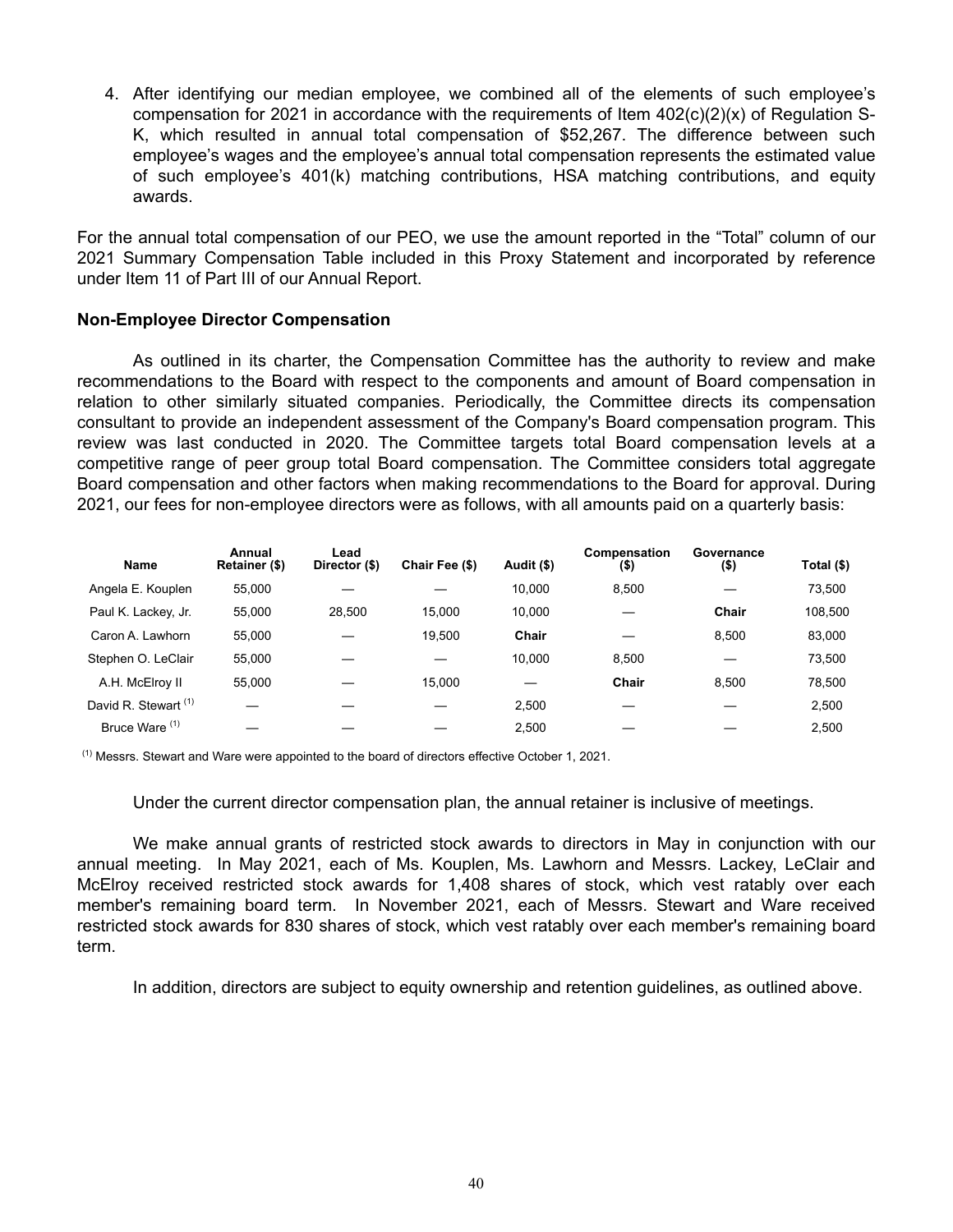The following summarizes our non-employee director compensation for 2021:

| <b>Name</b>         | Fees<br><b>Earned or</b><br>Paid in<br>Cash<br>$($ \$) | <b>Restricted</b><br><b>Stock</b><br>Awards <sup>(1)</sup><br>$($ \$) |             | <b>Stock Options</b><br>$($ \$) | <b>All Other</b><br>Comp.<br>$($ \$) | Total<br>$($ \$) |
|---------------------|--------------------------------------------------------|-----------------------------------------------------------------------|-------------|---------------------------------|--------------------------------------|------------------|
| Angela E. Kouplen   | 73,500                                                 | 90,267                                                                | (1)(3)      |                                 |                                      | 163,767          |
| Paul K. Lackey, Jr. | 108,500                                                | 91,323                                                                | (1)(3)      |                                 |                                      | 199,823          |
| Caron A. Lawhorn    | 83,000                                                 | 90,788                                                                | (1)(3)      |                                 |                                      | 173,788          |
| Stephen O. LeClair  | 73,500                                                 | 90,788                                                                | (1)(3)      |                                 |                                      | 164,288          |
| A.H. McElroy II     | 78,500                                                 | 91,323                                                                | (1)(3)      |                                 |                                      | 169,823          |
| David R. Stewart    | 2,500                                                  | 59,669                                                                | $(2)$ $(3)$ |                                 |                                      | 62,169           |
| <b>Bruce Ware</b>   | 2,500                                                  | 59,984                                                                | $(2)$ $(3)$ |                                 |                                      | 62,484           |

### **Director Compensation Table**

(1) The values reflect grant date fair value of awards ranging from \$64.11 to \$64.86 per share granted on May 11, 2021. See also, the discussion of assumptions made in valuing these awards in the notes to the Company's financial statements.

(2) The values reflect grant date fair value of awards ranging from \$71.89 to \$72.27 per share granted on November 3, 2021. See also, the discussion of assumptions made in valuing these awards in the notes to the Company's financial statements.

(3) As of December 31, 2021, 1,408, 2,980, 3,193, 2,683, 2,980, 830 and 830 unvested shares associated with restricted stock awards were outstanding for Ms. Kouplen, Mr. Lackey, Ms. Lawhorn, Mr. LeClair, Mr. McElroy, Mr. Stewart and Mr. Ware, respectively. Nonqualified options have not been granted during his or her term as a Board member.

### **INDEPENDENT PUBLIC ACCOUNTANTS**

The Audit Committee has selected Grant Thornton LLP ("GT") as our independent registered public accounting firm for the fiscal year ending December 31, 2022. Representatives of GT are expected to be present at the Annual Meeting with the opportunity to make a statement if they so desire and to be available to respond to appropriate questions.

### **Fees and Independence**

Our Audit Committee has adopted a policy that requires advance approval of all audit, auditrelated, tax and other services performed by the independent auditor. The following services were authorized by the Audit Committee.

*Audit Fees*. GT billed us an aggregate of \$573,731 and \$497,175 for professional services rendered for the audits of our financial statements for the years ended December 31, 2021 and 2020, respectively, and reviews of the related quarterly financial statements.

*All Other Fees*. During 2021, GT billed us an aggregate of \$393,043 for professional services rendered for the audits of BasX for the years ended December 31, 2021, 2020, and 2019. No other fees were billed by GT to us during 2020.

*Annual Ratification of Auditor*. Our stockholders ratify the selection of our independent registered public accounting firm on an annual basis.

The Audit Committee of the Board of Directors has determined that the provision of services by GT described above is compatible with maintaining GT's independence as our registered public accounting firm.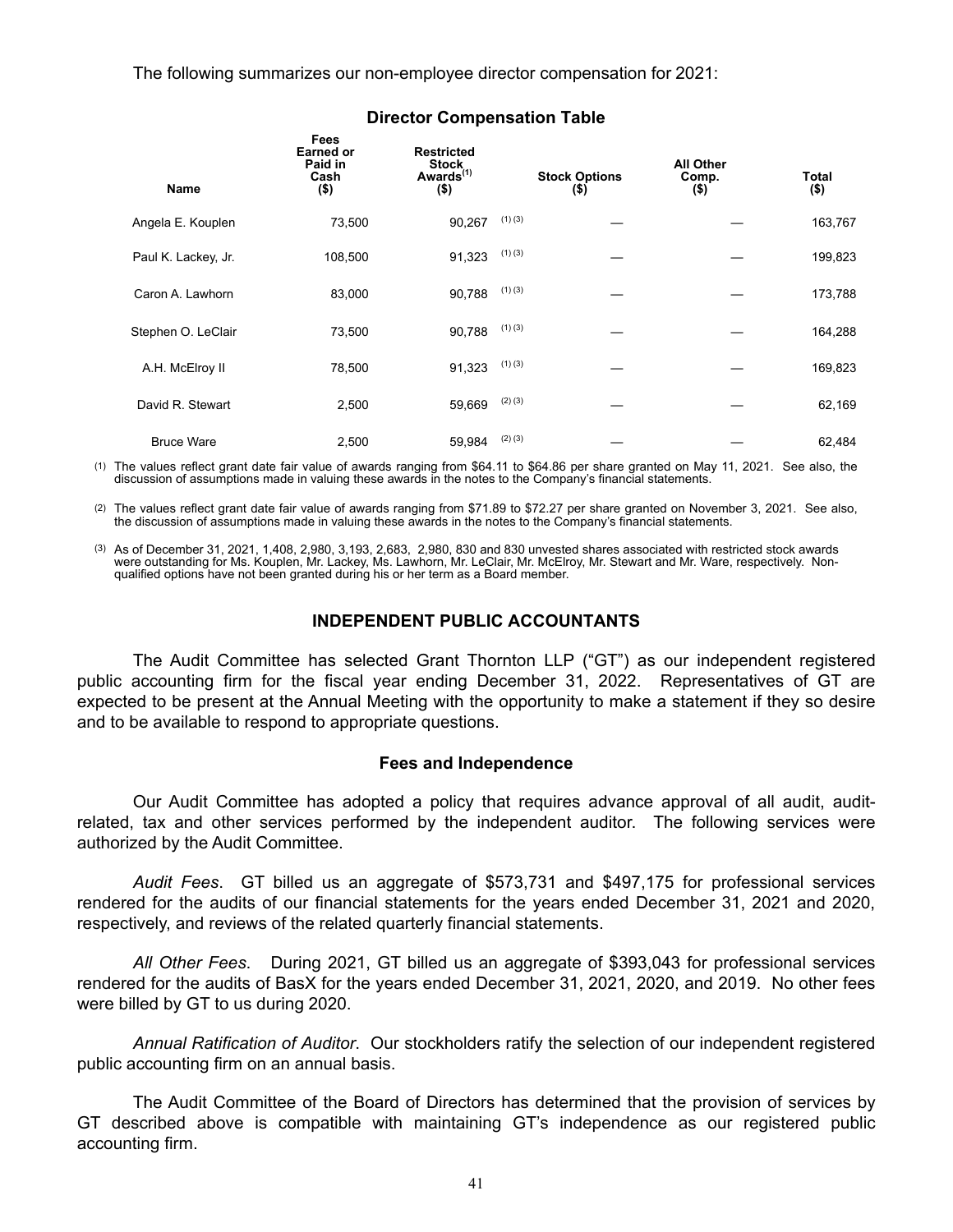### **Audit Committee Report**

To the Board of Directors of AAON, Inc.

The Audit Committee oversees AAON's financial reporting process on behalf of the Board of Directors. Management has the primary responsibility for the financial statements and the reporting process including the systems of internal controls. We have reviewed and discussed with management and with the independent auditors the Company's audited financial statements as of and for the year ended December 31, 2021.

We have discussed with the independent auditors the matters required to be discussed by Auditing Standard No. 1301, *Communications with Audit Committees*, issued by the Public Company Accounting Oversight Board.

We have received, reviewed and discussed with Grant Thornton LLP the written disclosures and communications from them required by the Public Company Accounting Oversight Board regarding their independence.

Based on the reviews and discussions referred to above, we recommend to the Board of Directors that the financial statements referred to above be included in the Company's Annual Report on Form 10- K for the year ended December 31, 2021.

Audit Committee of the Board of Directors:

Caron A. Lawhorn, Chair Angela E. Kouplen, Member Paul K. Lackey, Jr., Member David R. Stewart, Member Bruce Ware, Member

*The information contained in this Audit Committee Report shall not be deemed to be "soliciting material" or to be "filed" with the SEC, nor shall such information be incorporated by reference into any future filing under the Securities Act of 1933, as amended, or the Securities Exchange Act of 1934, as amended, except to the extent that the Company specifically incorporates such information by reference in any such filing.*

# **OVERVIEW OF PROPOSALS**

This Proxy Statement contains three proposals requiring stockholder action:

- **Proposal No. 1** requests the election of two directors to the Board of Directors.
- **Proposal No. 2** requests that stockholders vote on a non-binding advisory resolution approving the Company's executive compensation.
- **Proposal No. 3** requests that stockholders vote to ratify the selection of Grant Thornton LLP as our independent registered public accounting firm for the year ending December 31, 2022.

Each proposal is discussed in more detail in the following pages.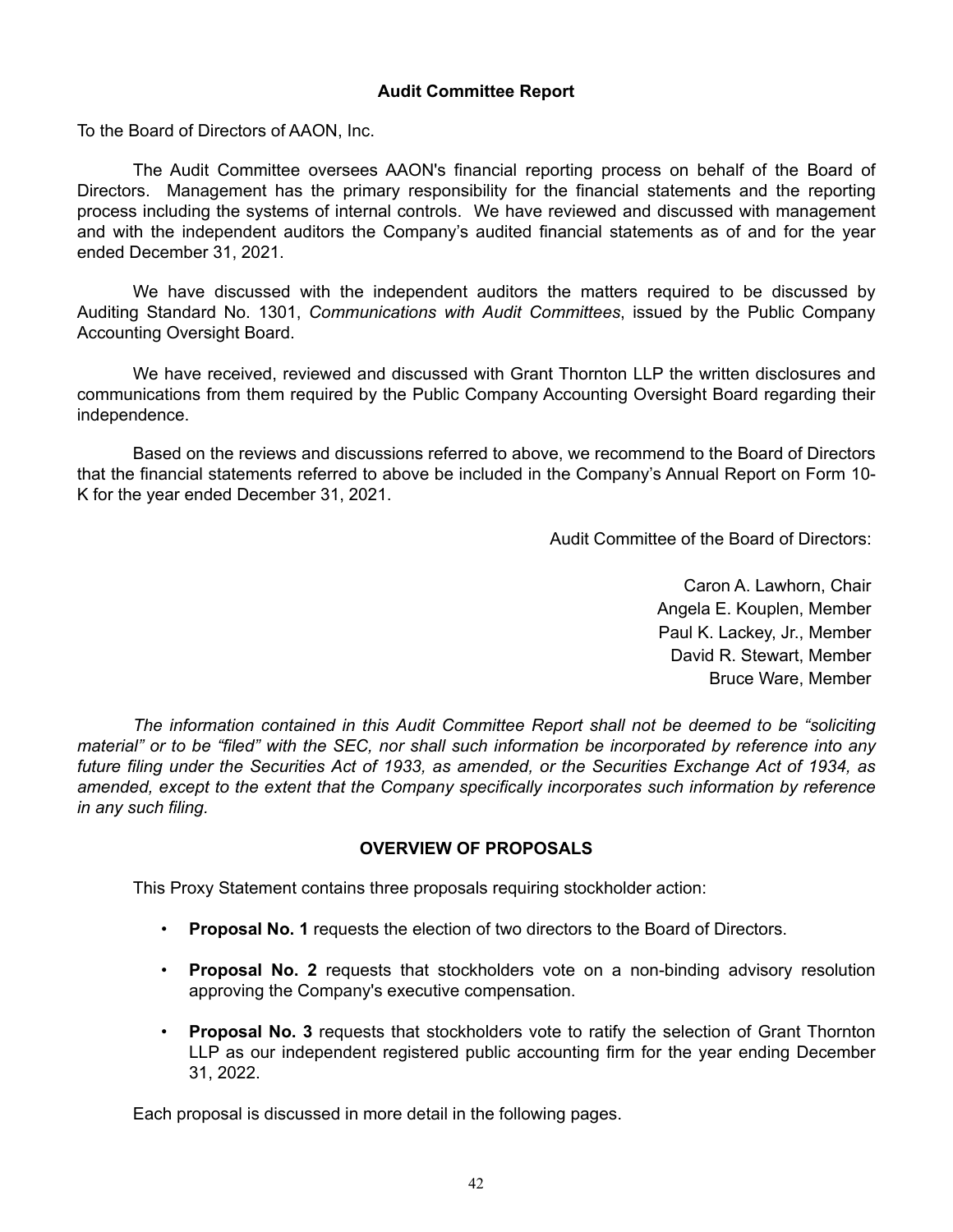# **PROPOSAL NO. 1 Election of Directors**

The names of A.H. McElroy II and Bruce Ware, current members of the Class I Directors standing for re-election, whose terms expire at the 2022 Annual Meeting, have been placed in nomination for reelection to the Board for terms ending in 2025, and the persons named in the proxy will vote for their election. Each of Mr. McElroy and Mr. Ware have consented to being named in this Proxy Statement and to serve if elected.

The biographical information for all director nominees is contained in the "Directors" section above.

If any nominee becomes unavailable for any reason, the shares represented by the proxies will be voted for such other person, if any, as may be designated by the Board of Directors. However, management has no reason to believe that any nominee will be unavailable.

# **Vote Required**

A nominee for director will be elected if a majority of the stockholders voting on the nominee's election vote in favor such nominee's election.

### **Recommendation of the Board:**

**The Board unanimously recommends that stockholders vote FOR the election of directors McElroy and Ware.**

# **PROPOSAL NO. 2 Advisory Vote on Executive Compensation**

Our Board is asking our stockholders to vote, on an advisory basis, to approve the compensation of our NEOs, as disclosed in this Proxy Statement in accordance with SEC rules and Section 14A of the Exchange Act. We recognize the interest our stockholders have in the compensation of our executives and this proposal gives us the opportunity to obtain the views of stockholders on the effectiveness of our executive compensation program. This vote is not intended to address any specific item of compensation, but rather concerns the overall compensation of our NEOs, and the policies and practices described in this Proxy Statement. Because this vote is advisory, it is therefore not binding on the Company. However, the Board and the Compensation Committee value the opinions of our stockholders, and will consider our stockholders' views, including what, if any, actions may be appropriate to address any concerns identified through the advisory vote.

At the Company's 2011, 2014, 2017, 2020, and 2021 annual meetings of stockholders, approximately 99.26%, 89.92%, 96.30%, 95.85%, and 96.18%, respectively, of the votes cast, respectively, supported the Company's say-on-pay proposal. As noted above, our Board has decided to conduct say-on-pay votes every year following our 2020 Annual Meeting so that our stockholders may express their views on our executive compensation program on an annual basis.

In accordance with the requirements of Section 14A of the Exchange Act and the related rules of the SEC, the Board recommends that the stockholders approve the following resolution at the Annual Meeting:

"RESOLVED, that the Company's stockholders approve, on an advisory basis, the compensation of the named executive officers, as disclosed in the Company's Proxy Statement for the 2022 Annual Meeting of Stockholders pursuant to the compensation disclosure rules of the Securities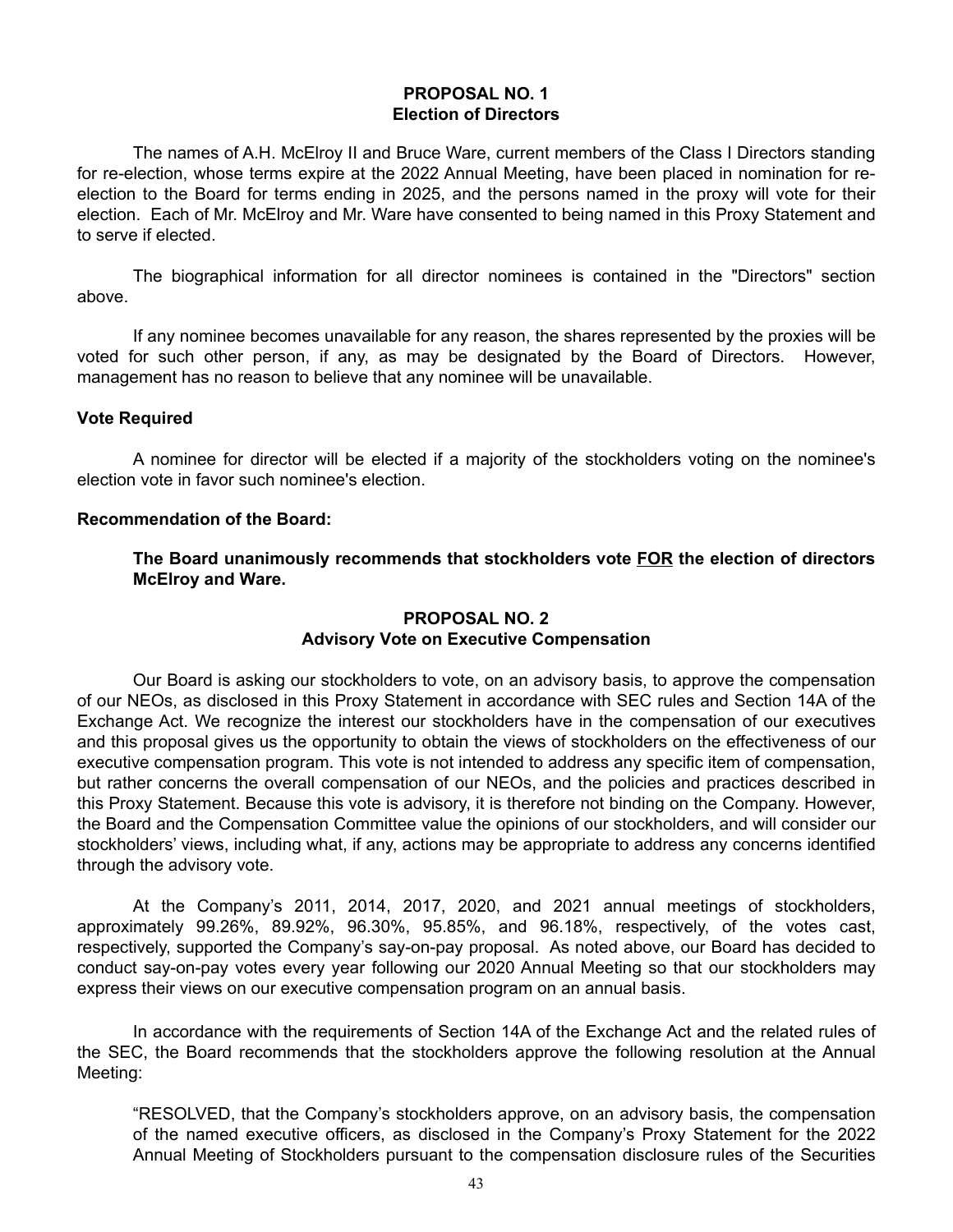and Exchange Commission, including the Compensation Discussion and Analysis, the Summary Compensation Table and the other related tables and disclosures."

### **Vote Required**

Approval of Proposal No. 2 requires the affirmative vote of the holders of a majority of the common shares present, in person or by proxy, and entitled to vote on the proposal. An abstention will have the effect of a vote against this proposal. A broker non-vote will have no effect on the outcome of the vote on this proposal.

#### **Recommendation of the Board:**

**The Board recommends that stockholders vote FOR Proposal No. 2.**

### **PROPOSAL NO. 3**

# **Ratification of Appointment of Our Independent Registered Public Accounting Firm**

The Audit Committee has selected the firm of Grant Thornton LLP as the independent registered public accounting firm of the Company for the year ending December 31, 2022. The Board is submitting the selection of Grant Thornton LLP for ratification at the Annual Meeting. The submission of this matter for approval by stockholders is not legally required, but the Board and the Audit Committee believe the submission provides Stockholders an opportunity to communicate with the Board and Audit Committee concerning an important component of corporate governance. If the stockholders do not ratify the selection of Grant Thornton LLP, the Audit Committee may reconsider the selection of that firm as the Company's auditors.

Representatives of Grant Thornton LLP will be present at the Annual Meeting, will have the opportunity to make a statement and will be available to respond to appropriate questions posed by stockholders.

### **Vote Required**

Approval of Proposal No. 3 requires the affirmative vote of the holders of a majority of the common shares present, in person or by proxy, and entitled to vote on the proposal. An abstention will have the effect of a vote against this proposal. Brokers have discretionary authority and may vote on the proposal without having instructions from the beneficial owners or persons entitled to vote thereon.

#### **Recommendation of the Board:**

**The Audit Committee and Board unanimously recommend a vote FOR the ratification of Grant Thornton LLP as the Company's independent registered public accounting firm for the year ending December 31, 2022.** 

### **STOCKHOLDER PROPOSALS FOR 2023 ANNUAL MEETING**

Stockholder proposals intended to be presented at the 2023 Annual Meeting and to be included in our Proxy Statement must be received at our executive offices, 2425 South Yukon, Tulsa, Oklahoma 74107, no later than December 1, 2022.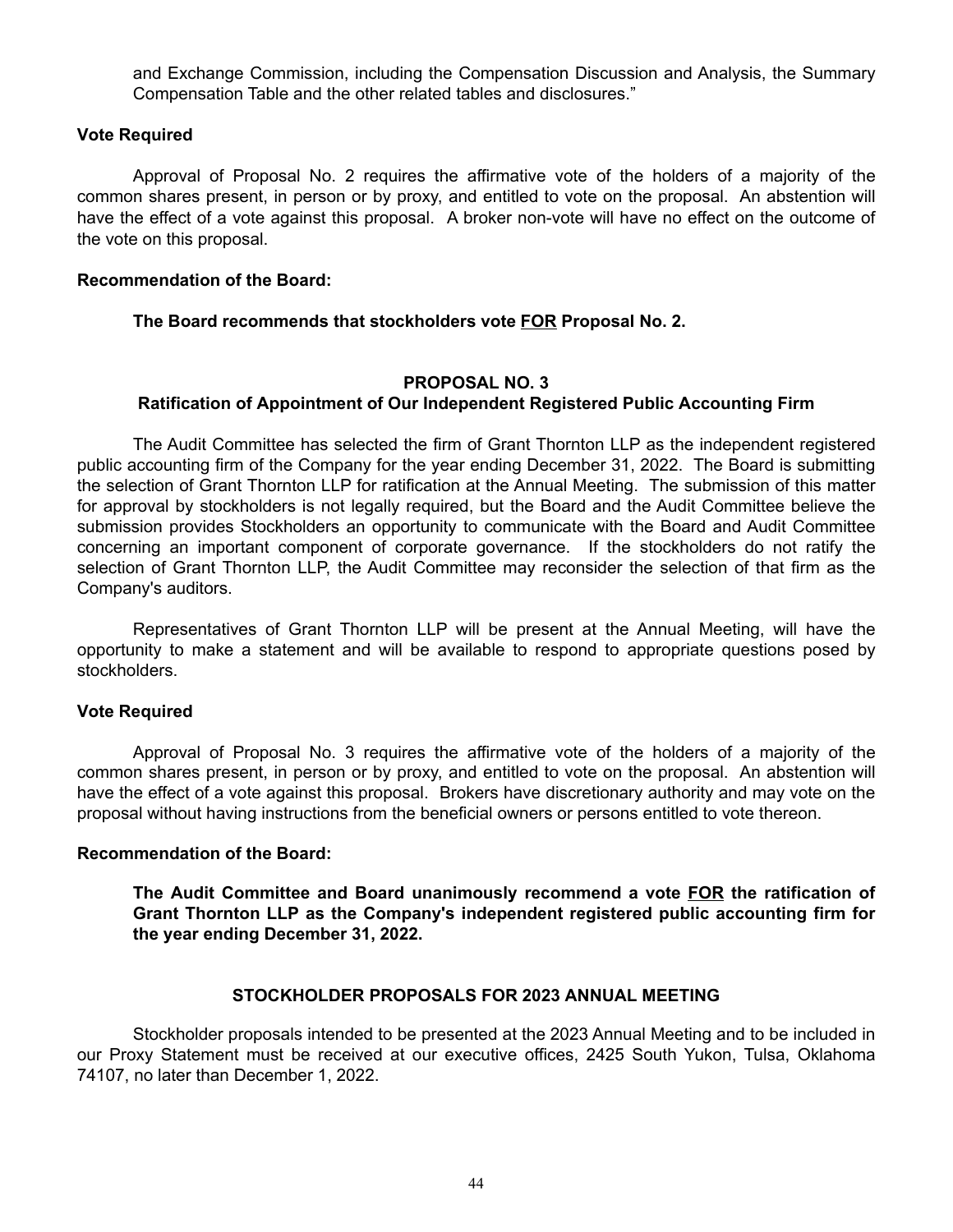However, a stockholder who otherwise intends to present business at the 2023 Annual Meeting of stockholders, including nominations of persons to our Board of Directors, must also comply with the requirements set forth in our Bylaws. The procedures in the Bylaws provide, among other things, that to bring business before an annual meeting or to nominate a person for our Board of Directors, a stockholder must give written notice that complies with the Bylaws to the Secretary of AAON not less than 90 days nor more than 120 days in advance of the anniversary date of the immediately preceding annual meeting. Thus, a notice of a stockholder proposal or nomination for the 2023 Annual Meeting of stockholders, submitted other than pursuant to Rule 14a-8 of the Exchange Act, as amended, will be untimely if given before January 11, 2023 or after February 10, 2023. As to any such proposals, the proxies named in management's proxy for that meeting will be entitled to exercise their discretionary authority on that proposal unless we receive notice of the matter to be proposed between January 11, 2023 and February 10, 2023. Even if proper notice is received on a timely basis, the proxies named in management's proxy for that meeting may nevertheless exercise their discretionary authority with respect to such matter by advising stockholders of such proposal and how they intend to exercise their discretion to vote on such matter to the extent permitted under Rule 14a-4(c)(2) of the Exchange Act.

### **OTHER MATTERS**

The Board knows of no business to be brought before the 2022 Annual Meeting other than as set forth above. If others matters properly become before the stockholders at the Annual Meeting, it is the intention of the persons named on the proxy to vote the shares represented thereby on such matters in accordance with their judgment.

By Order of the Board of Directors

 $\bigcup_{\alpha\in\mathcal{A}}$   $\bigcup_{\alpha\in\mathcal{A}}$ 

Tulsa, Oklahoma Gary D. Fields March 31, 2022 **President and CEO**